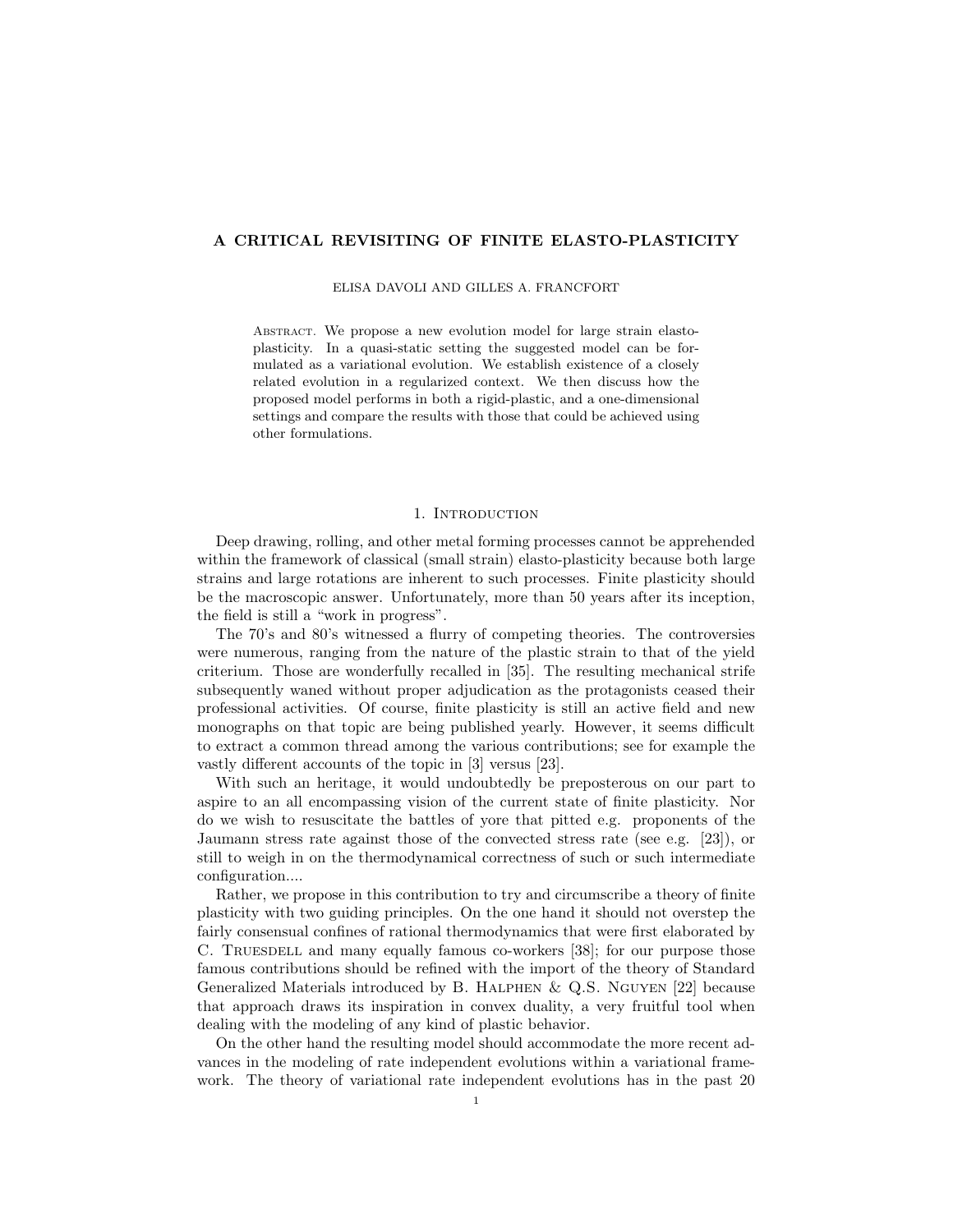years or so proved to be a handy tool in the mathematical understanding of a variety of rate independent evolutions, be it brittle fracture [18], [12], [17], [11], various approaches to damage [19], [15], [28], or still small strain elasto-plasticity [9], etc..... To our knowledge the only mature attempt in the direction of finite strain elasto-plasticity is that of A. MIELKE, together with several co-workers; among the many contributions see in particular [30], [31], [26]. The resulting model will be commented upon and distinguished from ours in Remark 4.9 below.

Our goal will be achieved in Section 4 and, specifically, in Proposition 4.1 and Definition 4.6. To do so we will first establish a short list of guidelines in Section 2, then use the full force of thermodynamical modeling – restricted to an isothermal setting – in Section 3. This will result in a coupled system of P.D.E.'s and O.D.E.'s (see Model 3.3) which, when specialized to a quasi-static setting, can be re-formulated as a variational evolution.

Unfortunately, the resulting variational model is intractable at present in its full generality. The formidable hurdles that need to be overcome will be further elaborated upon at the end of Section 4.

An adequate regularization of the model, similar in spirit to that performed in [26], alleviates all obstacles and results in a well-posed variational evolution. To this effect, one should introduce an additional energy which depends super-linearly on both the plastic strain and its gradient; in essence this amounts to introducing both hardening and gradient plasticity into the model. See [13], [14] for a model of gradient plasticity and e.g. [24], [16] for models of hardening. This is the object of Section 5 and, in particular of Theorem 5.5 where the existence of a variational evolution is established.

As of yet, we are unable to assert any kind of time regularity of the plastic strains associated with the evolution, and this in spite of the various regularizations. Consequently, we are also unable to prove that the regularized evolution is also a "classical" solution, that is that it satisfies a regularized flow rule; see by contrast [16, Section 4] in the small strain setting.

The last two sections of the paper are an exercise in self-criticism. In Section 6 we specialize the obtained model to the rigid-plastic case. There, elastic deformations are constrained to be pure rotations. It is our unsubstantiated belief that a "good" elasto-plastic model should behave reasonably decently when specialized to that setting. Unfortunately, such may not be the case at least in the context of globally minimizing variational evolutions as illustrated in Lemma 6.1. That result seems to intimate that the relaxation (in the sense of the Calculus of Variations) of the obtained model is identically 0, which does not augur well for a similar relaxation of the full elasto-plastic model. This should be mitigated by the realization that it is not so obvious that Lemma 6.1 actually computes a relevant quantity from the standpoint of relaxation because we have no clear picture of the correct functional framework. Further, this defect is not specific to our model, but it should equally affect all elasto-plastic models which abide by any kind of multiplicative decomposition of the deformation gradient. So the culprit, if there is one at all, is the multiplicative decomposition.....

This is confirmed in Section 7 where we demonstrate that any multiplicative model, when specialized to a one-dimensional setting, will produce unstable homogeneous solutions during any kind of loading process. Of course, once again, the notion of stability is tied to the consideration of some kind of energy functional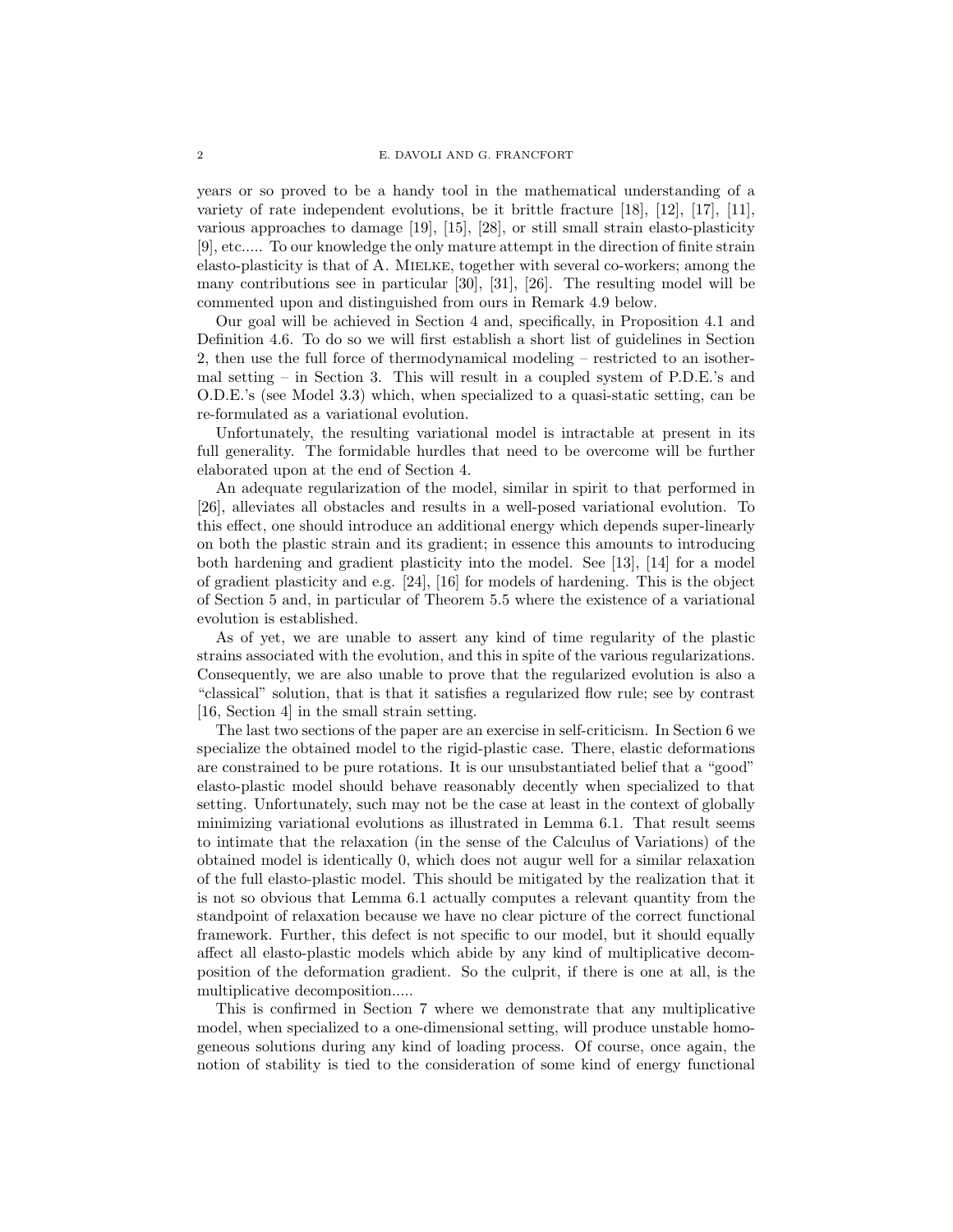#### FINITE PLASTICITY 3

which should lose positivity in some direction. Our choice of energy is dictated by our variational "attitude", but it might prove to be the wrong one.

Notationwise,  $\mathbb{R}^3_1 := \{(x, y, z) \in \mathbb{R}^*_+ \times \mathbb{R}^*_+ \times \mathbb{R}^*_+ : xyz = 1\}$  and  $I_3 := (1, 1, 1)$ . Throughout, we identify unimodular diagonal  $3 \times 3$ -matrices with positive entries with elements of  $\mathbb{R}^3_1$  with the understanding that the rules of matrix multiplication apply for an element of  $\mathbb{R}^3_1$  multiplied by a  $3 \times 3$ -matrix.

The matrix inner product is the Frobenius product  $(A \cdot B = \text{tr } B^T A)$ . Any  $N \times N$ -matrix M (an element of  $M^{N \times N}$ ) will be decomposed, if needed, into  $M =$ tr  $(M/N)I + M_D$  where I is the identity matrix and  $M_D$  stands for the deviatoric (trace free) part of M. The space of all symmetric  $N \times N$ -matrices is denoted by  $\mathbb{M}_s^{N \times N}$  while the subspace of trace free such matrices is denoted by  $\mathbb{M}_D^{N \times N}$ . Also, we denote by  $\mathbb{M}^{N\times N}_{+}$  the subset of  $\mathbb{M}^{N\times N}$  of matrices with positive determinant.

First order time derivatives are denoted with a dot ( $\alpha := d\alpha/dt$ ) while the differential of a scalar-valued function  $W : \mathbb{R}^P \to \mathbb{R}$  is denoted by  $\mathbf{D}W$ .

If **K** is a closed convex subset of  $\mathbb{R}^P$ , we denote, for any  $k \in \mathbf{K}$ , by  $N_{\mathbf{K}}(k)$  the normal cone to  $\mathbf K$  at  $k$ , that is

$$
N_{\mathbf{K}}(k) := \begin{cases} 0, & k \in \text{ int } \mathbf{K} \\ \nu \in \mathbb{R}^P \text{ s.t. } \nu \cdot (k'-k) \le 0 \ \forall k' \in \mathbf{K}, & k \in \partial \mathbf{K}. \end{cases}
$$

We will always write  $||v||_{L_p}$  for the  $L_p$ -norm of a field v, whatever the target space of that field might be:  $\mathbb{R}^n$ ,  $\mathbb{M}_{D}^{N \times N}$ , ... . Also, for any finite dimensional space X,  $\mathcal{M}_b(\Omega; X)$  will denote the space of X-valued bounded Radon measures on  $\Omega$ .

Throughout, we will call modulus of continuity any monotonically increasing continuous function  $\omega : \mathbb{R}_+ \to \mathbb{R}$  with  $\omega(0) = 0$ .

Finally C will denote a generic positive constant, so that e.g.  $2C$  is written C.

## 2. A short list of necessary ingredients

We propose in this short section to outline a short list of simple (simplistic?) principles that any elasto-plastic model should in our opinion conform to.

The widespread belief that elastic and plastic deformations should be composed translates at the deformation gradient level into a multiplicative decomposition of the corresponding strains. Of course popular consensus has never been an adequate measure of scientific correctness and we will illustrate in Sections 6,7 the thorny issues raised by such a decomposition. For now, we do abide by plastic tradition and assume a multiplicative decomposition of the deformation gradient (denoted henceforth by  $F$ ) into an elastic part (denoted henceforth by  $E$ ) and a plastic part (denoted henceforth by  $P$ ) as manifestation of the composition, in no particular order, of the elastic and plastic deformations.

First and foremost common sense dictates that, in the absence of any kind of plastic deformation, finite elasto-plastic behavior should be purely elastic. If so, then the deformation should be such that  $F = E$  whenever  $P = I$ . Since classical hyper-elasticity is based on the consideration of an energy

$$
\mathcal{W}:\mathbb{M}^{N\times N}\to\bar{\mathbb{R}}
$$

which only depends on  $F$ , then one should view  $E$  as being endowed with the same geometric properties as  $F$ , i.e., as a linear mapping from the tangent space of the undeformed configuration into that of the deformed configuration. Consequently, either  $F = EP$  in which case P is a linear mapping from the tangent space of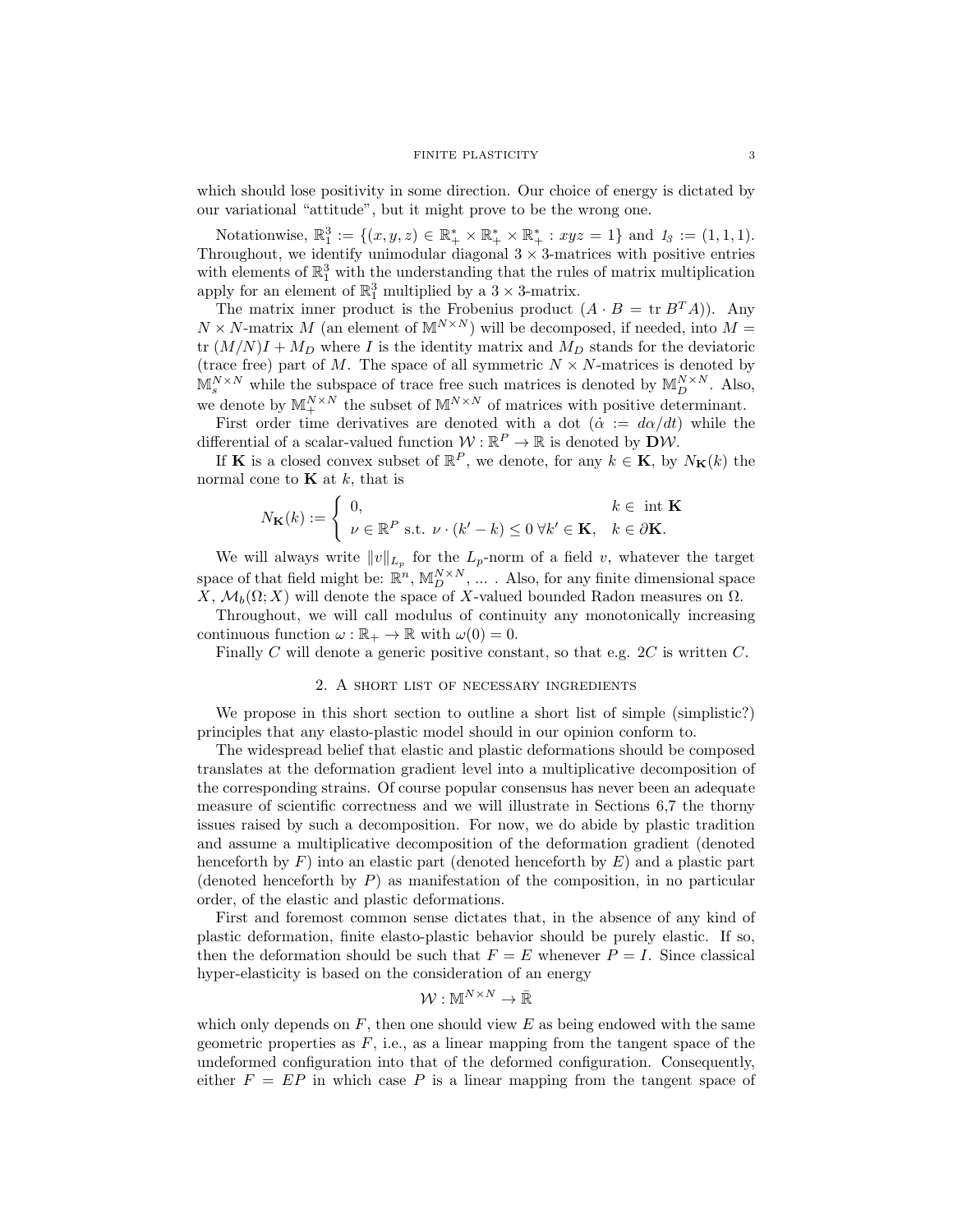the undeformed configuration into itself, or  $F = PE$ , in which case P is a linear mapping from the tangent space of the deformed configuration into itself. In both cases, F should preserve orientation, and, in the absence of plastic deformation, so should E, so that we may as well assume that  $\det P$  and  $\det E > 0$ .

In either situation the free energy density of the system – in an isothermal setting – should be of the form  $\mathcal{W}(E)$ ; it should also respect material frame indifference, that is

(2.1) 
$$
\mathcal{W}(E) = \hat{\mathcal{W}}(E^T E) \text{ where } \hat{\mathcal{W}} : \mathbb{M}_s^{N \times N} \to \bar{\mathbb{R}}.
$$

We will further assume henceforth that  $W$  and  $\hat{W}$  are continuous and  $C^1$  on their domain.

Then, the advent of plasticity should be conditioned by a threshold on the (symmetric) Cauchy stress (henceforth denoted by  $C$ ) because it is the stress that is directly measurable. So classically, one should impose that  $C \in \mathbf{K}$ , where **K** is a convex (possibly compact) subset of  $\mathbb{M}_s^{N \times N}$  with  $0 \in \mathbf{K}$ .

If so, then one should strive to write the mechanical dissipation (denoted henceforth by  $\mathscr{D}$ ) in the form

 $\mathscr{D} = C \cdot T$ 

for some quantity T. According to Clausius-Duhem's inequality,  $\mathscr{D} \geq 0$ , at least in the absence of thermal dissipation. (This is a mere re-statement of the second law of thermodynamics.) If we adopt, as is commonly done in plasticity, the normality rule, then, whatever  $T$  turns out to be, the resulting flow rule should be

$$
(2.2) \t\t T \in N_{\mathbf{K}}(C)
$$

or, equivalently, its Biot form

(2.3) 
$$
C \in \mathcal{H}(R) \text{ with } \mathcal{H}(T) := \sup \{ T \cdot C' : C' \in \mathbf{K} \}.
$$

Also, if metals or crystalline solids are being primarily investigated, then the plastic deformation should be isochoric throughout the evolution, hence the constraint

$$
(2.4) \t\t \det P = 1
$$

should be satisfied at all times.

Now we remark that, since by  $(2.4) \text{ det } P > 0$ , the polar decomposition permits to decompose  $P$  as

$$
P = QP'Q^TR
$$

or, equivalently as

$$
P = \bar{R}\bar{Q}P''\bar{Q}^T,
$$

where  $R, Q, \overline{R}, \overline{Q} \in SO(N)$  and  $P', P''$  are diagonal matrices with positive entries in some preset orthonormal basis  $\{\vec{e}_i : i = 1, ..., N\}$ . So, setting  $R' := Q^T R$ ,  $Q' := \overline{R} \overline{Q}$ , the decomposition  $F = EP$  also reads as

$$
F = EQP'R' = EQ'P''\overline{Q}^T
$$

while the decomposition  $F = PE$  also reads as

$$
F = QP'R'E = Q'P''\overline{Q}^T E.
$$

Because of frame indifference,  $W(\bar{Q}^T E) = W(R' E) = W(E)$ , so that the decomposition  $F = PE$  can read, with no prejudice, as

$$
F = QP'E
$$
, with P' diagonal.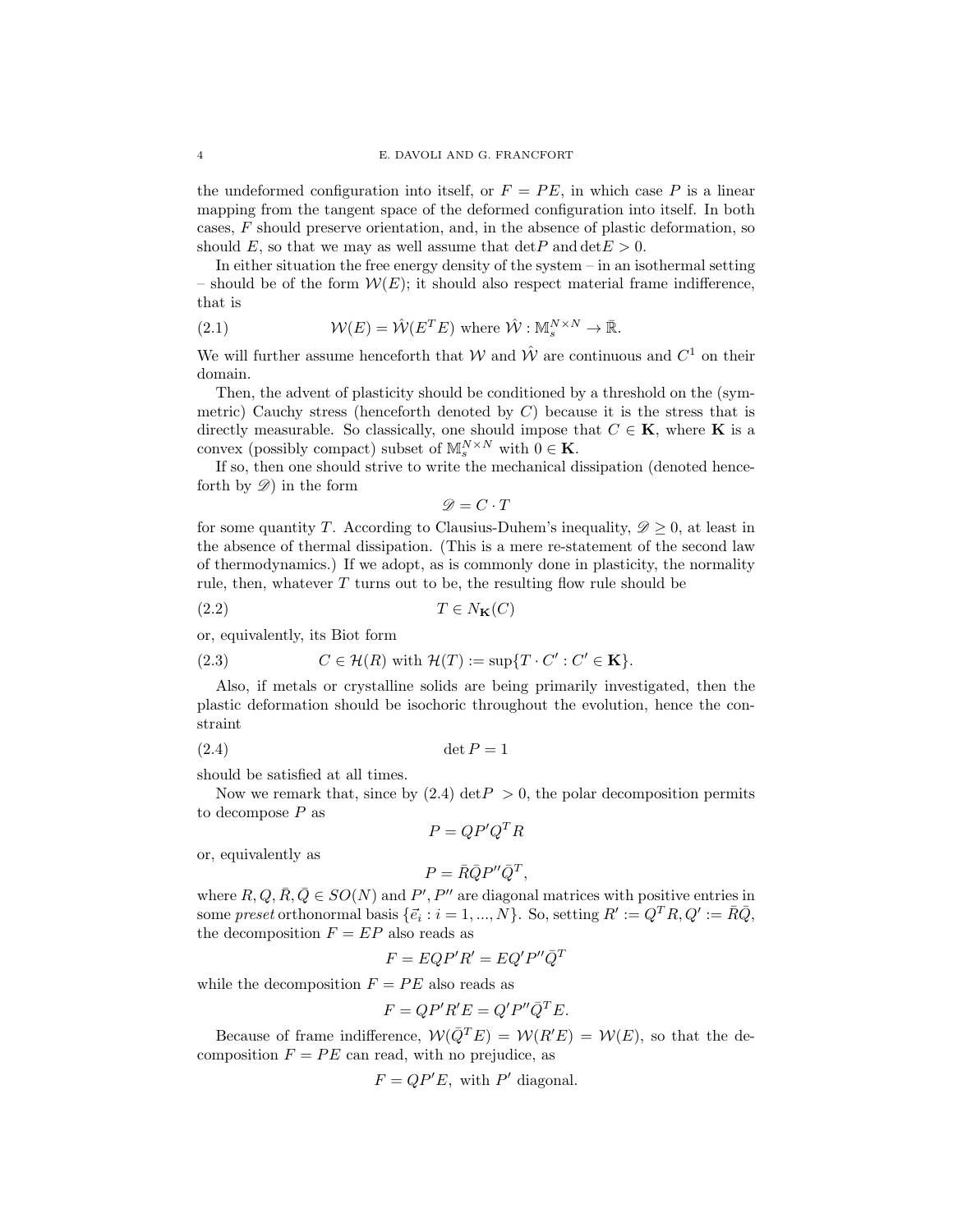Such is not the case for the decomposition  $F = EP$  because  $W(EQ) = W(EQ')$  $W(E)$  only when W is isotropic.

In conclusion, in the absence of isotropy, we are led to considering the following decomposition of the deformation gradient F

(2.5) 
$$
F = QPE, \text{ with }\begin{cases} Q \in SO(3) \\ P \text{ diagonal with entries } > 0 \\ \det P = 1 \\ E \text{ with } \det E > 0. \end{cases}
$$

This is the decomposition that we advocate in the next section. As seen from the above developed argument the reverse multiplicative decomposition (in the terminology of [23, Section 11.19]) is favored by the polar decomposition. This decomposition is undoubtedly less frequently encountered in the classical literature on finite plasticity.

Remark 2.1. In the setting of crystal plasticity, the plastic deformation is usually restricted to a finite number of allowed slip directions, resulting in a model where the decomposition is indeed  $F = EP$ , with P of the form  $I + \sum_{i \in I} \gamma_i s_i \otimes m_i$  where I is finite and  $|s_i| = |m_i| = 1$ ,  $s_i \cdot m_i = 0$ ,  $i \in I$ . This kind of model is outside our purview. ¶

We will see in the next section the impact of decomposition (2.5) and observe in Remark 3.2 that there is no benefit in adopting the "classical" multiplicative decomposition even in an isotropic setting.

## 3. A rational model for elasto-plastic evolution

As motivated in Section 2 above, the deformation gradient is decomposed as in  $(2.5)$ . The resulting decomposition immediately suggests that *both* P and Q be viewed as internal variables.

We now engage in the classical thermo-mechanical derivation of the ensuing model with, as is customary in such derivations, no regard for the regularity of the fields. In other words, we assume that all fields have sufficient smoothness so that all required differentiations and changes of variables are licit. We refer to e.g. [21], [27] for a detailed exposition of the fundamentals of that derivation.

First we should rewrite  $W$  as a function all variables. Accordingly, define

$$
\mathcal{W}'(Q, P, F) := \mathcal{W}(P^{-1}Q^T F).
$$

Then, the reversible stress, i.e., the first Piola-Kirchhoff stress (denoted henceforth by  $\Pi$ ) is given by  $\partial W'/\partial F(Q, P, F)$ . We obtain

$$
(3.1)\qquad \qquad \Pi = QP^{-1}\mathbf{D}\mathcal{W}(E),
$$

so that, if  $\rho_0$  denotes the mass density, f the density of body forces (both in the undeformed configuration), while  $\varphi$  denotes the transformation field, the equations of motion are

(3.2) 
$$
\rho_0 \frac{\partial^2 \varphi}{\partial t^2} - \text{ div } [QP^{-1} \mathbf{D} \mathcal{W}(E)] = f.
$$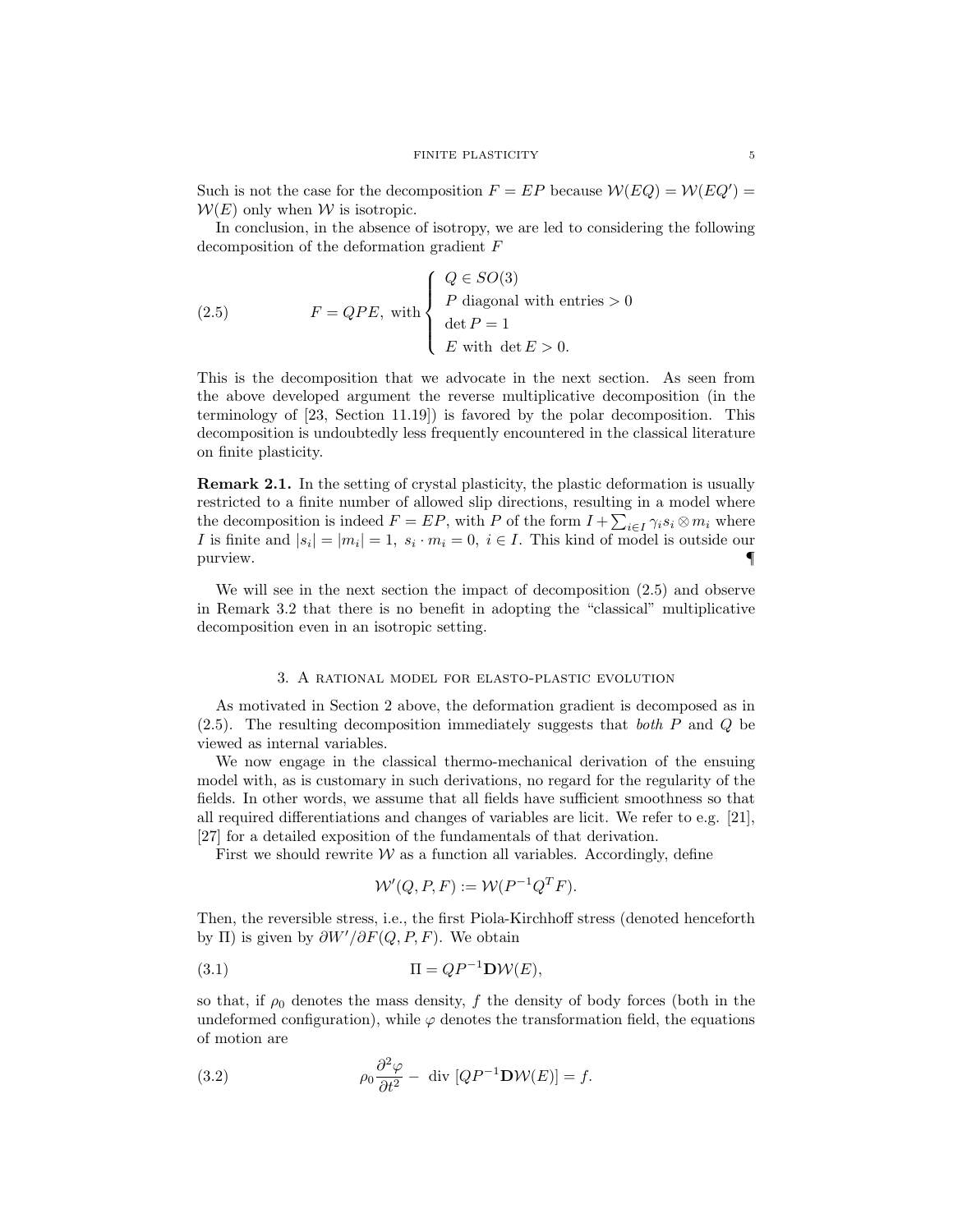The thermodynamic force ("back stress", denoted henceforth by  $B$ ) associated with P is given in turn by  $-\partial W'/\partial P(Q, P, F)$ . We obtain

(3.3) 
$$
B = -\frac{\partial W'}{\partial P}(Q, P, F) = P^{-1}D \mathcal{W}(E)E^{T}.
$$

The thermodynamic force ( "spin stress", denoted henceforth by  $S$ ) associated with Q is given by  $-\partial W'/\partial Q(Q, P, F)$ . We obtain

.

(3.4) 
$$
S = -QPE[\mathbf{D}W(E)]^T P^{-1}
$$

The Cauchy stress C (denoted henceforth by C) is given in terms of  $\Pi$  through the (inverse Piola transform) as

$$
C = \frac{1}{\det F} \Pi F^T.
$$

We obtain

(3.5) 
$$
C = \frac{1}{\det E} Q P^{-1} \mathbf{D} \mathcal{W}(E) E^T P Q^T.
$$

Because of frame indifference (see (2.1))

$$
\mathbf{D}\mathcal{W}(E) = E\mathbf{D}\hat{\mathcal{W}}^s(E^T E),
$$

where

$$
\mathbf{D}\hat{\mathcal{W}}^s(G):=(\mathbf{D}\hat{\mathcal{W}}(G)+\mathbf{D}\hat{\mathcal{W}}(G)^T)
$$

is the symmetrized derivative of  $\hat{W}$ . Then

$$
C = \frac{1}{\det E} Q P^{-1} E \mathbf{D} \hat{\mathcal{W}}^s (E^T E) E^T P Q^T = \frac{1}{\det E} Q P^{-1} A P Q^T;
$$

in the relation above, the symmetric matrix  $A$  is defined by

(3.6) 
$$
A := E\mathbf{D}\hat{\mathcal{W}}^s(E^T E)E^T (= \mathbf{D}\mathcal{W}(E)E^T).
$$

Remark that, although  $A$  is symmetric,  $C$  is not automatically symmetric! But the symmetry of C must be enforced because it is the direct consequence of the balance of moment of momentum.

Remark 3.1. This apparent lack of a priori symmetry of the Cauchy stress tensor is, to our knowledge, rather unusual. In the case of hyperelasticity that symmetry is a direct consequence of frame indifference because the Cauchy stress tensor then reduces to  $A$  given in  $(3.6)$ .

In any case, we should impose the symmetry of  $P^{-1}AP$ , or still

$$
AP^2 = P^2A.
$$

Since  $P<sup>2</sup>$  is diagonal the above commutativity property is false unless A is diagonal in the basis  $\{\vec{e}_i\}$ , or P is the identity (since det  $P = 1$ ). Thus, we conclude that the following hard constraint must be satisfied

(3.7)  $P = I$  or  $A = \mathbf{D}\mathcal{W}(E)E^T$  is diagonal in the basis  $\{\vec{e}_i\}.$ 

On the other hand, expressing  $B, S$  in terms of  $C$  yields

(3.8) 
$$
\begin{cases} B = \det E \ Q^T C Q P^{-1} \\ S = - \det E \ C^T Q. \end{cases}
$$

In the absence of thermal dissipation, Clausius-Duhem's inequality reduces to

$$
(3.9) \t\t B \cdot \dot{P} + S \cdot \dot{Q} \ge 0,
$$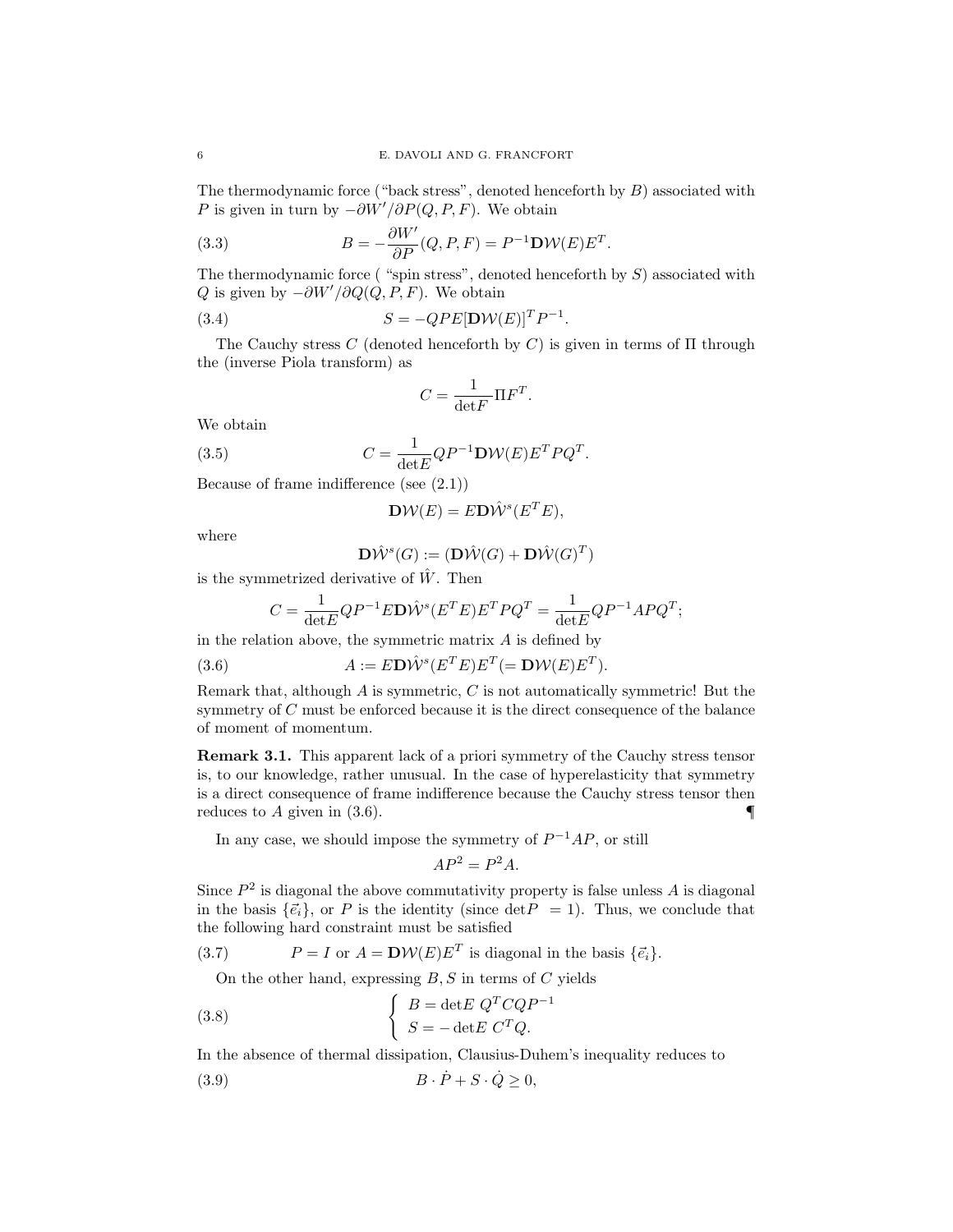or still, using (3.8),

(3.10) 
$$
\det E \ Q^T C Q \cdot (\dot{P} P^{-1} - \dot{Q}^T Q) \ge 0.
$$

(Note that the derivation of  $(3.10)$  has not used the symmetry of C).

Now, as already noted, det  $P \equiv 1$  throughout the evolution, so that, by time differentiation,

(3.11) 
$$
\text{tr } \dot{P}P^{-1} = 0.
$$

Similarly, since  $Q\in SO(N),$   $\dot{Q}^TQ+Q^T\dot{Q}=0,$  so

(3.12) 
$$
\dot{Q}^T Q \text{ is skew-symmetric and tr } \dot{Q}^T Q = 0.
$$

In view of (3.11),(3.12), (3.10) reads as

(3.13) 
$$
\det E \ Q^T C_D Q \cdot (\dot{P} P^{-1} - \dot{Q}^T Q) \ge 0.
$$

We now appeal to the symmetry of  $C$ , hence of  $C_D$ . Because of  $(3.12)$  and since  $\dot{P}P^{-1} = P^{-1}\dot{P}$ , (3.13) becomes

(3.14) 
$$
Q^T C_D Q \cdot \det E \ \dot{P} P^{-1} \geq 0.
$$

In other words the variable Q does not contribute to the dissipation!

**Remark 3.2.** Assuming for an instant that  $W$  is isotropic, we remarked in Section 2 that we could then adopt the reverse decomposition  $F = EPQ$  (the "classical" decomposition in the relevant literature) in lieu of (2.5). Then, proceeding as above, we would end up with

$$
\Pi = \mathbf{D}\mathcal{W}(E)P^{-1}Q
$$
  
\n
$$
B = E^T \mathbf{D}\mathcal{W}(E)P^{-1}
$$
  
\n
$$
S = -P^{-1}\mathbf{D}\mathcal{W}(E)^T E P Q
$$
  
\n
$$
C = \frac{1}{\det E} \mathbf{D}\mathcal{W}(E)E^T = \frac{1}{\det E} E \mathbf{D}\hat{\mathcal{W}}^s (E^T E)E^T.
$$

Consequently, the symmetry of the Cauchy stress tensor C would be secured. However, the term  $S \cdot \dot{Q}$  in the dissipation would then become

$$
-P^{-1}D\mathcal{W}(E)^{T}EPQ \cdot \dot{Q} = -P^{-1}E^{T}D\tilde{W}^{s}(EE^{T})EP \cdot \dot{Q}Q^{T},
$$

with  $W(E) = \tilde{W}(E E^{T})$  where  $\tilde{W}: \mathbb{M}_s^{N \times N} \to \bar{\mathbb{R}}$ . Setting

$$
B := E^T \mathbf{D} \tilde{W}^s (E E^T) E,
$$

we would conclude, in analogy with  $(3.7)$ , that B must be diagonal in the basis  $\{\vec{e}_i\}$  so as to cancel the term  $S \cdot Q$  whenever  $P \neq I$ .

So, even in an isotropic setting, the  $E\ddot{P}Q$ -decomposition does not seem to alleviate the burden of a hard constraint of the type  $(3.7)$ .

As stated in Section 2, a hallmark of plasticity should be the existence of a compact, convex set **K** containing 0 to which C, or more precisely here  $C_D$ , should belong. We thus impose that

(3.15) 
$$
C_D \in \mathbf{K} \subset \mathbb{M}_D^{N \times N}.
$$

That set should be frame indifferent, since C is so. Hence  $\mathbf{K} = Q^T \mathbf{K} Q, \forall Q \in$  $SO(N).$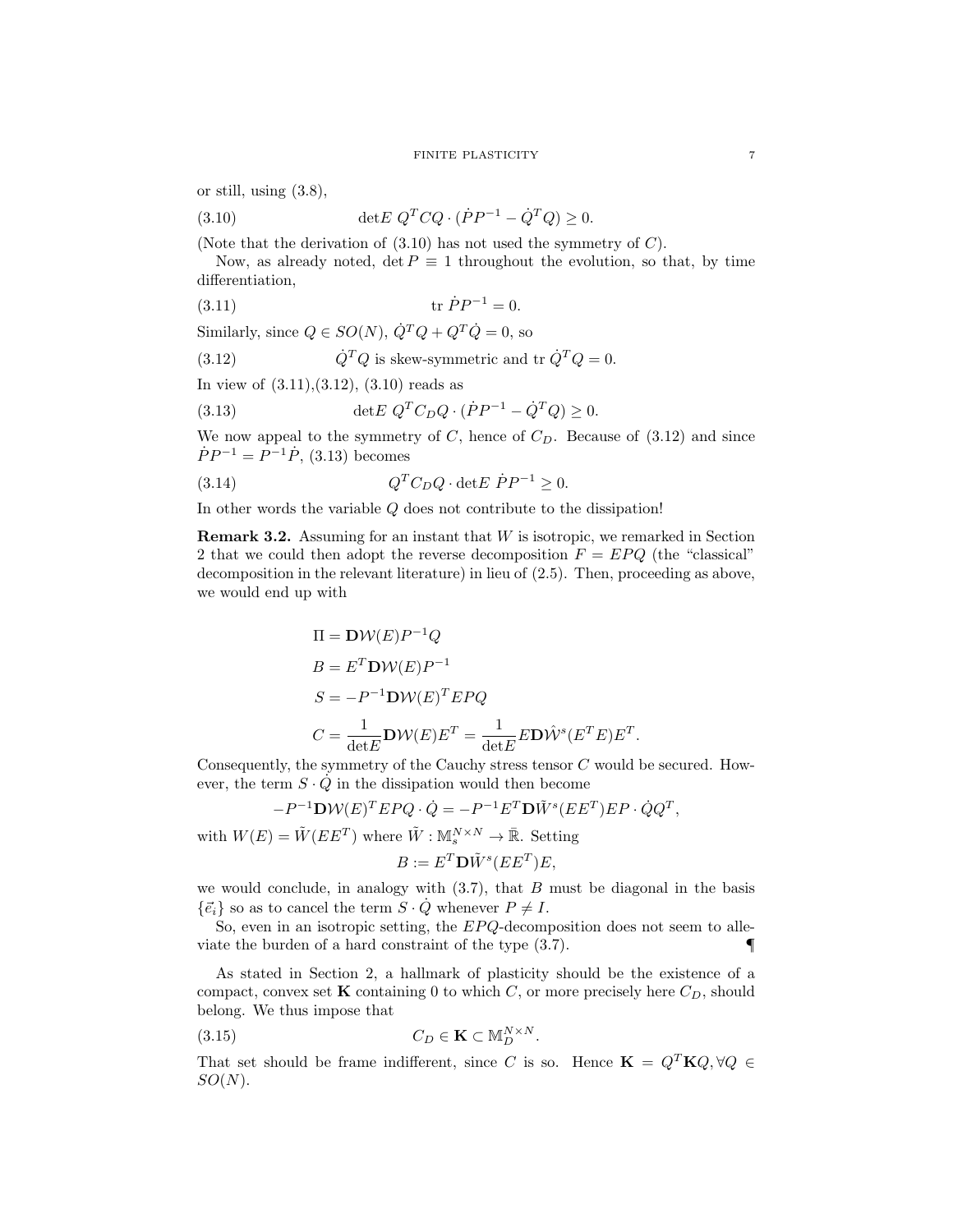The associated support function  $H$  defined as

$$
\mathcal{H}(T) := \sup \{ C' \cdot T : C' \in \mathbf{K} \}
$$

will also be invariant under the action of  $SO(N)$ , that is

$$
\mathcal{H}(QTQ^T) = \mathcal{H}(T), \forall Q \in SO(N).
$$

Remark, for future use, that, in view of the convex, continuous and positively one-homogeneous character of  $H$ , the following properties are easily checked:

(3.16) 
$$
\partial \mathcal{H}(0) = \mathbf{K}
$$

$$
\partial \mathcal{H}(M) \subset \mathbf{K}, M \in \mathbb{M}_{D}^{N \times N}.
$$

The normality rule (2.3) then reads as

$$
Q^T C_D Q \in \partial \mathcal{H}(\text{det} E \ \dot{P} P^{-1})
$$

(or, equivalently, det $E \dot{P} P^{-1} \in N_{\mathbf{K}}(Q^T C_D Q)$ ). If we recall expression (3.5) for the Cauchy stress  $C$  and  $(3.7)$  we thus finally get

$$
\frac{1}{\det E} A_D \in \partial \mathcal{H}(\det E \ \dot{P} P^{-1}),
$$

or still

(3.17) 
$$
\frac{1}{\det E} [\mathbf{D} \mathcal{W}(E) E^T]_D \in \partial \mathcal{H}(\det E \ \dot{P} P^{-1}).
$$

Summing up and recalling  $(2.5),(3.2),(3.16),(3.17)$ , the elasto-plastic evolution reads as

Model 3.3 (Elasto-Plastic Evolution). The transformation field  $\varphi$  characterizing the evolution, for a given mass density  $\rho_0$  and a given density of loads f satisfies (3.18)

$$
\nabla \varphi = \begin{cases} QPE \\ P \text{ diagonal in a fixed orthonormal basis with positive eigenvalues} \\ \det P = 1, \, \det E > 0 \end{cases}
$$

(3.19) 
$$
\rho_0 \frac{\partial^2 \varphi}{\partial t^2} - \text{div} [QP^{-1} \mathbf{D} \mathcal{W}(E)] = f
$$

(3.20) 
$$
\frac{1}{\det E}[\mathbf{D}\mathcal{W}(E)E^T]_D \in \partial \mathcal{H}(\det E \ \dot{P}P^{-1})
$$

(3.21) 
$$
P = I \text{ or } \mathbf{D}\mathcal{W}(E)E^T = E\mathbf{D}\hat{\mathcal{W}}^s(E^TE)E^T \text{ is diagonal.}
$$

Of course, this system should be complemented with an appropriate set of initial and boundary conditions. At this point, we merely wish to draw attention to the role of the rotation Q: it rotates the corresponding Piola-Kirchhoff stress so as to ensure that the equations of motion – the equilibrium equations in a quasi-static setting – are satisfied. Clearly, frame indifference is satisfied by the model because a pre-multiplication of the deformation gradient by a rotation  $Q'$  will result (see  $(3.5)$ ) in changing the Cauchy stress C into  $Q^{\prime}CQ^{\prime T}$ .

The next section will demonstrate that, upon assuming enough smoothness of all relevant fields, the evolution described in Model 3.3 can be rephrased – when in a quasi-static setting – as a variational evolution.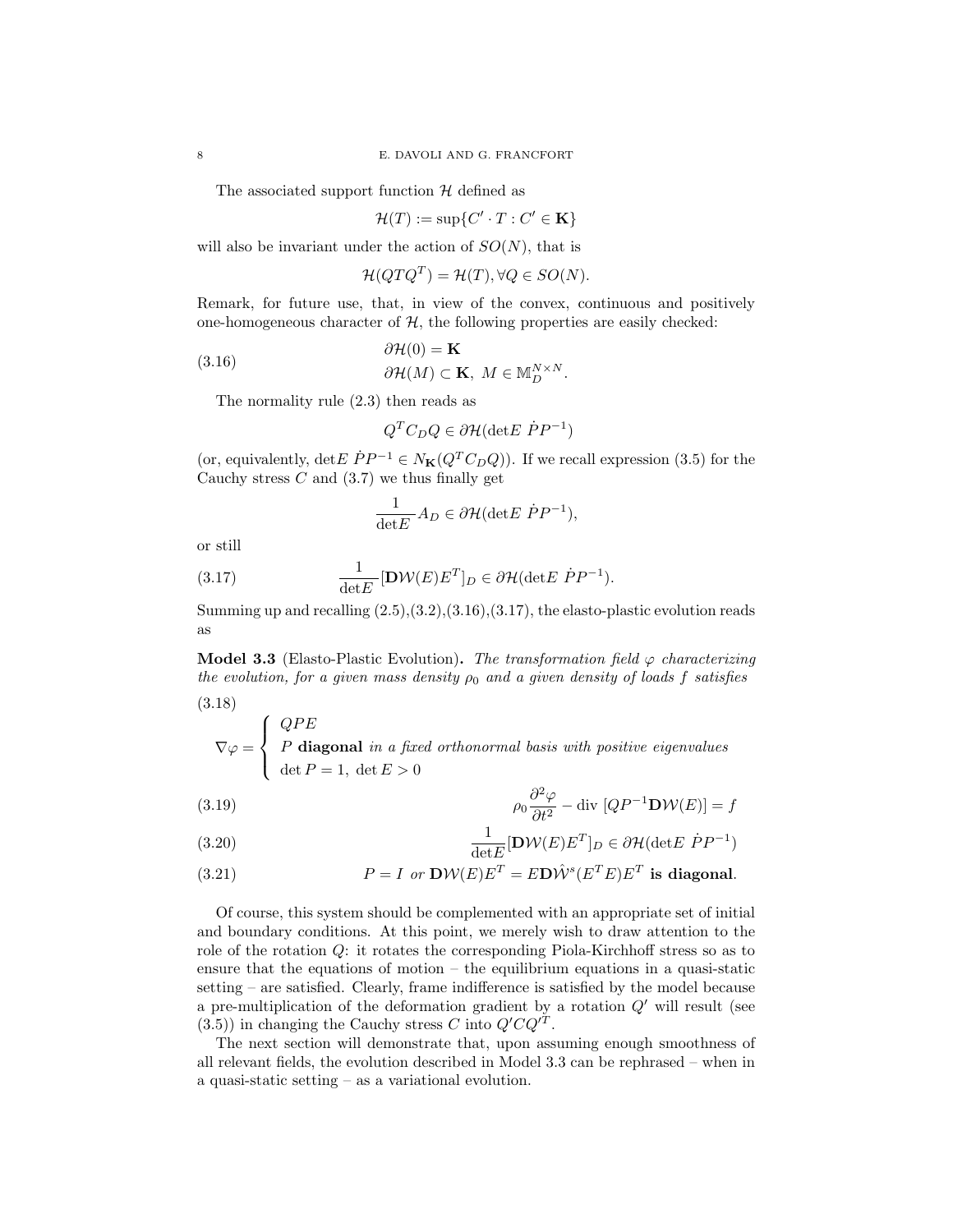Remark 3.4. The evolution obtained above is, as already mentioned, partially characterized by a set of admissible Cauchy stresses  $\bf{K}$ , at least through their deviatoric part. If instead, we a priori privilege a different measure of stress, to wit, the Kirchhoff stress  $K$  defined as

$$
K = \det F C = \det E C,
$$

then a different elasto-plastic evolution is obtained. The difference lies in the disappearance of the term  $\det E(t)$  from the flow rule (3.20). That equation thus becomes

$$
[\mathbf{D} \mathcal{W}(E) E^T]_D \in \partial \mathcal{H}(\dot{P} P^{-1}),
$$

all other equations remaining unchanged.

It will be seen later in Remark 4.5 that the resulting evolution can be equally rephrased, when in a quasi-static setting, as a variational evolution. That evolution will be subsequently analyzed in Section 5 because it proves mathematically more palatable than that generated by the Cauchy stress, precisely because of the absence of the determinant term; see the beginning of Section 5.

Of course, this is not entirely satisfactory from our standpoint since Cauchy was part of our predicates in Section 2. We duly acknowledge this while pointing out that imposing a yield limit on the Kirchhoff stress is common occurrence in the literature on plasticity  $[?]$ ,  $[36, Section 18.2.8]$ .

## 4. QUASI-STATIC EVOLUTION  $-$  A VARIATIONAL EVOLUTION

In this section, we specialize the variational evolution of Model 3.3 to the quasistatic case, which amounts to letting the term  $\rho_0 \partial^2 \varphi / \partial t^2$  drop out of (3.19).

We propose to demonstrate that a blatant disregard of regularity issues allows one to reformulate that evolution within the framework advocated by A. MIELKE [33] for rate independent quasi-static evolutions. In a nutshell, such evolutions are characterized by a global minimality principle for the state variables at each time, together with an energy conservation statement. Such a formulation has been quite successful in handling a variety of rate independent evolutions ranging from fracture evolution to damage and small strain elasto-plasticity.

The global minimality principle alluded to in the previous paragraph is fully justified whenever the energy to be minimized is convex; such is the case in e.g. small strain elasto-plasticity (see [9]). However, in most settings convexity is lacking. Then the argument that restricts the variational evolution to global minimizers should be viewed as a convenient mathematical expedient to secure existence of such an evolution; such is the case in e.g. fracture (see  $[12, 17]$ ). In the absence of convexity, the equivalence between the original evolution system and the variational evolution is usually established upon replacing global minimality by an adequate notion of stationarity (see e.g. [4] still in the context of fracture).

In the current setting, convexity will be lacking so that stationarity will replace global minimality. However, for simplicity sake, we will illustrate the derivation as if the global minimality principle still held true.

Proposition 4.1 (Variational Evolution). In the absence of kinetic energy, the elasto-plastic evolution of Model 3.3, complemented by the boundary conditions

(4.1)  $\varphi = w(t)$  on  $\Gamma_d \subset \Omega$ , with  $w(t)$  extended to all of  $\mathbb{R}^N$ 

 $\Pi(t)\nu = g(t)$  on  $\Gamma_t := \partial\Omega \setminus \overline{\Gamma}_d$ ,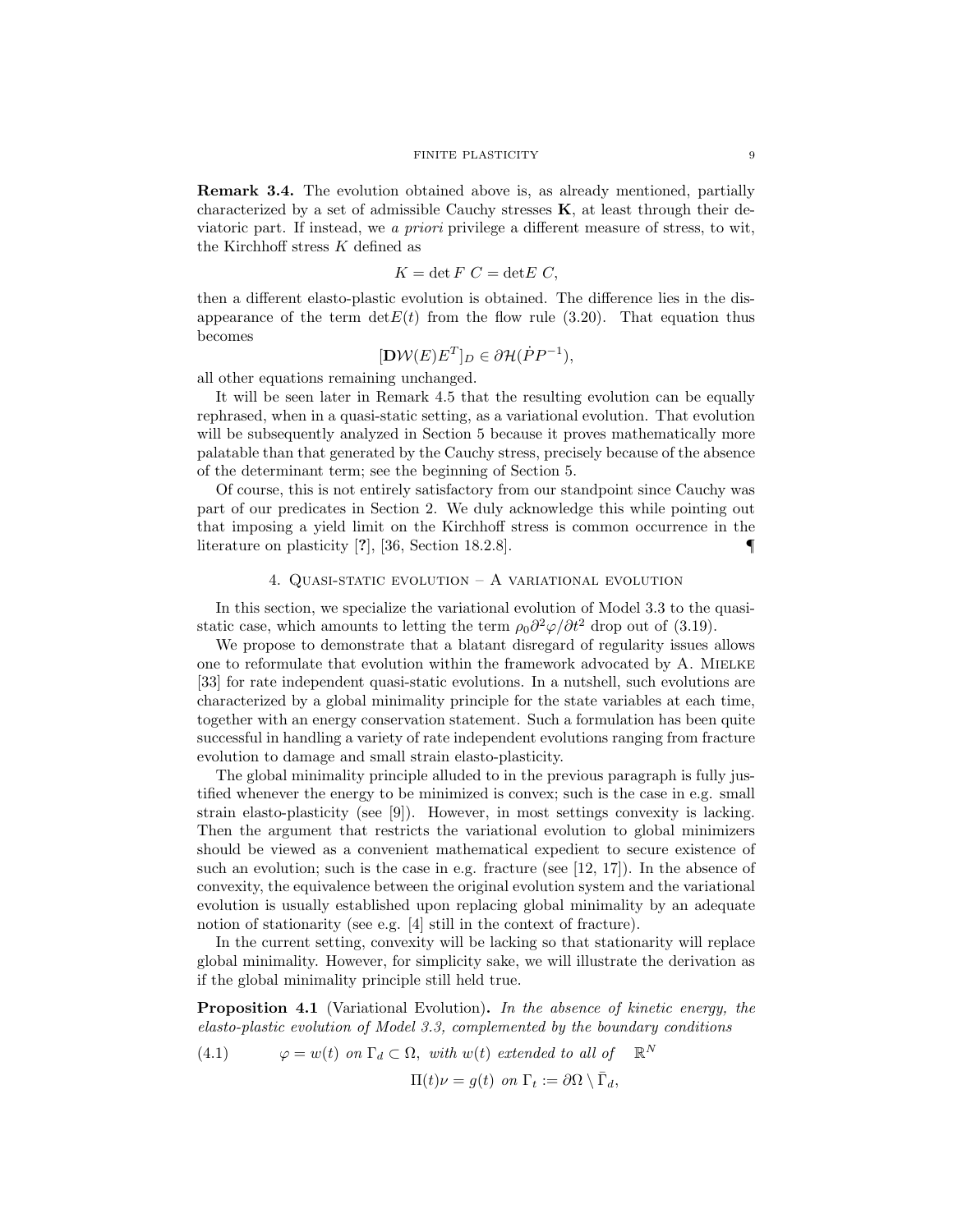(where  $\Pi(t)$  is the first Piola-Kirchhoff stress defined in (3.1)) is satisfied by any solution of the following variational evolution:

Find  $(\varphi(t), E(t), P(t), L(t), Q(t))$  with

- $P(t)$  diagonal in a fixed orthonormal basis  $\{\vec{e}_i\}$  with positive eigenvalues,  $\det P(t) = 1; Q(t) \in SO(3);$
- $\log P(t) = L(t);$
- $\nabla \varphi(t) = Q(t)P(t)E(t);$
- $\varphi(t) = w(t)$  on  $\Gamma_d$ ;

and such that

(Global Minimality) For all  $t \geq 0$ 's, the field  $(E(t), P(t))$  is a global minimizer of

$$
\int_{\Omega} \mathcal{W}(E')dx - \int_{\Omega} f(t) \cdot \varphi' dx - \int_{\Gamma_t} g(t) \cdot \varphi' d\mathcal{H}^{N-1} + \int_{\Omega} \mathcal{H}(\det E(t)(L'-L(t)))dx,
$$

among all  $(\varphi', E', P', L', Q')$  with

$$
\begin{cases}\n\nabla \varphi' = Q'P'E', L' = \log P',\n\varphi' \equiv w(t) \text{ on } \Gamma_d\nP' diagonal in the basis  $\{\vec{e}_i\}$  with positive eigenvalues  
\n $\det P' = 1, Q' \in SO(3);$ \n\end{cases}
$$

(Energy Conservation)

$$
\frac{d}{dt} \left\{ \int_{\Omega} \mathcal{W}(E(t)dx - \int_{\Omega} f(t) \cdot \varphi(t)dx - \int_{\Gamma_t} g(t) \cdot \varphi(t)d\mathcal{H}^{N-1} \right\} +
$$
  

$$
\int_{\Omega} \mathcal{H}(\det E(t)\dot{L}(t))dx = \int_{\Omega} Q(t)P^{-1}(t)\mathbf{D}\mathcal{W}(E(t)) \cdot \nabla \dot{w}(t)dx -
$$
  

$$
\int_{\Omega} \dot{f}(t) \cdot \varphi(t)dx - \int_{\Gamma_t} \dot{g}(t) \cdot \varphi(t)d\mathcal{H}^{N-1} - \int_{\Omega} f(t) \cdot \dot{w}(t)dx - \int_{\Gamma_t} g(t) \cdot \dot{w}(t)d\mathcal{H}^{N-1};
$$

Remark 4.2. Note that we do not impose the diagonality constraint (3.21). As will be seen in the proof below, this is a consequence of Global Minimality.  $\blacksquare$ 

**Remark 4.3.** Because both  $P(t)$  and the test plastic strains  $P'$  are isochoric (their determinants is identically 1),  $L(t)$ , as well as  $L'$  are in  $\mathbb{M}_{D}^{N\times N}$ , so that their presence in a term involving the dissipation potential  $\mathcal{H}$  is meaningful.

Remark 4.4. In this formulation, a compatible initial condition for the elastoplastic evolution of Model 3.3 is one which satisfies the global minimality principle at time  $t = 0$ .

Remark 4.5. In the context of Remark 3.4, the analogue of Proposition 4.1 holds at the expense of dropping the term  $\det E(t)$  from both the Global Minimality and the Energy Conservation statements. ¶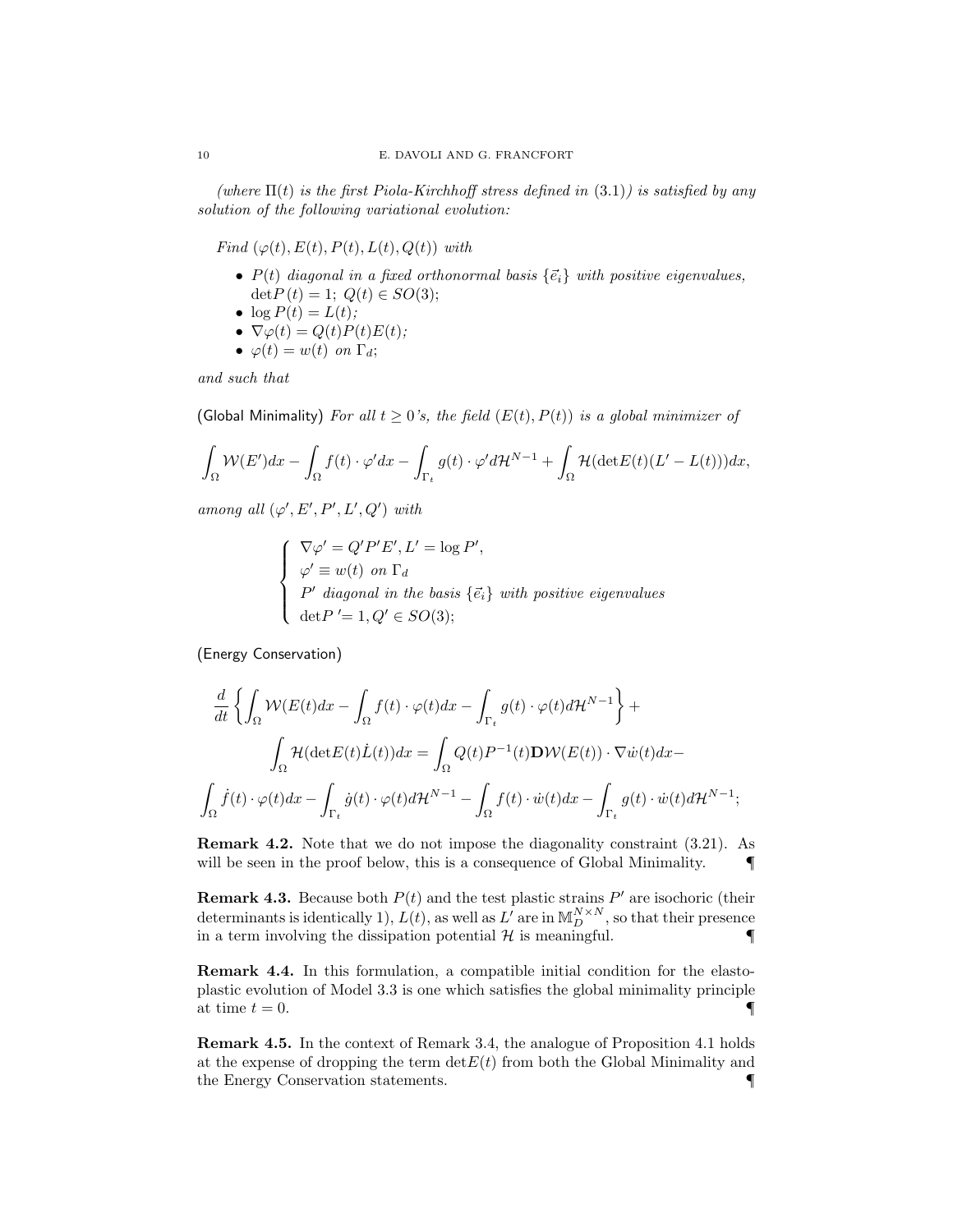The Energy Conservation of Proposition 4.1 can be integrated over the time interval  $[0, t]$ . It becomes

$$
\int_{\Omega} \mathcal{W}(E(t)dx - \int_{\Omega} f(t) \cdot \varphi(t)dx - \int_{\Gamma_t} g(t) \cdot \varphi(t)d\mathcal{H}^{N-1} + \int_0^t \int_{\Omega} \mathcal{H}(\det E(s)\dot{L}(s))dxds
$$
  
\n
$$
= \int_0^t \int_{\Omega} Q(s)P^{-1}(s)\mathbf{D}\mathcal{W}(E(s)) \cdot \nabla \dot{w}(s)dxds - \int_0^t \int_{\Omega} \dot{f}(s) \cdot \varphi(s)dxds - \int_0^t \int_{\Gamma_t} g(s) \cdot \varphi(s)d\mathcal{H}^{N-1}ds.
$$

The term  $\int_0^t \int_{\Omega} \mathcal{H}(\det E(s) L(s))dxds$  in the expression above presupposes some type of regularity in time of  $L(t) = \log P(t)$ .

Define, for  $t_1, t_2 \in [0, T]$ , with  $t_1 \leq t_2$ , the total dissipation as

$$
\begin{aligned} \text{Diss}_{\mathcal{H}}(t_1, t_2) &:= \\ &\lim_{\delta \searrow 0} \Big\{ \sum_{i=1}^{N_{\delta}} \int_{\Omega} \det E(s_i^{\delta}) \mathcal{H}(L(s_i^{\delta}) - L(s_{i-1}^{\delta})) \, dx: \; \{s_i^{\delta}\} \text{ finite partitions of } [t_1, t_2]; \\ &\sup\{s_i^{\delta} - s_{i-1}^{\delta}\} \leq \delta \Big\}. \end{aligned}
$$

Then, using the positive one-homogeneity of  $H$ , the term  $\int_0^t \int_{\Omega} \mathcal{H}(\det E(s) L(s)) dx ds$ in the Energy Conservation can be unambiguously replaced by  $\text{Diss}_{\mathcal{H}}(0, t)$ , provided that all involved fields are sufficiently smooth, as demonstrated in [10, Lemma 8.2]; the value of  $\text{Diss}_{\mathcal{H}}(t_1, t_2)$  does not depend upon the particular sequence of partitions  $\{s_i^{\delta}\}.$ 

We can restate the variational evolution in Proposition 4.1 as a definition which, if satisfied by a quintuplet  $(\varphi(t), E(t), P(t), L(t), Q(t))$  will ensure satisfaction of the elasto-plastic evolution of Model 3.3 of in the absence of kinetic energy and for the boundary conditions (4.1).

**Definition 4.6.** A variational evolution  $(\varphi(t), E(t), P(t), L(t), Q(t))$  is defined as

- $P(t)$  diagonal in a fixed orthonormal basis  $\{\vec{e}_i\}$  with positive eigenvalues,  $\det P(t) = 1$ ;  $Q(t) \in SO(3)$ ;
- $\log P(t) = L(t);$
- $\nabla \varphi(t) = Q(t)P(t)E(t);$
- $\varphi(t) = w(t)$  on  $\Gamma_d$ ;

and is such that

(Global Minimality) For all  $t \geq 0$ 's, the field  $(E(t), P(t))$  is a global minimizer of

$$
\int_{\Omega} \mathcal{W}(E')dx - \int_{\Omega} f(t) \cdot \varphi' dx - \int_{\Gamma_t} g(t) \cdot \varphi' d\mathcal{H}^{N-1} + \int_{\Omega} \mathcal{H}(\det E(t)(L'-L(t)))dx,
$$

among all  $(\varphi', E', P', L', Q')$  with

$$
\begin{cases} \nabla \varphi' = Q'P'E', L' = \log P', \\ \n\varphi' \equiv w(t) \text{ on } \Gamma_d \\ \nP' \text{ diagonal in the basis in the basis } \{\vec{e_i}\} \text{ with positive eigenvalues} \\ \n\det P' = 1, Q' \in SO(3); \n\end{cases}
$$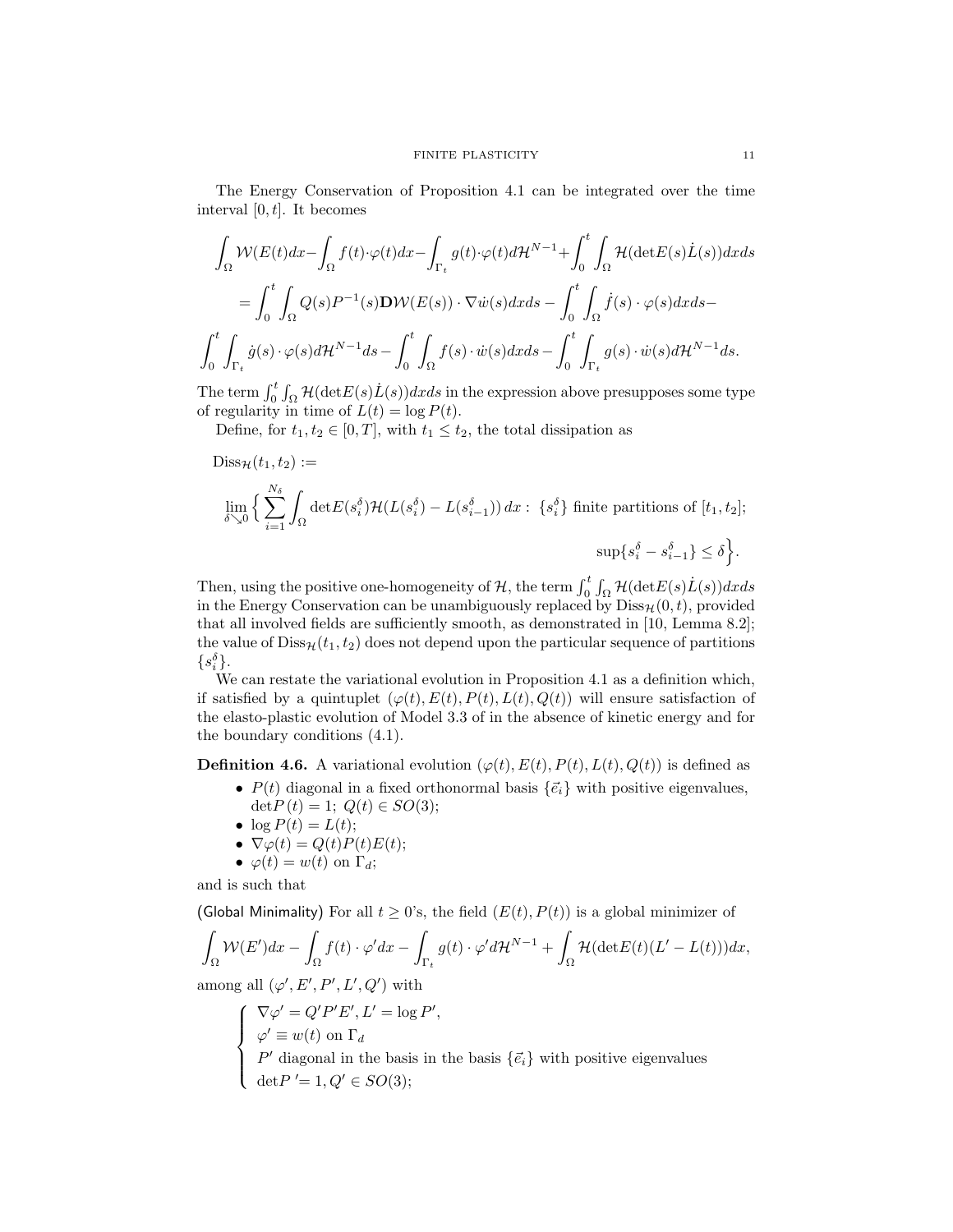(Energy Conservation)?

$$
\int_{\Omega} \mathcal{W}(E(t)dx - \int_{\Omega} f(t) \cdot \varphi(t)dx - \int_{\Gamma_t} g(t) \cdot \varphi(t)d\mathcal{H}^{N-1} + \text{Diss}_{\mathcal{H}}(0, t) =
$$
\n
$$
\int_0^t \int_{\Omega} Q(s)P^{-1}(s)\mathbf{D}\mathcal{W}(E(s)) \cdot \nabla \dot{w}(s)dx ds - \int_0^t \int_{\Omega} \dot{f}(s) \cdot \varphi(s)dx ds
$$
\n
$$
-\int_0^t \int_{\Gamma_t} \dot{g}(s) \cdot \varphi(s)d\mathcal{H}^{N-1}ds - \int_0^t \int_{\Omega} f(s) \cdot \dot{w}(s)dx ds - \int_0^t \int_{\Gamma_t} g(s) \cdot \dot{w}(s)d\mathcal{H}^{N-1}ds.
$$

Remark 4.7. Once again, a definition of a variational evolution can be readily derived in the context of Remarks 3.4, 4.5 at the expense of dropping  $\det E(t)$  from the Global minimality statement, and also of redefining  $Dis_{\mathcal{H}}$  as

$$
\text{Diss}_{\mathcal{H}}(t_1, t_2) := \sup_{\{s_i\} \text{ finite partitions of } [t_1, t_2]} \Big\{ \sum_{i=1}^{N_{\delta}} \int_{\Omega} \mathcal{H}(L(s_i) - L(s_{i-1})) \, dx \Big\},
$$

which is a more classical definition of the dissipation.

In all fairness, the legitimacy of the substitution of the dissipation term in the energy conservation is doubtful at present because the required smoothness of the fields 
$$
E(t)
$$
,  $L(t)$  is lacking, even in the regularized context of Section 5 below.

*Proof of Proposition 4.1.* Because  $P(t)$ ,  $P'$  are diagonal with only positive eigenvalues, one can trivially define their logarithms  $L(t)$ ,  $L'$ .

Then, formally

(4.2) 
$$
\dot{P}(t)P^{-1}(t) = P^{-1}(t)\dot{P}(t) = \dot{L}(t).
$$

Step 1- Consequences of global minimality: Assume global minimality and choose  $\varphi' = \varphi(t), E' = \bar{P}^{-1}E(t), P' = P(t)\bar{P}, Q' = Q(t).$  Then,

(4.3) 
$$
\int_{\Omega} \mathcal{W}(E(t))dx \leq \int_{\Omega} \mathcal{W}(\bar{P}^{-1}E(t))dx + \int_{\Omega} \mathcal{H}(\det E(t) \log \bar{P})dx.
$$

Take  $\bar{P} = Q^{\nu} \exp(\chi_B \varepsilon M) Q^{\nu T}$  with  $M \in M_D^{N \times N}$ , B an arbitrary Borel set and  $Q^{\prime\prime} \in SO(N)$  such that  $Q^{\prime\prime}MQ^{\prime\prime}$  is diagonal in the same basis as  $P(t)$ . Then,

$$
\log \bar{P} = \varepsilon \chi_B Q^{\prime\prime} M Q^{\prime\prime}{}^T + o(\varepsilon).
$$

From (4.3), we obtain

$$
0 \leq \int_B \mathbf{D}\mathcal{W}(E(t)) \cdot [Q"\exp(-\varepsilon M)Q^{T} - I]E(t) + o(\varepsilon) + \varepsilon \int_B \mathcal{H}(\det E(t)Q^{T}MQ^{T}),
$$
 that is,

$$
0 \leq \int_B \mathbf{D}\mathcal{W}(E(t)) \cdot Q^{\prime\prime} \left[ -\varepsilon M \right] Q^{\prime\prime}{}^T E(t) + o(\varepsilon) + \varepsilon \int_B \mathcal{H}(\det E(t) Q^{\prime\prime} M Q^{\prime\prime}{}^T).
$$

Choosing  $N := det E(t) Q^{\gamma} M Q^{\gamma}$ , dividing by  $\varepsilon > 0$  and letting  $\varepsilon$  tend to 0 yields

(4.4) 
$$
\int_{B} \frac{1}{\det E(t)} \mathbf{D} \mathcal{W}(E(t)) E(t)^{T} \cdot N \leq \int_{B} \mathcal{H}(N),
$$

which is equivalent to

(4.5) 
$$
\frac{1}{\det E(t)}[\mathbf{D}\mathcal{W}(E(t)E^{T}(t)]_{D} \in \partial \mathcal{H}(0) = \mathbf{K}.
$$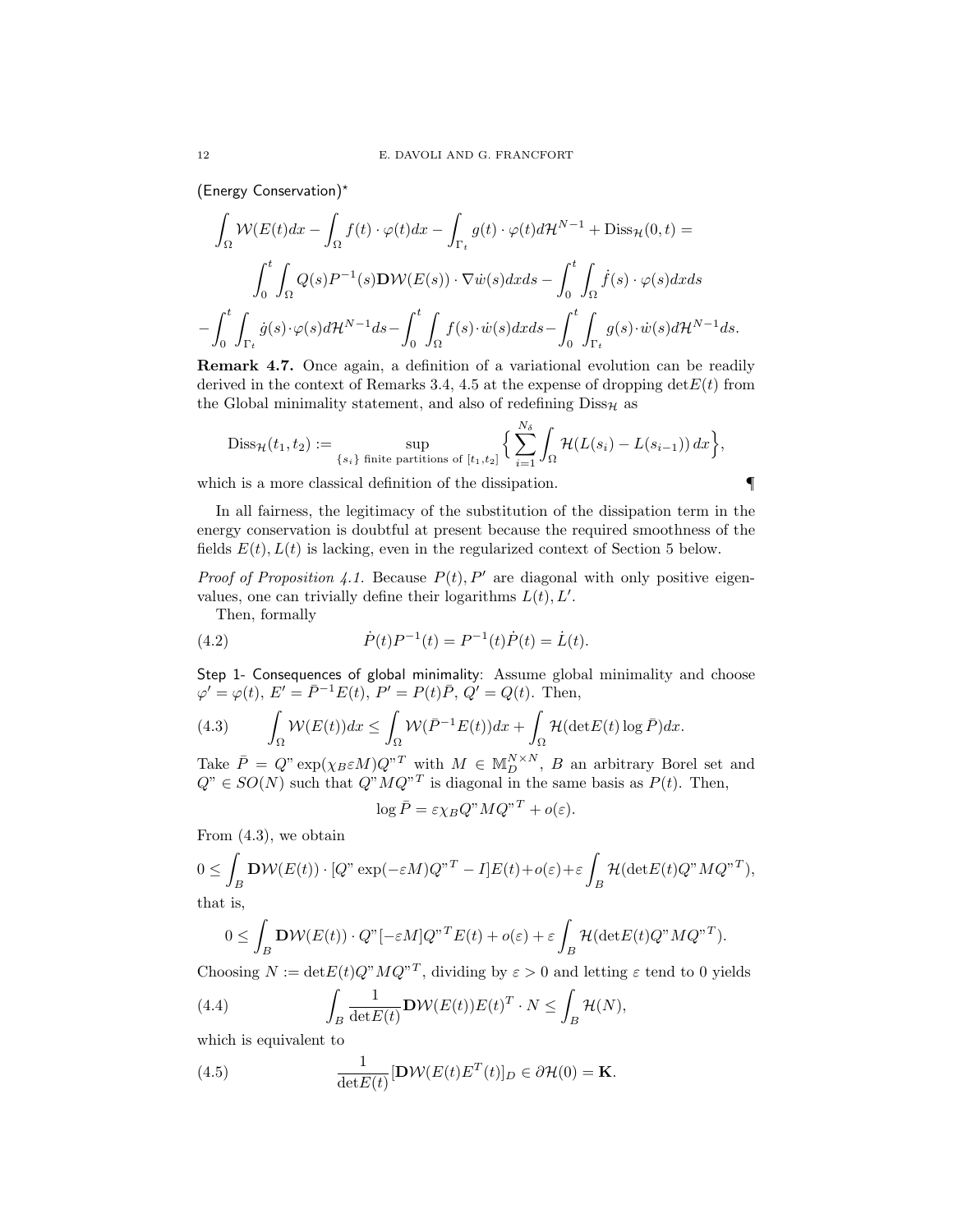Remark that we cannot obtain the equality in (4.4) because we are not allowed to choose  $\varepsilon$  < 0 since H is only positively one-homogeneous.

Choose now

$$
\varphi' = \varphi(t) + \varepsilon \psi, \ \psi \in C_c^{\infty}(\Omega \cup \Gamma_t),
$$

and consider the decomposition

$$
\nabla \varphi' = Q(t)P(t)[E(t) + \varepsilon P^{-1}(t)Q^{T}(t)\nabla \psi].
$$

We are at liberty to take

$$
E' = E(t) + \varepsilon P^{-1}(t)Q^{T}(t)\nabla\psi
$$

without changing  $P(t)$ . Inserting the test pair  $(E'(t), P(t))$  into global minimality yields

$$
\int_{\Omega} \mathcal{W}(E(t))dx \le
$$
\n
$$
\int_{\Omega} \mathcal{W}(E(t) + \varepsilon P^{-1}(t)Q^{T}(t)\nabla\psi)dx - \varepsilon \left\{ \int_{\Omega} f(t) \cdot \psi dx - \int_{\Gamma_{t}} g(t) \cdot \psi d\mathcal{H}^{N-1} \right\},
$$

that is

$$
- \varepsilon \left\{ \int_{\Omega} \mathbf{D} \mathcal{W}(E(t)) \cdot P^{-1}(t) Q^{T}(t) \nabla \psi + \int_{\Omega} f(t) \cdot \psi dx - \int_{\Gamma_{t}} g(t) \cdot \psi d\mathcal{H}^{N-1} \right\} + o(\varepsilon) \leq 0,
$$

or still

$$
\int_{\Omega} Q(t) P^{-1}(t) \mathbf{D} \mathcal{W}(E(t)) \cdot \nabla \psi - \int_{\Omega} f(t) \cdot \psi dx - \int_{\Gamma_t} g(t) \cdot \psi d\mathcal{H}^{N-1} = 0.
$$

Choosing  $\psi \in C_c^{\infty}(\Omega)$  immediately yields the equilibrium equation (3.19) (without the acceleration term), and then choosing  $\psi \in C_c^{\infty}(\Omega \cup \Gamma_t)$  and recalling (3.1) yields the Neumann boundary condition

(4.6) 
$$
\Pi(t)\nu = g(t) \text{ on } \Gamma_t.
$$

Finally, take  $\zeta$  to be an arbitrary element of  $C_c^{\infty}(\Omega)$  and B to be an arbitrary skew-symmetric matrix and note that  $\exp\varepsilon\zeta B\in SO(N)$  for  $\epsilon$  small enough. Choose  $\varphi' = \varphi(t), E' = P^{-1}(t) \exp(-\varepsilon \zeta B) P(t) E(t), P' = P(t), Q' = Q(t) \exp(\varepsilon \zeta B).$ Then, inserting the test pair  $(E'(t), P(t))$  into global minimality yields

$$
\int_{\Omega} \mathcal{W}(E(t))dx \le \int_{\Omega} \mathcal{W}(P^{-1}(t)\exp(-\varepsilon\zeta B)P(t)E(t))dx,
$$

that is

$$
\varepsilon \int_{\Omega} \left( P^{-1}(t) \mathbf{D} \mathcal{W}(E(t)) E^{T}(t) P(t) \cdot B \right) \zeta dx - o(\varepsilon) \leq 0,
$$

or still, upon localizing,

(4.7) 
$$
P^{-1}(t)\mathbf{D}\mathcal{W}(E(t))E^{T}(t)P(t) \cdot B = 0, \ \forall B \text{ skew-symmetric.}
$$

Relation (4.7) implies that  $P^{-1}(t)D\mathcal{W}(E(t))E^{T}(t)P(t) = P^{-1}(t)A(t)P(t)$  (see (3.6)) is symmetric, hence, reproducing the argument leading to (3.7), that (3.21) holds true.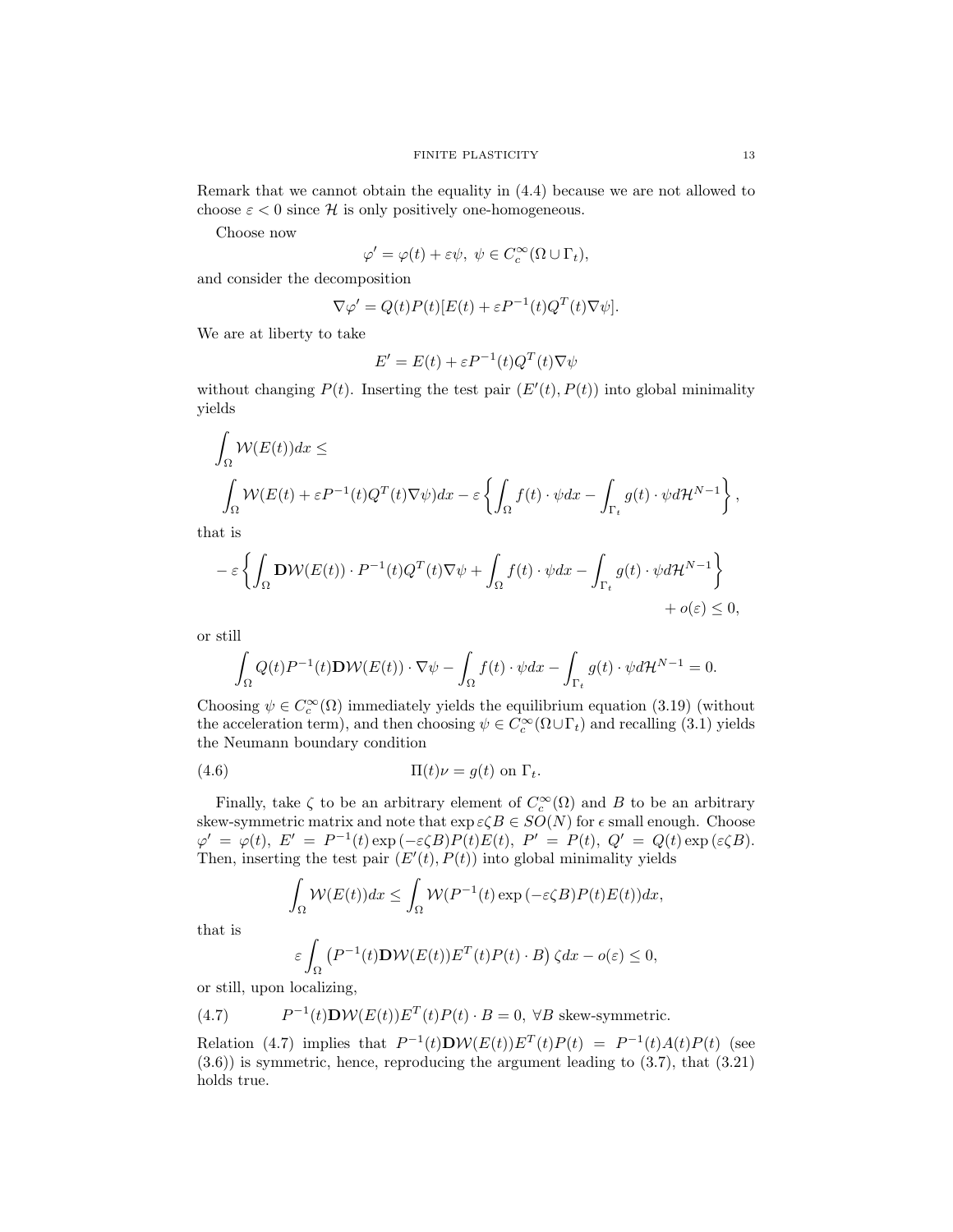Step 2- Consequences of energy conservation: Using (3.19), (4.6), the following string of equalities holds true:

$$
\int_{\Omega} \mathbf{D}W(E(t)) \cdot \dot{E}(t)dx + \int_{\Omega} \mathcal{H}(\det E(t)\dot{L}(t))dx =
$$
\n
$$
\int_{\Omega} Q(t)P^{-1}(t)\mathbf{D}W(E(t)) \cdot Q(t)P(t)\dot{E}(t)dx + \int_{\Omega} \mathcal{H}(\det E(t)\dot{L}(t))dx =
$$
\n
$$
\int_{\Omega} Q(t)P^{-1}(t)\mathbf{D}W(E(t)) \cdot \nabla \dot{\varphi}(t)dx - \int_{\Omega} Q(t)P^{-1}(t)\mathbf{D}W(E(t)) \cdot
$$
\n
$$
(\dot{Q}(t)P(t) + Q(t)\dot{P}(t))E(t)dx + \int_{\Omega} \mathcal{H}(\det E(t)\dot{L}(t))dx =
$$
\n
$$
\int_{\Omega} Q(t)P^{-1}(t)\mathbf{D}W(E(t)) \cdot \nabla \dot{w}(t)dx + \int_{\Gamma_t} g(t) \cdot (\dot{\varphi}(t) - \dot{w}(t))d\mathcal{H}^{N-1} +
$$
\n
$$
\int_{\Omega} f(t) \cdot (\dot{\varphi}(t) - \dot{w}(t))dx - \int_{\Omega} Q(t)P^{-1}(t)\mathbf{D}W(E(t)) \cdot (\dot{Q}(t)P(t) + Q(t)\dot{P}(t))E(t) dx
$$
\n
$$
+ \int_{\Omega} \mathcal{H}(\det E(t)\dot{L}(t)) dx.
$$

But, according to energy conservation,

$$
\int_{\Omega} \mathbf{D} \mathcal{W}(E(t)) \cdot \dot{E}(t) dx + \int_{\Omega} \mathcal{H}(\det E(t) \dot{L}(t)) dx =
$$
\n
$$
\int_{\Omega} Q(t) P^{-1}(t) \mathbf{D} \mathcal{W}(E(t)) \cdot \nabla \dot{w}(t) dx + \int_{\Omega} f(t) \cdot (\dot{\varphi}(t) - \dot{w}(t)) dx
$$
\n
$$
+ \int_{\Gamma_t} g(t) \cdot (\dot{\varphi}(t) - \dot{w}(t) d\mathcal{H}^{N-1}.
$$

Comparing the two expressions above, we conclude that

(4.8) 
$$
\int_{\Omega} Q(t)P^{-1}(t)\mathbf{D}\mathcal{W}(E(t)) \cdot (\dot{Q}(t)P(t) + Q(t)\dot{P}(t))E(t)dx
$$

$$
= \int_{\Omega} \mathcal{H}(\det E(t)\dot{L}(t))dx.
$$

Recalling definition (3.6),

$$
Q(t)P^{-1}(t)\mathbf{D}\mathcal{W}(E(t))\cdot \dot{Q}(t)P(t)E(t) = P^{-1}(t)A(t)P(t)\cdot Q^{T}(t)\dot{Q}(t).
$$

But, according to the already proved diagonality property  $(3.21)$ ,  $A(t)$  commutes with  $P(t)$ , so that the relation above becomes

$$
Q(t)P^{-1}(t)\mathbf{D}\mathcal{W}(E(t))\cdot\dot{Q}(t)P(t)E(t) = A(t)\cdot Q^{T}(t)\dot{Q}(t)
$$

and, since the left hand-side of the dot product is symmetric while the right handside is skew-symmetric, that expression is identically null. Thus, (4.8) becomes

$$
\int_{\Omega} Q(t)P^{-1}(t)\mathbf{D}\mathcal{W}(E(t))\cdot Q(t)\dot{P}(t)E(t)dx = \int_{\Omega} \mathcal{H}(\det E(t)\dot{L}(t))dx,
$$

or still, since tr  $P^{-1}(t)\dot{P}(t) = 0$ ,

(4.9) 
$$
\int_{\Omega} [\mathbf{D} \mathcal{W}(E(t)) E^{T}(t)]_{D} \cdot P^{-1}(t) \dot{P}(t) dx = \int_{\Omega} \mathcal{H}(\det E(t) \dot{L}(t)) dx.
$$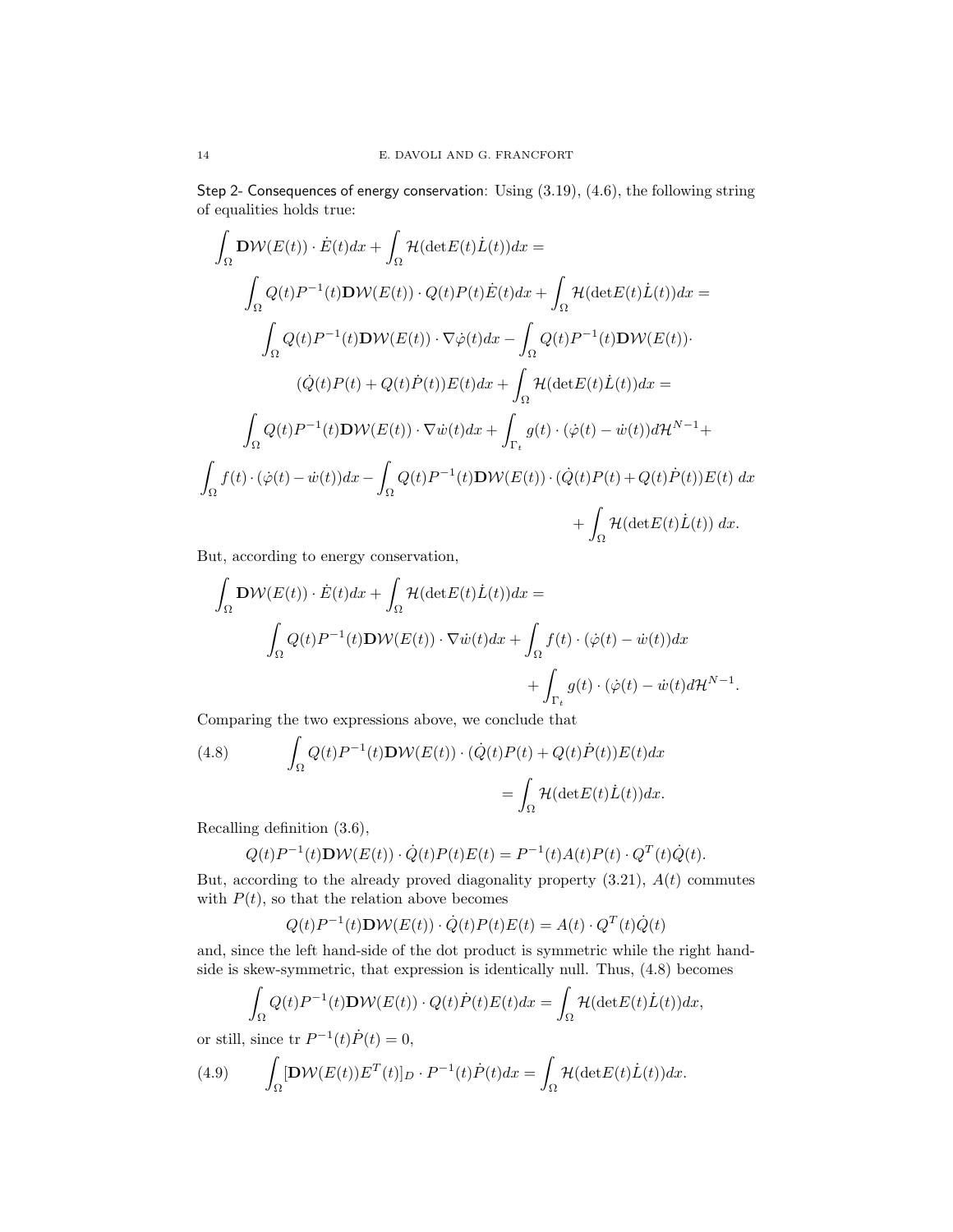Relation (4.5) implies in particular that

$$
\frac{1}{\det E(t)}[\mathbf{D} \mathcal{W}(E(t)) E^T(t)]_D \cdot \det E(t) \dot{L}(t) \leq \mathcal{H}(\det E(t) \dot{L}(t)).
$$

Since  $\dot{L}(t) = \dot{P}(t)P^{-1}(t) = P^{-1}(t)\dot{P}(t)$ , this also reads as

(4.10) 
$$
\frac{1}{\det E(t)}[\mathbf{D}\mathcal{W}(E(t))E^T(t)]_D \cdot \det E(t)\dot{P}(t)P^{-1}(t) \leq \mathcal{H}(\det E(t)\dot{L}(t)).
$$

Thus, in view of (4.9), inequality (4.10) is an equality, that is

$$
\frac{1}{\det E(t)}[\mathbf{D} \mathcal{W}(E(t))E^T(t)]_D \cdot \det E(t)\dot{P}(t)P^{-1}(t)) = \mathcal{H}(\det E(t)\dot{L}(t)).
$$

Convex duality then permits to conclude, in view of  $(4.5)$ , that  $(3.20)$  is satisfied.  $\Box$ 

Remark 4.8. As already mentioned at the onset of this section, the variational evolution (if it exists) has been shown to satisfy (in the absence of kinetic energy) the elasto-plastic evolution of Model (3.3) under the assumption of global minimality. In lieu of the latter property, a proper notion of stationarity would yield a similar result, although we do not wish to elaborate further on that notion in this work.¶

Remark 4.9 (Mielke's model). To our knowledge, A. Mielke [30] was the first to establish that finite elasto-plasticity can be reformulated – in a quasi-static setting – as a variational evolution. In this remark we propose to contrast our approach with that which he subsequently developed, together with his collaborators.

In his formulation (see e.g.  $[31, 32]$ ), the adopted multiplicative decomposition is  $F = E P^{-1}$ , and not  $F = PE$  as in the present work. (The consideration of  $P^{-1}$ in lieu of  $P$  is purely for notational convenience.)

In that setting, it is easily seen that the Cauchy stress tensor is given by

$$
C = \frac{1}{\det E} \mathbf{D} \mathcal{W}(E) E^T,
$$

while the back stress is given by

$$
B = -P^{-T}E^T \mathbf{D} \mathcal{W}(E).
$$

The author chooses to constrain the tensor  $P^T B = E^T \mathbf{D} \mathcal{W}(E)$  to belong to some convex set  $K$ , so that his flow rule is of the form

$$
P^{-1}\dot{P} \in N_{\mathbf{K}}(E^T \mathbf{D} \mathcal{W}(E)),
$$

or equivalently,

$$
E^T \mathbf{D} \mathcal{W}(E) \in \mathcal{H}(P^{-1}\dot{P}),
$$

with notation that should be clear to the reader.

The choice of the decomposition  $F = E P^{-1}$  leaves no choice as to the stress that should be constrained. In particular, it does not seem possible to marry the decomposition with a constraint on the Cauchy stress.

Further, the lack of commutativity between  $P^{-1}$  and  $\dot{P}$  prevents the use of a variational formulation for the resulting evolution. The author has to modify the dissipation so as to introduce a dissipation functional with the required subadditivity and homogeneity properties. Specifically, he introduces the dissipation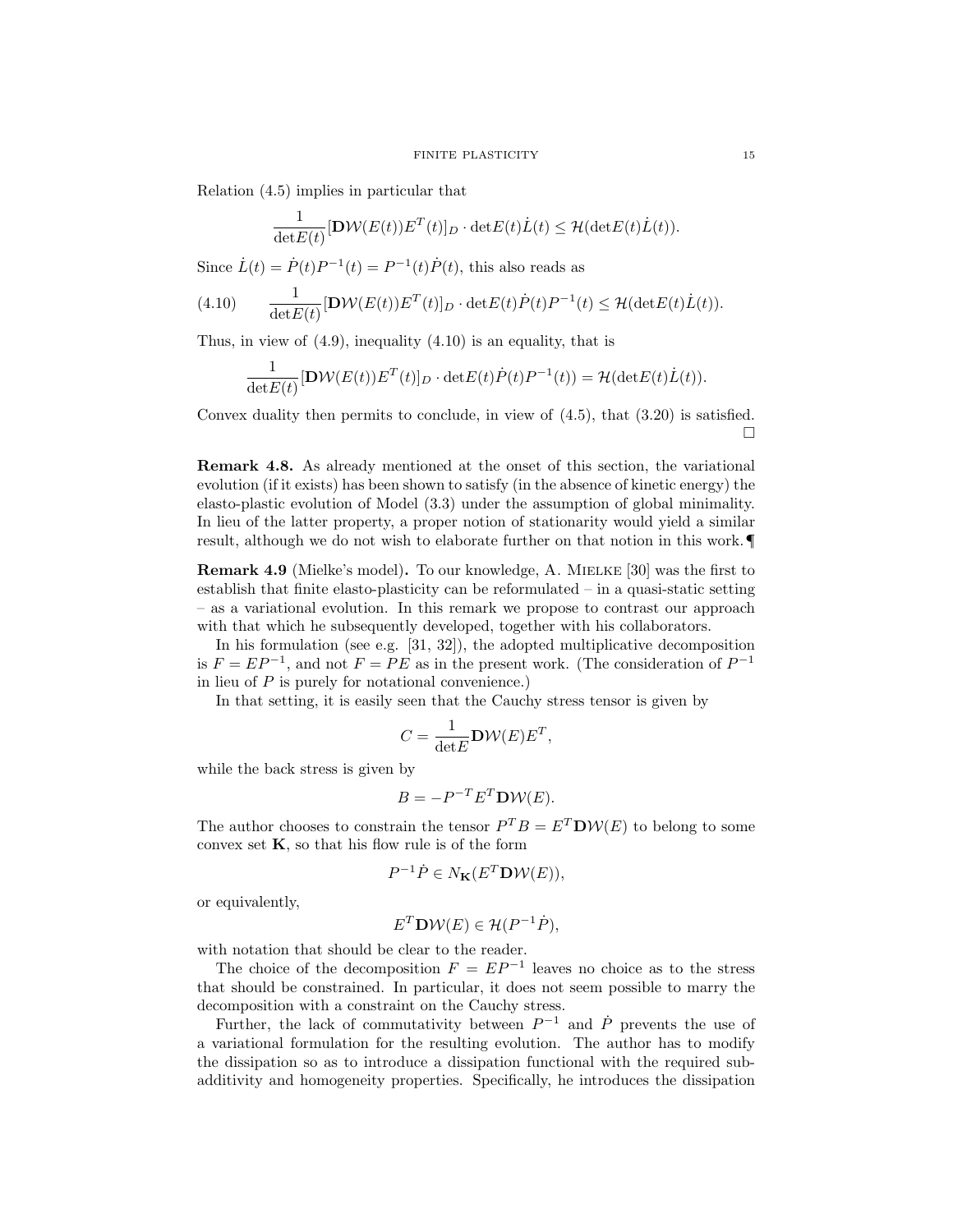potential –which he calls the induced dissipation distance – as (4.11)

$$
\mathcal{D}(P, P') := \inf \left\{ \int_0^1 \mathcal{H}(P^{-1}(s)\dot{P}(s))ds : P \text{ smooth on } [0,1]; P(0) = P, P(1) = P' \right\},\
$$

and it is for that new dissipation potential that he proposes a variational evolution. See [30, Section 2]. In that formulation the total energy dissipated over the time interval  $[0, t]$  – that is  $\int_0^t \int_{\Omega} \mathcal{H}(\det E(s) \dot{L}(s))dxds$  if integrating in time the energy conservation in Proposition 4.1 – has to be replaced by a total variation type expression, namely

$$
\sup \left\{ \sum_{i=0,...,p} \int_{\Omega} \mathcal{D}(P(t_{i-1}), P(t_i)) dx : \{t_i\} \text{ with } t_0 = 0 \le t_1 ... \le t_p = t \right\}
$$

A solution to such a variational evolution may not satisfy the corresponding elasto-plastic evolution precisely because of this dissipation gap introduced through the infimum in the definition of  $\mathcal{D}$ .

In view of the tremendous successes of variational evolutions for a wide variety of rate independent evolutions (at least when global minimality is enforced), it would be tempting to attempt a proof of the existence of evolution satisfying the criteria put forth in Proposition 4.1 (or, alternatively, in Remark 3.4). Unfortunately, this is a forbidding task on two grounds. On the one hand the energy to be minimized is the sum of two non-quadratic energies which would be a challenge even in the context of small strain elasto-plasticity. On the other hand, the dissipation is not convex because of the presence of the logarithmic term; further it has superlinear growth at 0 and sub-linear growth at  $\infty$ . Consequently, even the functional framework – that is that which ensures bounded energies and compactness of the minimizing sequences – is unclear to us at this point.

The model advocated in e.g. [30, 31, 32] was later regularized in [26] through the introduction of both a plasticity term and a gradient plasticity term in the energy that, together, enforce compactness of the plastic strains associated with the minimizing sequences. Schematically, in the simplest setting, the free energy becomes  $W(E) + W_{hard}(P) + |\nabla P|^r, r > 1$ . The energy  $W_{hard}$  is often referred to as a hardening energy while the plastic gradient term is called just that, a plastic gradient. An existence theorem can then be proved under adequate assumptions on the energy density  $W$  and on the induced dissipation distance  $D$  of Remark 4.9; see [26, Theorem 3.1]. In the next section we quickly show that adding regularization terms which enforce compactness of the plastic strains and of the rotations produces a similar result, at least in the setting of Remarks 3.4, 4.5, 4.7.

## 5. A regularized Variational Evolution

As previously announced, this section is devoted to a regularized model for which Sobolev-compactness of the plastic strains is immediate. For simplicity sake, we specialize the dimension to be  $N = 3$ , but the results below could easily be adapted to any dimension.

Unfortunately the model for which existence will be proved also violates one of the basic requirements introduced in Section 2, namely that the yield threshold be formulated in terms of the Cauchy stress. In what follows that threshold is formulated in terms of the Kirchhoff stress as in Remark 3.4. We do so because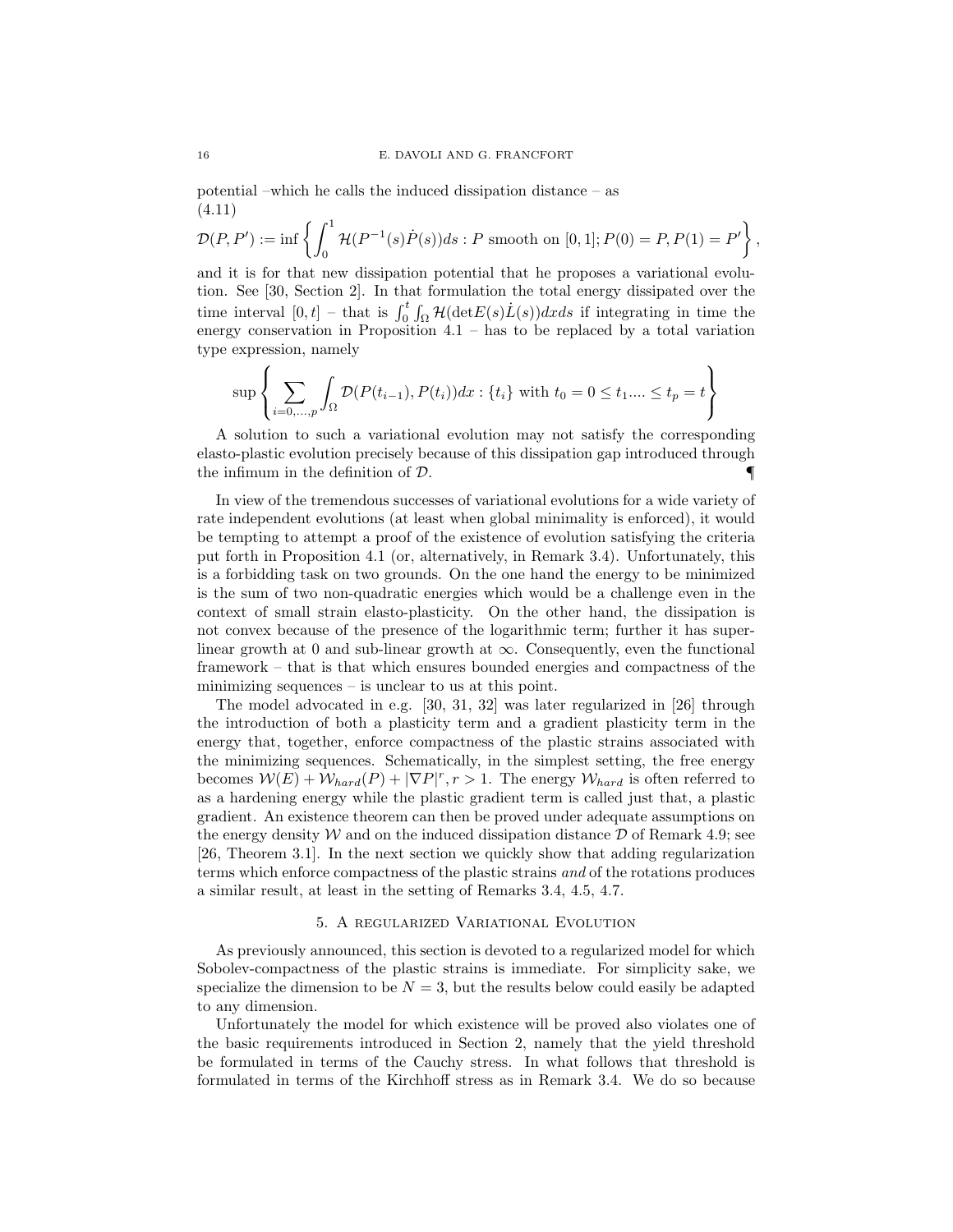the presence of the term  $\det E(t)$  in the dissipation makes the analysis intractable. The energy conservation statement in Definition 4.6 seems unattainable for lack of any kind of time estimate on log P.

We list the constitutive assumptions under which existence of a variational evolution can be ascertained. They should be thought of as similar to the assumptions in [20, Section 5] and of those in [29, Section 2], themselves inspired from [2, Section 2.4]. Our goal in this section is illustrative, so that, rather than strive for the utmost generality, we put forth the simplest constitutive assumptions, most notably on growth, or coercivity that will secure the desired result.

The body under consideration occupies a bounded Lipschitz domain  $\Omega \subset \mathbb{R}^3$ . We take p with

$$
3
$$

so that  $W^{1,p}(\Omega)$  is compactly imbedded into  $C^0(\overline{\Omega})$ .

The elastic energy:  $W:\mathbb{M}^{3\times 3}\to [0,\infty]$  is polyconvex and satisfies, for all  $F\in\mathbb{M}^{3\times 3}_+$ ,

- H1.  $W \in C^1(\mathbb{M}^{3\times3}_+), \quad W \equiv \infty$  on  $\mathbb{M}^{3\times3}_+ \setminus \mathbb{M}^{3\times3}_+$ ,
- H2.  $W(Id) = 0$ ;
- H3.  $W(RF) = W(F)$   $\forall R \in SO(3);$
- H4.  $W(F) \geq c_1 \text{dist}^p(F; SO(3));$
- H5.  $|{\rm D}W(F)F^{T}| \leq c_2(W(F) + 1);$
- H6. There exists a modulus of continuity  $\omega$  such that, for all  $N \in \mathbb{M}^{3 \times 3}_+$ ,

$$
|\mathbf{D}\mathcal{W}(F)F^{T} - \mathbf{D}\mathcal{W}(NF)(NF)^{T}| \leq \omega(||N - Id||)(\mathcal{W}(F) + 1).
$$

Here  $c_1, c_2$  are positive constants.

Remark 5.1. There are indeed classical energy densities, like those asociated with Ogden materials, that satisfy H1-H6, as demonstrated in [20, Remarks 5.1, 5.3]. ¶

The hardening functional: Exactly as in [29], we consider a severely constrained model of kinematic hardening (kinematic, so as not to introduce yet an additional internal variable). The hardening functional  $\mathcal{W}_{hard} : \mathbb{R}^3_+ \to [0, \infty]$  is of the form

$$
\mathcal{W}_{hard}(P) := \begin{cases} \widetilde{\mathcal{W}}_{hard}(P) & \text{for every } P \in \mathbf{V}, \\ +\infty & \text{otherwise.} \end{cases}
$$

The constraint is that **V** should be a compact subset of  $\mathbb{R}^3$  that contains  $1_3$  as an interior point. We also take the map  $\widetilde{W}_{hard} : \mathbb{R}^3_1 \to [0, \infty)$  to be continuous.

In particular the hypotheses on  $V$  imply the existence of a constant  $c$  such that

(5.1) 
$$
|P|+|P^{-1}| \leq c \quad \text{for every } P \in \mathbf{V},
$$

(5.2) 
$$
|P - 1_3| \geq \frac{1}{c} \text{ for every } P \in \mathbb{R}_1^3 \setminus \mathbf{V}.
$$

The dissipation functional :  $\mathcal{H}$  :  $\mathbb{M}_{D}^{N\times N}$   $\rightarrow$   $[0,+\infty)$  is a convex, positively onehomogeneous function such that, for some  $0 < r < R$  and any  $F \in M_D^{N \times N}$ ,

(5.3) 
$$
r|F| \le \mathcal{H}(F) \le R|F|.
$$

We also define, for any  $L : [0, T] \to L^1(\Omega; \mathbb{R}^3)$  and  $0 \le t_1 \le t_2 \le T$ ,

$$
\text{Var}(t_1, t_2; L) := \sup_{\{s_i\}} \Big\{ \sum_{i=1}^N \int_{\Omega} |L(s_i) - L(s_{i-1})| \, dx : s_0 = t_1 < s_1 < \dots < s_N = t_2 \Big\}.
$$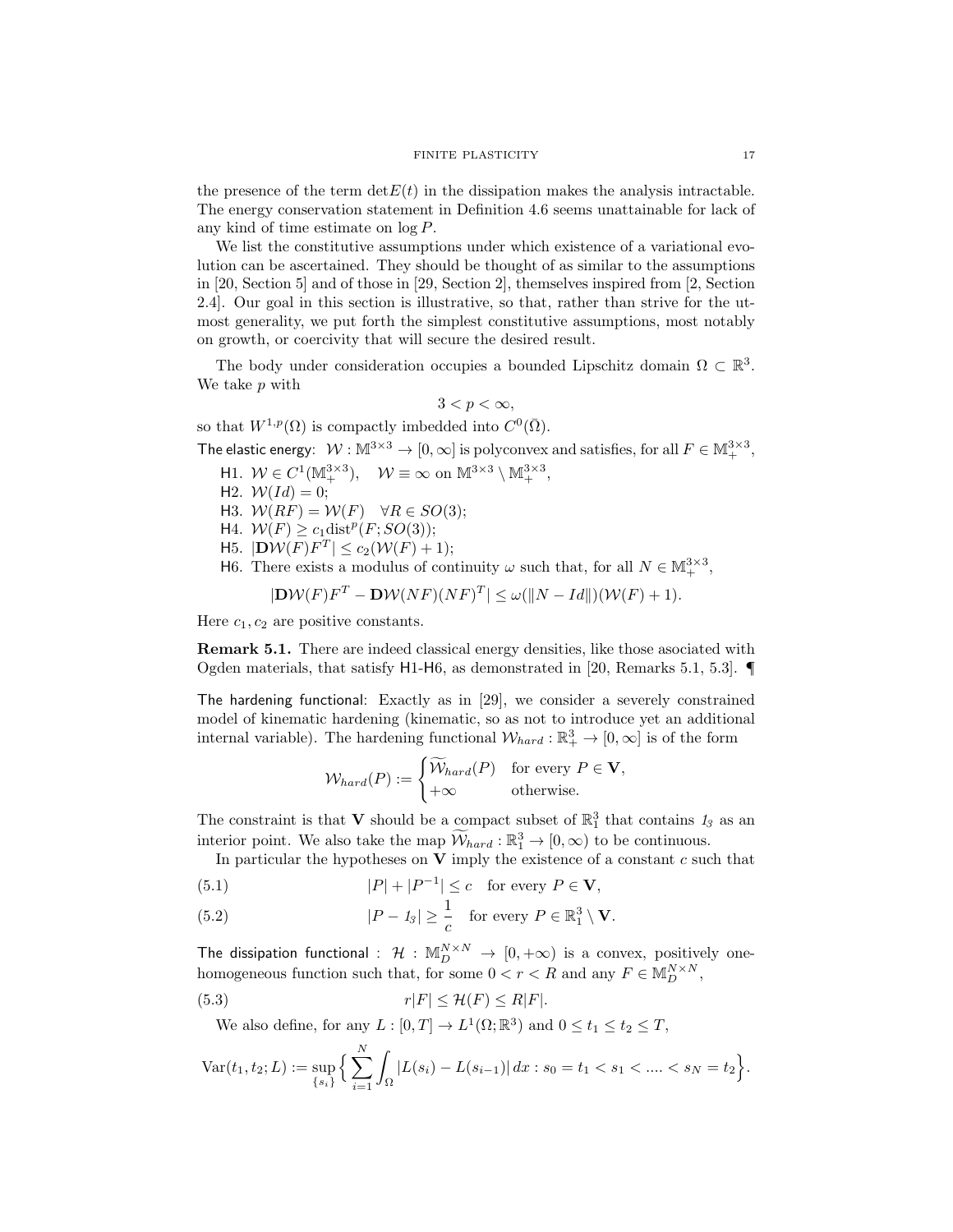The boundary conditions : On an open subset  $\Gamma$  of  $\partial\Omega$ , we impose a Dirichlet boundary condition  $\mathbf{g} : [0,T] \times \mathbb{R}^3 \to \mathbb{R}^3$  where  $\mathbf{g}(t, \cdot) : \mathbb{R}^3 \to \mathbb{R}^3$  is a global diffeomorphism satisfying

$$
(5.4) \qquad \qquad \mathbf{g} \in C^2([0,T] \times \mathbb{R}^3; \mathbb{R}^3),
$$

(5.5) 
$$
\|\nabla \mathbf{g}\|_{L^{\infty}} \leq C, \ \|\nabla \dot{\mathbf{g}}\|_{L^{\infty}} \leq C, \ \|\nabla \ddot{\mathbf{g}}\|_{L^{\infty}} \leq C, \ \|\nabla \mathbf{g}\|_{L^{\infty}} \leq C.
$$

Remark 5.2. Note that, for simplicity sake, g is the only "loading process" for the system. Body or surface forces could be readily incorporated provided that they are endowed with adequate regularity.

Also, we have made no attempt to optimize the regularity assumptions on g. ¶

The deformations: The deformations  $\varphi : [0, T] \times \Omega \to \mathbb{R}^3$  can then be decomposed as follows:

$$
\varphi(t,x) = \mathbf{g}(t,y(t,x)),
$$

with

 $y \in \mathscr{Y} := \{ y \in W^{1,p}(\Omega;\mathbb{R}^3) : y\vert_{\Gamma} = id \}.$ 

Hence in particular (see e.g. [34, Remark 2.2 and Proposition 2.2]),

(5.6) 
$$
\nabla \varphi(t,x) = \nabla \mathbf{g}(t, y(t,x)) \nabla y(t,x).
$$

We define

(5.7) 
$$
\mathscr{A} := \left\{ (y, Q, P) \in \mathscr{Y} \times W^{1, p}(\Omega; SO(3)) \times W^{1, p}(\Omega; \mathbb{R}^3_1) \right\}.
$$

The energy functional : The elastic and free energies at time  $t$  are defined to be, for any  $(y, Q, P) \in \mathscr{A}$ ,  $(5.8)$ 

$$
\begin{cases}\n\mathcal{E}(t, y, Q, P) := \int_{\Omega} \mathcal{W}(P^{-1}Q^T \nabla \mathbf{g}(t, y) \nabla y) dx \\
\mathcal{F}(t, y, Q, P) := \mathcal{E}(t, y, Q, P) + \int_{\Omega} \mathcal{W}_{hard}(P) dx + \int_{\Omega} |\nabla P|^p dx + \int_{\Omega} |\nabla Q|^p dx.\n\end{cases}
$$

Remark 5.3. The reader will note the presence of two gradient terms in the expression for the energy, one for  $P$  and one for  $Q$ . This is to be expected, if recalling the setting of [26], because our decomposition of the deformation gradient involves both  $P$  and  $Q$ , as already discussed earlier.  $\blacksquare$ 

We establish a few properties of  $\mathcal{E}$ , hence of  $\mathcal{F}$ . First, under assumptions H1,H5, a straightforward adaptation of [20, Lemma 5.5] would demonstrate that, for any  $(y, Q, P) \in \mathscr{A},$ 

(5.9)  $t \to \mathcal{E}(t, y, Q, P)$ (hence  $\mathcal{F}(t, y, Q, P)$ ) is differentiable with derivative

$$
\partial_t \mathcal{E}(\text{resp. }\partial_t \mathcal{F})(t,y,Q,P) = \int_{\Omega} \mathbf{D} \mathcal{W}\Big(P^{-1}Q^T \nabla \mathbf{g}(t,y) \nabla y\Big) \cdot P^{-1}Q^T \nabla \dot{\mathbf{g}}(t,y) \nabla y \, dx.
$$

Next, the maps

(5.10)

$$
(t, y, Q, P) \to \begin{cases} \mathcal{E}(t, y, Q, P) \\ \mathcal{F}(t, y, Q, P) \end{cases}
$$
 are weakly lower semi-continuous in  $[0, T] \times \mathscr{A}$ .

Indeed, if  $(t_k, y_k, Q_k, P_k) \rightharpoonup (t, y, Q, P)$ , weakly in  $[0, T] \times \mathscr{A}$ , then, since  $p > 3$ , Rellich's theorem implies uniform convergence of that sequence in  $[0, T] \times C^0(\bar{\Omega}; \mathbb{R}^3 \times$  $SO(3) \times \mathbb{R}^3$ . But, in view of  $(5.4)$ ,  $\varphi_k := g(t_k, y_k)$  also converges uniformly to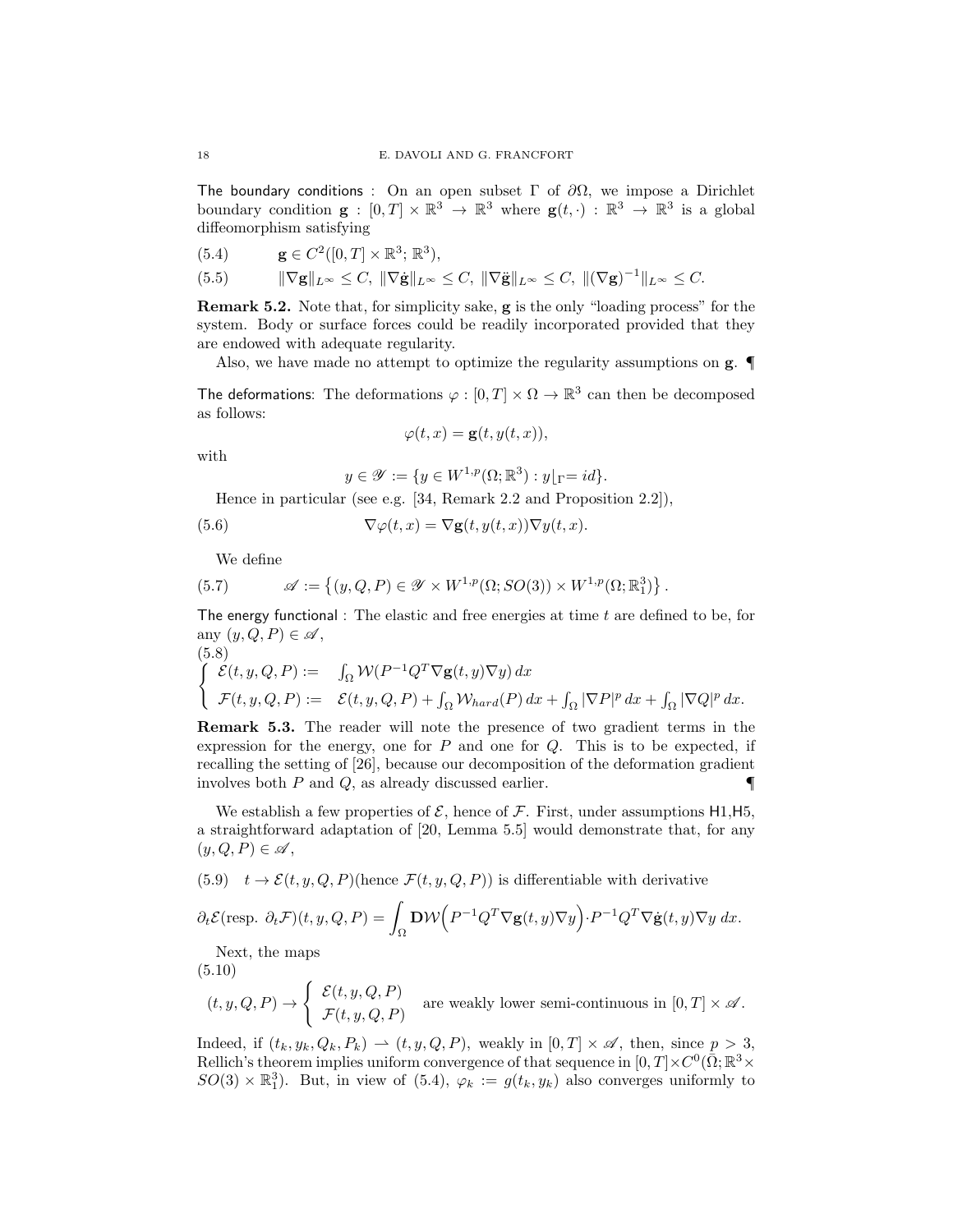$\varphi := g(t, y)$  in  $C^0(\overline{\Omega}; \mathbb{R}^3)$  while, thanks to (5.5) and (5.6) it also converges weakly to  $\varphi$  in  $W^{1,p}(\Omega;\mathbb{R}^3)$ .

Then, exactly as in the argument leading to (5.33) below (which we prefer to detail at that time),

$$
\int_{\Omega} \mathcal{W}(P^{-1}Q^T \nabla \varphi) dx \le \liminf_{k} \int_{\Omega} \mathcal{W}(P_k^{-1}Q_k^T \nabla \varphi_k) dx,
$$

so that

$$
\liminf_{k} \mathcal{E}(t_k, y_k, Q_k, P_k) = \liminf_{k} \int_{\Omega} \mathcal{W}(P_k^{-1} Q_k^T \nabla \varphi_k) dx
$$
  

$$
\geq \int_{\Omega} \mathcal{W}(P^{-1} Q^T \nabla \varphi) dx = \mathcal{E}(t, y, Q, P).
$$

The weak lower semi-continuity of  $\mathcal F$  is then established as in (5.24), (5.25) below.

Finally, we claim that there exists a modulus of continuity  $\omega'$  such that, for any  $(y, Q, P) \in \mathscr{A},$ 

(5.11) 
$$
|\partial_t \mathcal{E}(t_1, y, Q, P) - \partial_t \mathcal{E}(t_2, y, Q, P)| \leq C(\mathcal{E}(t_1, y, Q, P) + 1)\omega'(t_1 - t_2).
$$

In particular, there also exists a modulus of continuity  $\omega_F : [0, T] \to [0, +\infty)$  such that, for any  $(y, Q, P) \in \mathscr{A}$ , (5.12)

$$
\mathcal{E}(t_1, y, Q, P) \le F \Rightarrow |\partial_t \mathcal{E}(t_1, y, Q, P) - \partial_t \mathcal{E}(t_2, y, Q, P)| \le \omega_F(t_1 - t_2) \,\forall t_2 \in [0, T].
$$
  
Indeed. set

Indeed, set

$$
A(t) := \mathbf{D}\mathcal{W}\Big(P^{-1}Q^T\nabla \mathbf{g}(t,y)\nabla y\Big)\Big(P^{-1}Q^T\nabla \mathbf{g}(t,y)\nabla y\Big)^T,
$$

so that

(5.13) 
$$
\partial_t \mathcal{E}(t, y, Q, P) = \int_{\Omega} A(t) \cdot P^{-1} Q^T \nabla \dot{\mathbf{g}}(t, y) (\nabla \mathbf{g}(t, y))^{-1} Q P dx.
$$

In view of  $(5.4)$ ,  $(5.5)$ , for some constant  $C > 0$ ,

$$
(5.14) \quad \begin{cases} \|\nabla \dot{\mathbf{g}}(t_1, y) (\nabla \mathbf{g}(t_1, y))^{-1} - \nabla \dot{\mathbf{g}}(t_2, y) (\nabla \mathbf{g}(t_2, y))^{-1} \|_{L^\infty} \le C|t_1 - t_2| \\ \|\nabla \mathbf{g}(t_2, y) (\nabla \mathbf{g}(t_1, y))^{-1} - Id\|_{L^\infty} \le C|t_1 - t_2|, \end{cases}
$$

By (5.1), (5.13), the following holds, for some constant  $C > 0$ ,

$$
(5.15) \quad |\partial_t \mathcal{E}(t_1, y, Q, P) - \partial_t \mathcal{E}(t_2, y, Q, P)| \le
$$
  

$$
C \int_{\Omega} \left\{ |A(t_1) - A(t_2)| + |A(t_1)| \Big| \nabla \dot{\mathbf{g}}(t_1, y) (\nabla \mathbf{g}(t_1, y))^{-1} - \nabla \dot{\mathbf{g}}(t_2, y) (\nabla \mathbf{g}(t_2, y))^{-1} \Big| \right\} dx
$$
  

$$
\leq C \Big( \int_{\Omega} |A(t_1) - A(t_2)| dx + \int_{\Omega} |A(t_1)| |t_1 - t_2| dx \Big).
$$

Using H5 we obtain

(5.16) 
$$
\int_{\Omega} |A(t_1)||t_1-t_2| dx \leq C(\mathcal{E}((t_1,y,Q,P)) + 1)|t_1-t_2|.
$$

The second inequality in (5.14), together with (5.1), leads to

$$
||P^{-1}Q^{T}(\nabla \mathbf{g}(t_2, y)(\nabla \mathbf{g}(t_1, y))^{-1})QP - Id||_{L^{\infty}} \leq C|t_1 - t_2|.
$$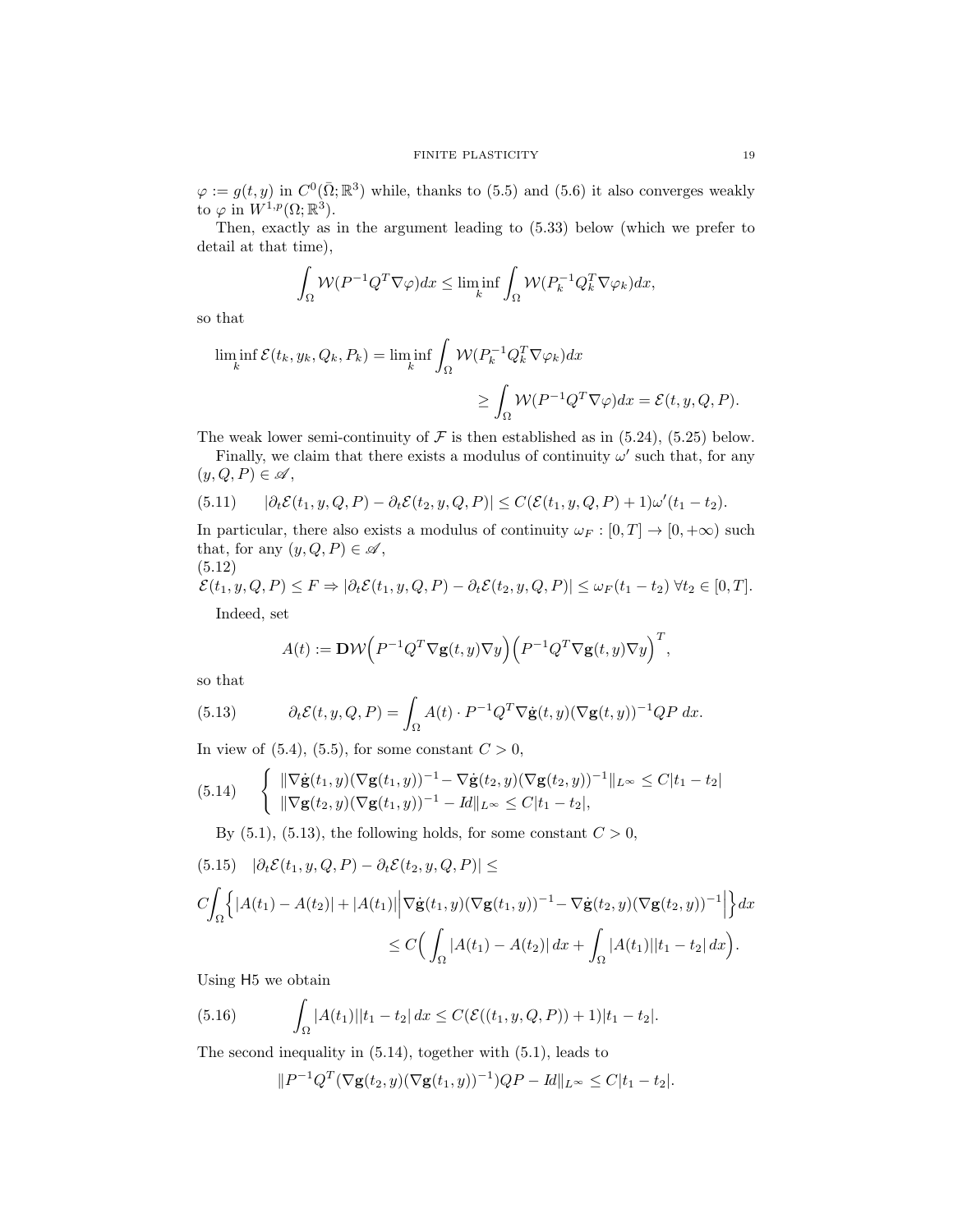Applying assumption H6 then yields the estimate

$$
(5.17) \quad \int_{\Omega} |A(t_1) - A(t_2)| dx \le
$$
  

$$
\omega (\|P^{-1}Q^T \nabla \mathbf{g}(t_2, y) (\nabla \mathbf{g}(t_1, y))^{-1} Q P - Id\|_{L^{\infty}}) (\mathcal{E}(t_1, y, Q, P) + |\Omega|)
$$
  

$$
\leq \omega (C|t_1 - t_2|) (\mathcal{E}(t_1, y, Q, P) + |\Omega|).
$$

The claim  $(5.11)$  follows by inserting  $(5.16),(5.17)$  into  $(5.15)$ .

We now proceed to define a variational quasi-static evolution in the spirit of Proposition 4.1 and Definition 4.6. Recall that determinant terms drop out of the formulation and that the relevant definition of the dissipation is that of Remark 4.7.

**Definition 5.4.** A variational quasi-static evolution for the boundary datum  $t \mapsto$  $\mathbf{g}(t)$  is a function

$$
t \in [0, T] \mapsto (y(t), Q(t), P(t)) \in \mathscr{A}
$$

which satisfies the following conditions with  $L(t) := \log P(t)$ : (Global Minimality) For every  $t \in [0, T]$ 

$$
\mathcal{F}(t, y(t), Q(t), P(t)) \le \mathcal{F}(t, y', Q', P') + \int_{\Omega} \mathcal{H}(L' - L(t))dx,
$$
  

$$
\forall (y', Q', P') \in \mathscr{A}, L' := \log P';
$$

(Energy Conservation) For every  $t \in [0, T]$ 

$$
\mathcal{F}(t, y(t), Q(t), P(t)) + \text{Diss}_{\mathcal{H}}(0, t; L) = \mathcal{F}(0, y^0, Q^0, P^0) +
$$
  

$$
\int_0^t \int_{\Omega} \mathbf{D}\mathcal{W}(P^{-1}(s)Q^T(s)\nabla \mathbf{g}(s, y(s))\nabla y(s)) \cdot P^{-1}(s)Q^T(s)\nabla \dot{\mathbf{g}}(s, y(s))\nabla y(s) dx ds,
$$
  
where  
(5.18)

$$
\text{Diss}_{\mathcal{H}}(t_1, t_2; L) := \sup \Big\{ \sum_{i=1}^N \int_{\Omega} \mathcal{H}(L(s_i) - L(s_{i-1})) \, dx : s_0 = t_1 < s_1 < \dots < s_N = t_2 \Big\}.
$$

The following existence result for a variational quasi-static evolution then holds true.

**Theorem 5.5.** Let  $(y^0, Q^0, P^0) \in \mathcal{A}$  be a stable initial condition, that is that it satisfies

(5.19) 
$$
\mathcal{F}(0, y_0, Q_0, P_0) \leq \mathcal{F}(0, y', Q', P') + \int_{\Omega} \mathcal{H}(L' - L_0) dx
$$

for every  $(y', Q', P') \in \mathscr{A}$  with  $L_0 := \log P_0$ . Then, there exists a variational quasistatic evolution

 $t \mapsto (y(t), Q(t), P(t))$ 

such that

$$
y(0) = y_0, \quad Q(0) = Q_0, \quad P(0) = P_0 \quad and \ L(0) = L_0.
$$
  
Above  $\mathscr A$  is the set defined in (5.7).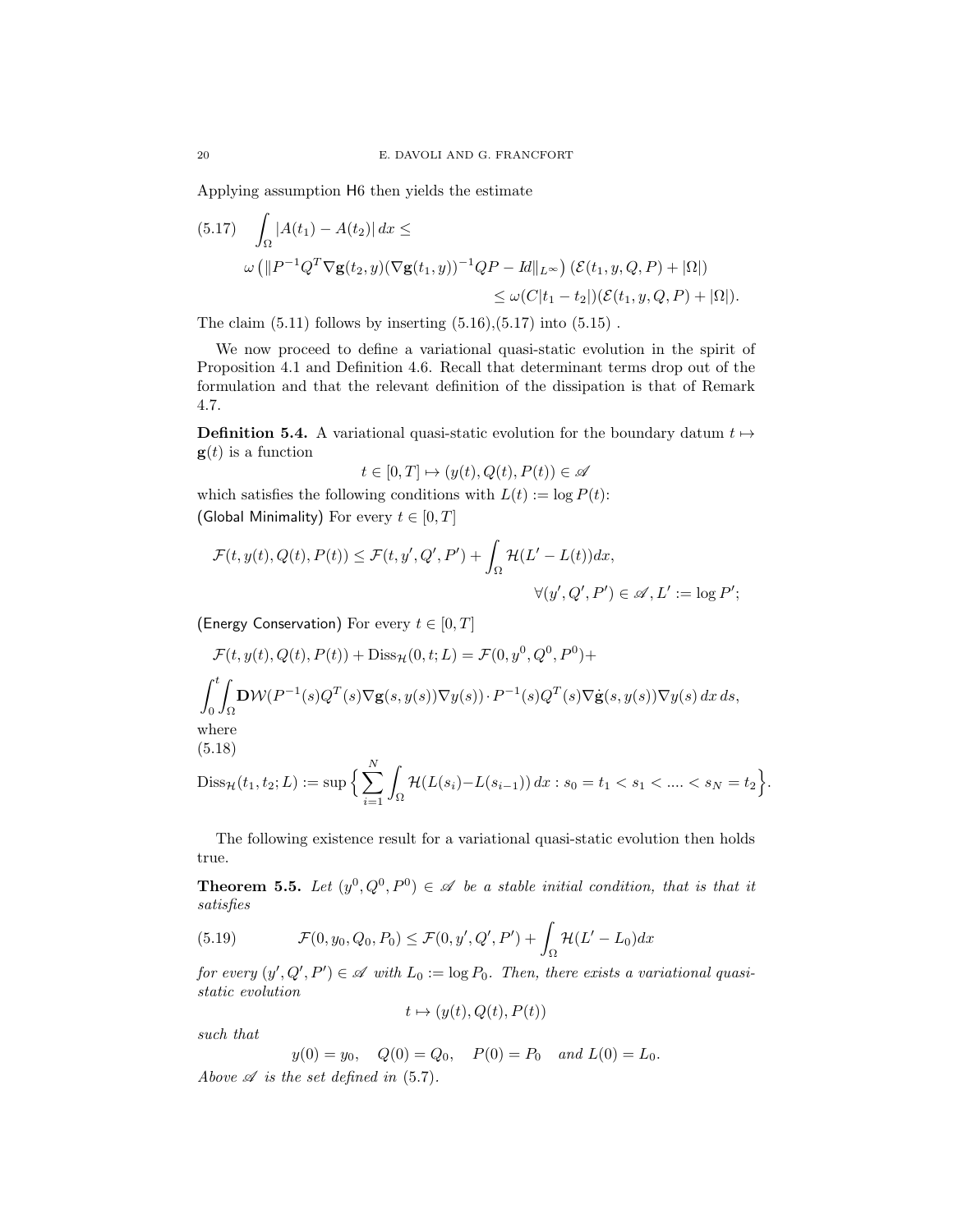Remark 5.6. The existence of a stable initial condition in the sense of (5.19) will be established in Lemma 5.7 below.

5.1. An auxiliary problem. Our proof, as is customary by now, is based on a time incremental procedure. We first establish the existence of a globally stable condition for a problem which will provide for the existence of both an initially stable configuration, that is one that satisfies (5.19), and a time incremental solution.

**Lemma 5.7.** For every  $t \in [0, T]$  and for every  $L_{in} \in L^{\infty}(\Omega; \mathbb{M}^{3 \times 3})$ , there exists an element  $(\bar{y}, \bar{Q}, \bar{P}) \in \mathscr{A}$  which minimizes

$$
\mathcal{F}(t, y, Q, P) + \int_{\Omega} \mathcal{H}(\log P - L_{in}) dx
$$

over A .

*Proof.* Let  $\{(y^n, Q^n, P^n)\}\)$  be a minimizing sequence for

(5.20) 
$$
\mathcal{F}(t, y, Q, P) + \int_{\Omega} \mathcal{H}(L - L_{in}) dx
$$

over  $\mathscr A$ . Taking  $(id, Id, 1_3)$  as test field we obtain the following uniform bound

(5.21) 
$$
\mathcal{F}(t, y^n, Q^n, P^n) + \int_{\Omega} \mathcal{H}(L^n - L_{in}) dx \leq C
$$

by H1 and (5.3).

In view of the expression  $(5.8)$  for the energy,  $(5.1)$ ,  $(5.21)$  imply the existence of a constant  $C$  such that

(5.22) 
$$
\|(P^n)^{-1}\|_{L^{\infty}} + \|P^n\|_{L^{\infty}} + \|\nabla P^n\|_{L^p} + \|\nabla Q^n\|_{L^p} \leq C.
$$

Therefore, up to subsequences, there exists  $(P,Q) \in W^{1,p}(\Omega;\mathbb{R}^3_1 \times SO(3))$  such that

 $(P^n, Q^n) \rightharpoonup (P, Q)$  weakly in  $W^{1,p}(\Omega; \mathbb{R}^3_1 \times SO(3)),$ 

so that

$$
(5.23) \qquad \int_{\Omega} |\nabla P|^p \, dx + \int_{\Omega} |\nabla Q|^p \, dx \le \liminf_{n \to +\infty} \int_{\Omega} \{ |\nabla P^n|^p + |\nabla Q^n|^p \} \, dx \le C.
$$

Since  $p > 3$ , Rellich's theorem implies that

(5.24) 
$$
(P^n, Q^n) \to (P, Q) \text{ strongly in } C^0(\bar{\Omega}; \mathbb{R}^3_1 \times SO(3)),
$$

so that, in particular, in view of the continuous character of  $W_{hard}$ ,

(5.25) 
$$
W_{hard}(P^n) \to W_{hard}(P), \text{ strongly in } C^0(\bar{\Omega}).
$$

Moreover, since  $L^n = \log P^n$ , setting  $L = \log P$ , we conclude that

(5.26) 
$$
((P^n)^{-1}, L^n) \to (P^{-1}, L)
$$
 strongly in  $C^0(\bar{\Omega}; \mathbb{R}^3_1 \times \mathbb{R}^3)$ .

It is then immediate that

(5.27) 
$$
\int_{\Omega} \mathcal{H}(L - L_{in}) dx = \lim_{n \to +\infty} \int_{\Omega} \mathcal{H}(L^{n} - L_{in}) dx.
$$

We now investigate the lower semicontinuity of the elastic energy. Set  $\varphi^n :=$  $g(t, y^n)$ . By H4 and (5.21),

$$
\|\text{dist}((P^n)^{-1}(Q^n)^T \nabla \varphi^n, SO(3))\|_{L^p} \le C \quad \text{for every } n \in \mathbb{N}.
$$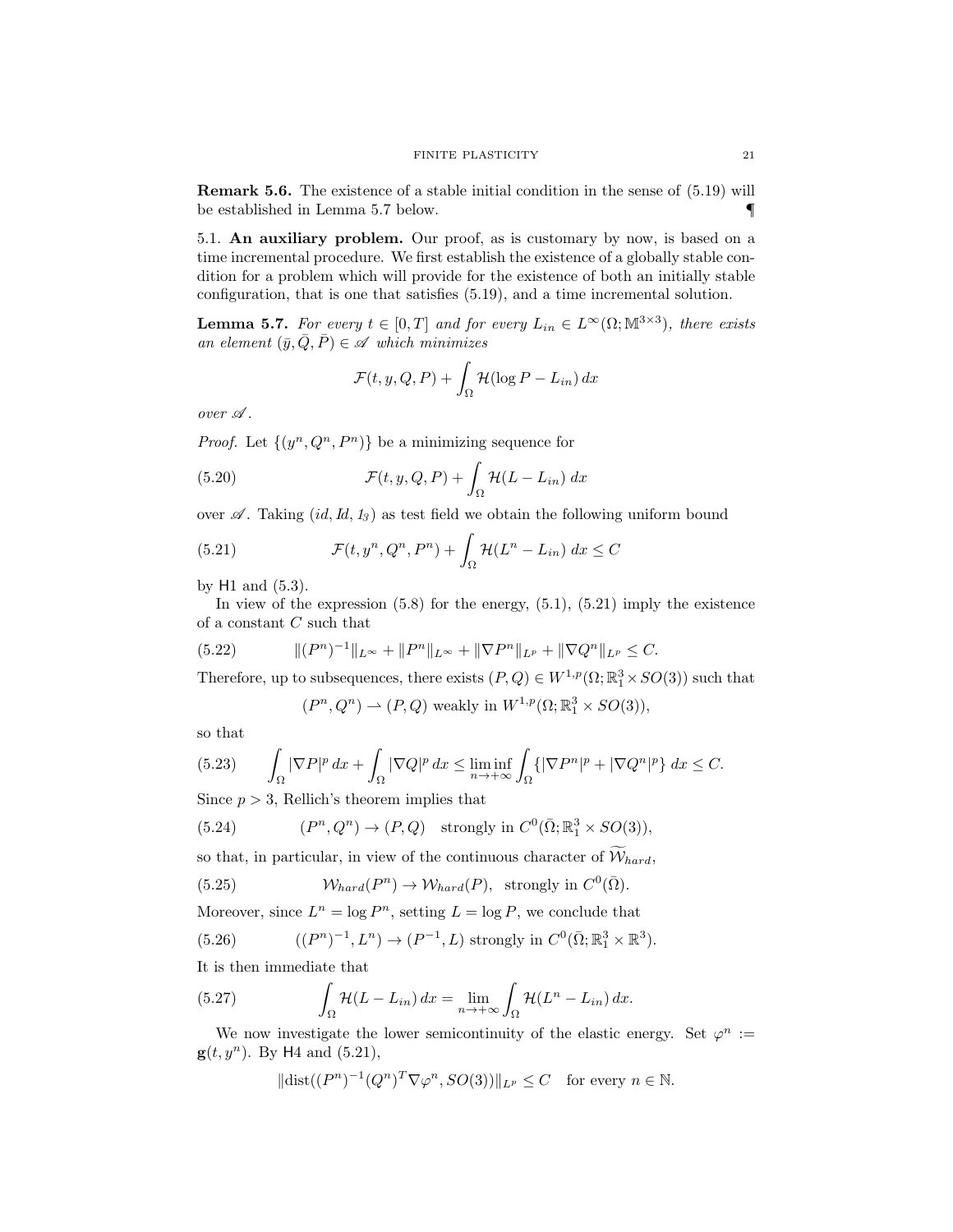Therefore, (5.22) implies that

$$
\|\nabla \varphi^n\|_{L^p} \le C \|P^n\|_{L_\infty} \|Q^n\|_{L_\infty} \|(P^n)^{-1}(Q^n)^T \nabla \varphi^n\|_{L^p}
$$
  

$$
\le C(1 + \|dist((P^n)^{-1}(Q^n)^T \nabla \varphi^n, SO(3))\|_{L^p}) \le C.
$$

Since  $\varphi^{n}(x) = \mathbf{g}(t, x)$  on  $\Gamma$ , Poincaré's inequality yields that  $\{\varphi^{n}\}\$ is uniformly bounded in  $W^{1,p}(\Omega;\mathbb{R}^3)$ . Hence, there exists  $\varphi \in W^{1,p}(\Omega;\mathbb{R}^3)$  such that, up to subsequences,

(5.28) 
$$
\begin{cases} \varphi^n \to \varphi, & \text{weakly in } W^{1,p}(\Omega; \mathbb{R}^3) \\ \varphi^n \to \varphi, & \text{strongly in } C^0(\bar{\Omega}; \mathbb{R}^3), \end{cases}
$$

with  $\varphi(x) = \mathbf{g}(t, x)$  on  $\Gamma$ . In turn, by (5.4), (5.5) and the analogue of (5.6) for  $g^{-1}(t,.)$ , this implies that

(5.29) 
$$
\exists y \in \mathscr{Y} \text{ such that } \varphi = \mathbf{g}(t, y).
$$

Now, W is polyconvex, so that  $W(F) = h(F, \text{ cof } F, \det F)$  for some convex function  $h : \mathbb{R}^{19} \to \bar{\mathbb{R}}$ . By (5.28) and upon invoking the weak lower continuity for minors, we deduce that

(5.30) 
$$
\text{cof } \nabla \varphi^n \rightharpoonup \text{cof } \nabla \varphi, \quad \text{weakly in } L^{\frac{p}{2}}(\Omega; \mathbb{M}^{3 \times 3})
$$

and

(5.31)

$$
\det[(P^n)^{-1}(Q^n)^T \nabla \varphi^n] = \det \nabla \varphi^n \rightharpoonup \det[P^{-1}Q^T \nabla \varphi] = \det \nabla \varphi, \quad \text{weakly in } L^{\frac{p}{3}}(\Omega).
$$

Now, by (5.24), (5.26) and (5.28) we obtain

$$
(P^n)^{-1}(Q^n)^T \nabla \varphi^n \rightharpoonup P^{-1}Q^T \nabla \varphi
$$
, weakly in  $L^p(\Omega; \mathbb{M}^{3 \times 3})$ .

Moreover,

$$
\begin{aligned} \operatorname{cof} \{ (P^n)^{-1} (Q^n)^T \nabla \varphi^n \} &= \det \{ (P^n)^{-1} (Q^n)^T \nabla \varphi^n \} ( (P^n)^{-1} (Q^n)^T \nabla \varphi^n )^{-T} \\ &= (\det \nabla \varphi^n) P^n (Q^n)^T (\nabla \varphi^n)^{-T} = P^n (Q^n)^T \operatorname{cof} \nabla \varphi^n, \end{aligned}
$$

hence by  $(5.24)$ ,  $(5.26)$  and  $(5.30)$ ,

(5.32) 
$$
\operatorname{cof} \{ (P^n)^{-1} (Q^n)^T \nabla \varphi^n \} \rightharpoonup PQ^T \operatorname{cof} \nabla \varphi = \operatorname{cof} \{ (P)^{-1} (Q)^T \nabla \varphi \},
$$

weakly in  $L^{\frac{p}{2}}(\Omega;\mathbb{M}^{3\times3}).$ 

By  $(5.30),(5.31),(5.32)$ , and because of the polyconvex character of W, we conclude that

(5.33) 
$$
\int_{\Omega} \mathcal{W}(P^{-1}Q^T \nabla \varphi) dx \le \liminf_{n \to +\infty} \int_{\Omega} \mathcal{W}((P^n)^{-1}(Q^n)^T \nabla \varphi^n) dx.
$$

Together, (5.6), (5.27), (5.29), (5.23), (5.25) and (5.33) imply the minimality of  $(y, Q, P) \in \mathscr{A}$  for

(5.34) 
$$
\mathcal{F}(t,y,Q,P) + \int_{\Omega} \mathcal{H}(L - L_{in}) dx.
$$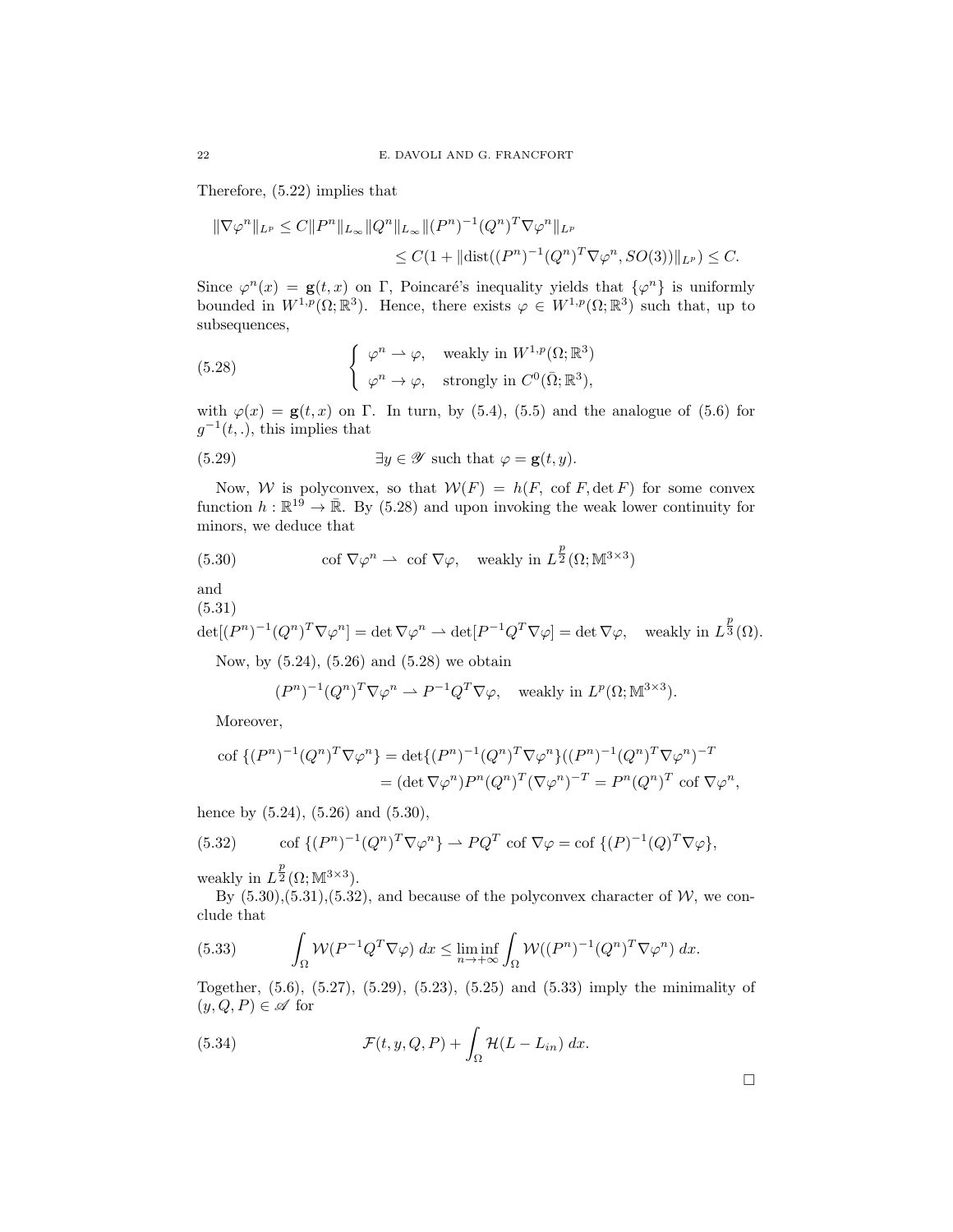Lemma 5.7 is firstly applied to  $L_{in} = 0$ , yielding a triplet  $(y_0, Q_0, P_0) \in \mathscr{A}$  that minimizes

$$
\mathcal{F}(0,y',Q',P') + \int_{\Omega} \mathcal{H}(L')dx,
$$

hence, because of the sub-additive character of  $H$ , also such that it minimizes

$$
\mathcal{F}(0,y',Q',P') + \int_{\Omega} \mathcal{H}(L'-L_0)dx,
$$

with  $L_0 := \log P_0$ . The existence of a triplet  $(y_0, Q_0, P_0) \in \mathscr{A}$  satisfying (5.19) is ensured.

5.2. Proof of Theorem 5.5. The proof follows a scheme which is classical by now; see e.g. [9] in the setting of small strain elasto-plasticity or [26] in that of Mielke's finite plasticity model. First, a time incremental minimization procedure yields a piecewise constant in time sequence of minimizers. Then, a priori estimates on that sequence are obtained. With those estimates at hand, the limit in the time discretization parameter is defined. It is first shown to satisfy global minimality. Then an upper inequality on the energy is obtained. Finally, an approximation result of Lebesgue integrals by appropriate Riemann sums is used to prove the other energy inequality.

Remark 5.8. The specifics of the proof also call upon results obtained in [20] in the setting of hyperelasticity, so that our argument should be seen as a path that meanders between the approach used in e.g. [9] and the more abstract approach favored in [20, Sections 3, 5]. It also parallels the approach used in the proof of the existence result for a regularized version of Mielke's plasticity model (see [26, Theorem 3.1) alluded to in Remark 4.9.  $\blacksquare$ 

Throughout the proof, L (with appropriate sub- or superscripts) will stand for  $log P$  (with the corresponding sub- or superscript).

Consider a sequence of subdivisions  $(t_k^i)_{0 \leq i \leq k}$  of the interval  $[0, T]$  with

$$
0 = t_k^0 < t_k^1 < \dots < t_k^{k-1} < t_k^k = T,
$$

and

$$
\lim_{k \to +\infty} \max_{1 \le i \le k} (t_k^i - t_k^{i-1}) = 0.
$$

Set  $(y_k^0, Q_k^0, P_k^0) = (y_0, Q_0, P_0)$  and, for  $k \ge 1$ , define  $(y_k^i, Q_k^i, P_k^i)$  as an element of

(5.35) 
$$
\operatorname{Argmin}\Bigl\{\mathcal{F}(t_k^i, y', Q', P') + \int_{\Omega} \mathcal{H}(L' - L_k^{i-1}) dx : (y', Q', P') \in \mathscr{A}\Bigr\}.
$$

By virtue of Lemma 5.7, that set is not empty.

Once again, by sub-additivity,  $(y_k^i, Q_k^i, P_k^i)$  also satisfies, for all  $(y', Q', P') \in \mathcal{A}$ ,

(5.36) 
$$
\mathcal{F}(t_k^i, y_k^i, Q_k^i, P_k^i) \leq \mathcal{F}(t_k^i, y', Q', P') + \int_{\Omega} \mathcal{H}(L' - L_k^i) dx.
$$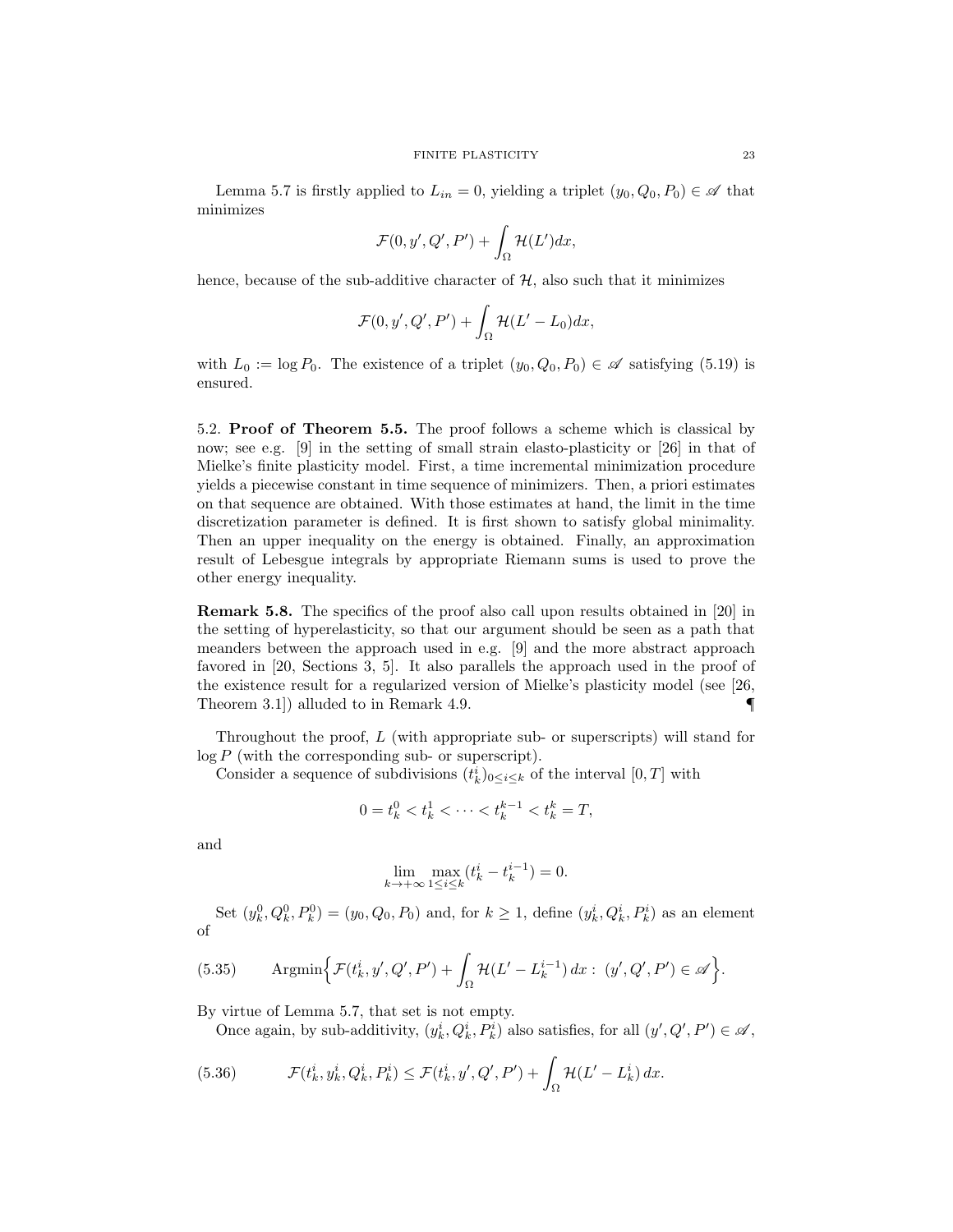Step 1– Discrete energy inequality: Take  $(y_k^{i-1}, Q_k^{i-1}, P_k^{i-1})$  as a test triplet in (5.35). Then, in view of (5.9),

$$
(5.37) \quad \mathcal{F}(t_k^i, y_k^i, Q_k^i, P_k^i) + \int_{\Omega} \mathcal{H}(L_k^i - L_k^{i-1}) \, dx \le \mathcal{F}(t_k^i, y_k^{i-1}, Q_k^{i-1}, P_k^{i-1}) =
$$
\n
$$
\mathcal{F}(t_k^{i-1}, y_k^{i-1}, Q_k^{i-1}, P_k^{i-1}) + \int_{t_k^{i-1}}^{t_k^i} \partial_s \mathcal{F}(s, y_k^{i-1}, Q_k^{i-1}, P_k^{i-1}) \, ds =
$$
\n
$$
\mathcal{F}(t_k^{i-1}, y_k^{i-1}, Q_k^{i-1}, P_k^{i-1}) + \int_{t_k^{i-1}}^{t_k^i} \int_{\Omega} \left\{ \mathbf{D} \mathcal{W} \Big( (P_k^{i-1})^{-1} (Q_k^{i-1})^T \nabla \mathbf{g}(s, y_k^{i-1}) \nabla y_k^{i-1} \Big) \cdot (P_k^{i-1})^{-1} (Q_k^{i-1})^T \nabla \mathbf{g}(s, y_k^{i-1}) \nabla y_k^{i-1} \right\} \, dx \, ds.
$$

Consider now the piecewise constant interpolants

$$
y_k(t) = y_k^{i_t}, \quad Q_k(t) = Q_k^{i_t}, \quad P_k(t) = P_k^{i_t},
$$

where  $i_t$  is the largest integer such that  $t_k^{i_t} \leq t$  and set  $t_k(t) := t_k^{i_t}$ .

Iteration of (5.37) yields, in view of the definition (5.18) of the dissipation,

(5.38) 
$$
\mathcal{F}(t_k(t), y_k(t), Q_k(t), P_k(t)) + \text{Diss}_{\mathcal{H}}(0, t; L_k) \le
$$

$$
\mathcal{F}(0, y_0, Q_0, P_0) + \int_0^{t_k(t)} \int_{\Omega} \left\{ \mathbf{D} \mathcal{W} \Big( P_k^{-1}(s) Q_k^T(s) \nabla \mathbf{g}(s, y_k(s)) \nabla y_k(s) \Big) \cdot P_k^{-1}(s) Q_k^T(s) \nabla \dot{\mathbf{g}}(s, y_k(s)) \nabla y_k(s) \right\} dx ds
$$

$$
= \mathcal{F}(0, y_0, Q_0, P_0) + \int_0^{t_k(t)} \partial_t \mathcal{F}(s, y_k(s), Q_k(s), P_k(s)) ds.
$$

We set

$$
A_k(t) := \mathbf{D}\mathcal{W}\Big(P_k^{-1}(t)Q_k^T(t)\nabla \mathbf{g}(t,y_k(t))\nabla y_k(t)\Big)\\ \qquad \qquad \Big(P_k^{-1}(t)Q_k^T(t)\nabla \mathbf{g}(t,y_k(t))\nabla y_k(t)\Big)^T,
$$

so that an equivalent expression for (5.9) is

(5.39) 
$$
\partial_t \mathcal{F}(t, y_k(t), Q_k(t), P_k(t)) =
$$

$$
\int_{\Omega} A_k(t) \cdot P_k^{-1}(t) Q_k^T(t) \nabla \dot{\mathbf{g}}(t, y_k(t)) (\nabla \mathbf{g}(t, y_k(t)))^{-1} Q_k(t) P_k(t) dx.
$$

In view of (5.39), (5.38) reads as

$$
(5.40) \mathcal{F}(t_k(t), y_k(t), Q_k(t), P_k(t)) + \text{Diss}_{\mathcal{H}}(0, t; L_k) \le \mathcal{F}(0, y_0, Q_0, P_0) +
$$

$$
\int_0^{t_k(t)} \int_{\Omega} A_k(s) \cdot P_k^{-1}(s) Q_k^T(s) \nabla \dot{\mathbf{g}}(s, y_k(s)) (\nabla \mathbf{g}(s, y_k(s)))^{-1} Q_k(s) P_k(s) \, dx \, ds.
$$

Step 2– Uniform bounds and limit stability: In this step we deduce some uniform bounds on the piecewise constant interpolants and we study their compactness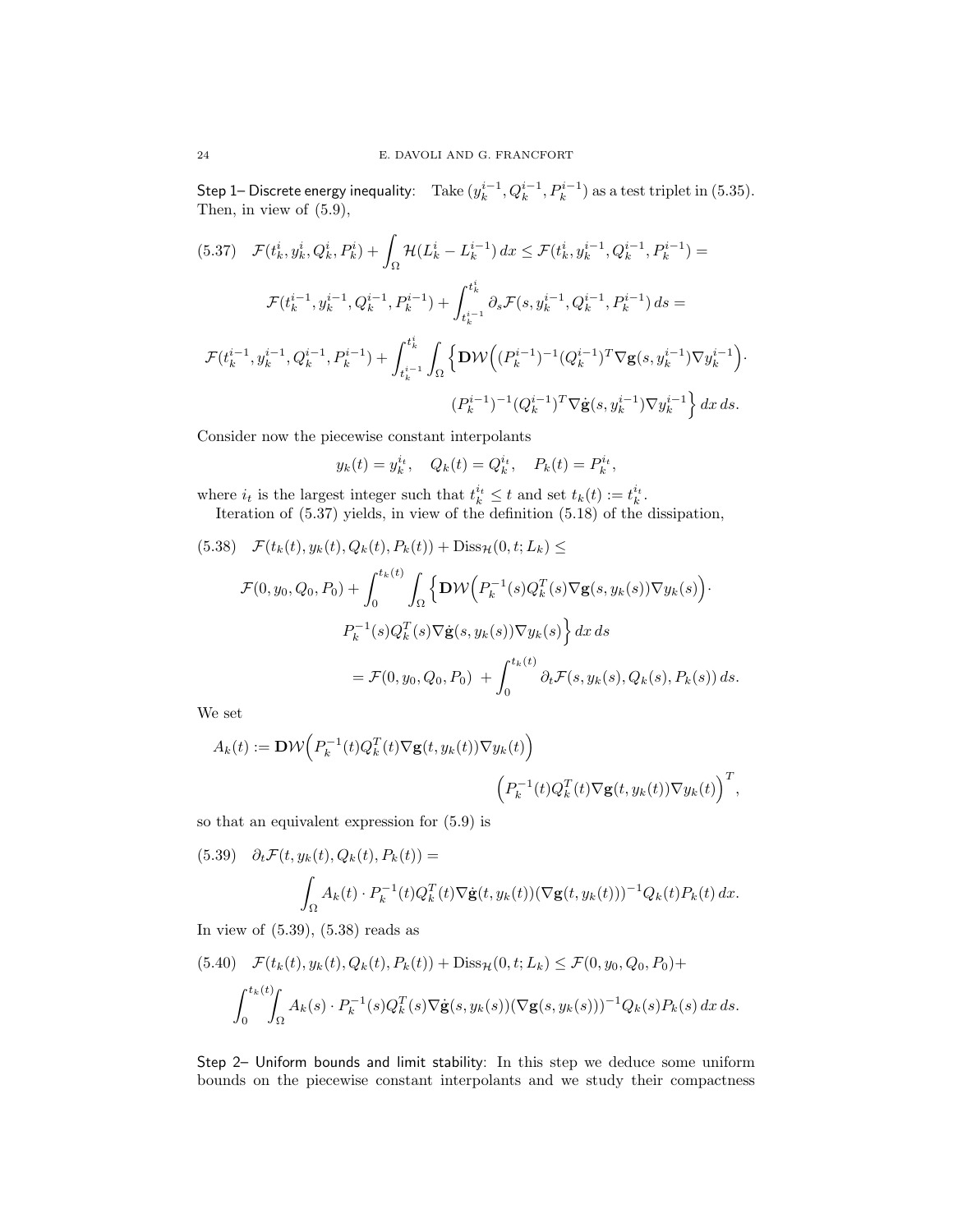properties. To this aim we first notice that, by H5, (5.1), (5.5),

$$
(5.41) \quad \left| \int_{\Omega} A_k(s) \cdot P_k^{-1}(s) Q_k^T(s) \nabla \dot{\mathbf{g}}(s, y_k(s)) (\nabla \mathbf{g}(s, y_k(s)))^{-1} Q_k(s) P_k(s) \, dx \right| \le
$$

$$
C \int_{\Omega} A_k(s) dx \le C c_2 \Big( \int_{\Omega} \mathcal{W} \Big( P_k^{-1}(s) Q_k^T(s) \nabla \mathbf{g}(s, y_k(s)) \nabla y_k(s) \Big) \, dx + |\Omega| \Big)
$$

for some constant  $C > 0$ . Since  $t_k(t) \leq t$ , (5.40), (5.41) imply that, for some constant  $C > 0$ ,

$$
(5.42)\quad \mathcal{E}(t_k(t), y_k(t), Q_k(t), P_k(t)) \le C\Big(1 + \int_0^t \mathcal{E}(s, y_k(s), Q_k(s), P_k(s))ds + T\Big),
$$

Appealing to (5.11),

$$
\begin{aligned} |\mathcal{E}(t_k(t), y_k(t), Q_k(t), P_k(t)) - \mathcal{E}(t, y_k(t), Q_k(t), P_k(t))| &\leq \\ \int_{t_k(t)}^t |\partial_t \mathcal{E}(s, y_k(t), Q_k(t), P_k(t))| ds &\leq |\partial_t \mathcal{E}(t, y_k(t), Q_k(t), P_k(t))|(t - t_k(t)) + \\ \int_{t_k(t)}^t |\partial_t \mathcal{E}(s, y_k(t), Q_k(t), P_k(t)) - \partial_t \mathcal{E}(t, y_k(t), Q_k(t), P_k(t))| ds &\leq \end{aligned}
$$

 $(t-t_k(t))\left\{|\partial_t \mathcal{E}(t, y_k(t), Q_k(t), P_k(t))| + C(\mathcal{E}(t, y_k(t), Q_k(t), P_k(t)) + 1)\omega'(t - t_k(t))\right\},$ so that, using (5.13), (5.16) with  $y_k(t)$ ,  $Q_k(t)$ ,  $P_k(t)$  in lieu of  $y$ ,  $Q$ ,  $P$ , we conclude that

$$
\begin{aligned} |\mathcal{E}(t_k(t),y_k(t),Q_k(t),P_k(t))-\mathcal{E}(t,y_k(t),Q_k(t),P_k(t))| \leq \\ C(\mathcal{E}(t,y_k(t),Q_k(t),P_k(t))+1)\omega''(t-t_k(t)), \end{aligned}
$$

for some modulus of continuity  $\omega''$ , or still that, for k large enough (independently of  $t \in [0, T]$ ,

$$
(5.43) \quad \mathcal{E}(t, y_k(t), Q_k(t), P_k(t)) \leq \frac{(\mathcal{E}(t_k(t), y_k(t), Q_k(t), P_k(t)) + C\omega''(t - t_k(t))}{1 - C\omega''(t - t_k(t))}.
$$

Inserting (5.42) into (5.43) leads, for some constant  $C_T$  depending on T, to

$$
\mathcal{E}(t, y_k(t), Q_k(t), P_k(t)) \leq C_T \Big( \int_0^t \mathcal{E}(s, y_k(s), Q_k(s), P_k(s)) ds + 1 \Big),
$$

provided that  $k \geq k_T$ , for some  $k_T$  only depending on T. Applying Gronwall's inequality, we obtain, for  $t \in [0, T]$ , the estimate (5.44)

$$
\mathcal{E}(t, y_k(t), Q_k(t), P_k(t)) = \int_{\Omega} \mathcal{W}\Big( (P_k(t))^{-1} (Q_k(t))^T \nabla \mathbf{g}(t, y_k(t)) \nabla y_k(t) \Big) dx \leq C_T,
$$

with  $C_T$  possibly depending on T, but independent of  $k \geq k_T$ . Reapplying (5.40),  $(5.41)$ , we conclude with the help of  $(5.44)$ , of the expression for  $\mathcal F$  in  $(5.8)$  and of  $(5.3)$  that there exists a possibly different constant  $C_T$  depending on T, but independent of k such that

(5.45) 
$$
\mathcal{F}(t, y_k(t), Q_k(t), P_k(t), L_k(t)) + \text{Var}(0, t; L_k) \leq C_T.
$$

The bound on the total variation of  $L_k$  in (5.45) permits application of a generalized version of Helly's Selection Principle [25, Theorem 3.2]. Thus, there exists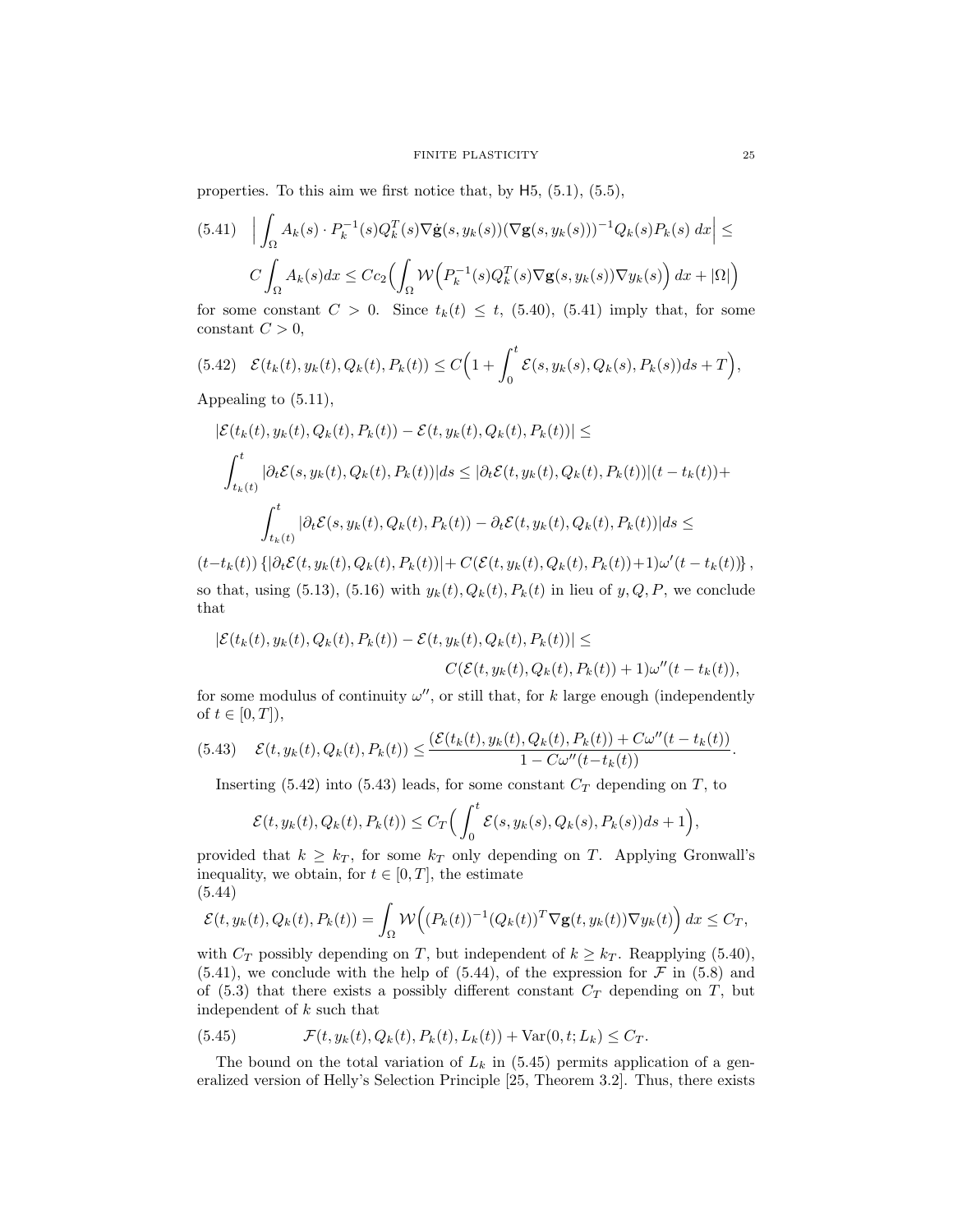a map  $L \in BV([0,T]; \mathcal{M}_b(\Omega;\mathbb{R}^3_1))$  such that, for a subsequence of  $L_k$ , still indexed by  $k$ ,

(5.46) 
$$
L_k(t) \rightharpoonup^* L(t) \text{ weak* in } \mathcal{M}_b(\Omega; \mathbb{R}^3_1) \text{ for every } t \in [0, T].
$$

Recalling  $(5.1),(5.5)$ , we deduce, as in the proof of  $(5.28)$ , the uniform bound

$$
(5.47) \t\t\t ||P_k^{-1}(t)||_{L^{\infty}} + ||y_k(t)||_{W^{1,p}} + ||P_k(t)||_{W^{1,p}} + ||Q_k(t)||_{W^{1,p}} \leq C_T.
$$

Now fix  $t \in [0, T]$ . In view of (5.47), there exists a possibly t-dependent subsequence  $\{(y_{k_t}(t), Q_{k_t}(t), P_{k_t}(t))\},$  and a triplet  $(y(t), Q(t), P(t)) \in \mathscr{A}$  such that

$$
\begin{cases}\ny_{k_t}(t) & \to y(t), \quad \text{weakly in } W^{1,p}(\Omega; \mathbb{R}^3) \\
P_{k_t}(t) & \to P(t), \quad \text{weakly in } W^{1,p}(\Omega; \mathbb{R}^3_1) \\
Q_{k_t}(t) & \to Q(t), \quad \text{weakly in } W^{1,p}(\Omega; SO(3)).\n\end{cases}
$$

Since  $p > 3$ , we also obtain the following convergences:

(5.48) 
$$
\begin{cases} L_{k_t}(t) \rightarrow L(t), & \text{strongly in } C^0(\bar{\Omega}; \mathbb{R}^3_1) \\ y_{k_t}(t) \rightarrow y(t), & \text{strongly in } C^0(\bar{\Omega}; \mathbb{R}^3). \end{cases}
$$

Passing to the liminf in the left hand-side of (5.36) is achieved upon noting that  $t_k(t) \nearrow t$  and applying the lower semi-continuity result (5.10). In view of (5.9) (which implies continuity in t of the funcional  $\mathcal{E}(\cdot, y', Q', P')$ ) and of (5.48), passing to the limit in the right hand-side of (5.36) is immediate. Thus,

(5.49) 
$$
\mathcal{F}(t, y(t), Q(t), P(t)) \leq \liminf_{k_t} \mathcal{F}(t_{k_t}(t), y_{k_t}(t), Q_{k_t}(t), P_{k_t}(t))
$$

$$
\leq \mathcal{F}(t, y', Q', P') + \int_{\Omega} \mathcal{H}(L' - L(t)) dx
$$

for all  $(y', Q', P') \in \mathscr{A}$ .

Finally, in view of (5.46), the convergence of  $L_k(t)$  in (5.48) actually takes place for the whole sequence, that is

(5.50) 
$$
L_k(t) \to L(t), \text{ strongly in } C^0(\bar{\Omega}; \mathbb{R}^3_1).
$$

Consequently, recalling the definition (5.18) of the dissipation, it is straightforward that, for any  $0 \le t_1 \le t_2 \le T$ ,

(5.51) 
$$
\text{Diss}_{\mathcal{H}}(t_1, t_2; L) \leq \liminf_{k} \text{Diss}_{\mathcal{H}}(t_1, t_2; L_k).
$$

Step  $3$  – Convergence of the right-hand side of  $(5.38)$ : We set

$$
\theta_k(s) := \partial_t \mathcal{F}(s, y_k(s), Q_k(s), P_k(s)) = \partial_t \mathcal{E}(s, y_k(s), Q_k(s), P_k(s)) =
$$
  

$$
\int_{\Omega} A_k(s) \cdot P_k^{-1}(s) Q_k^T(s) \nabla \dot{\mathbf{g}}(s, y_k(s)) (\nabla \mathbf{g}(s, y_k(s)))^{-1} Q_k(s) P_k(s) dx.
$$

Combining (5.41) and (5.44) we obtain that

$$
\|\theta_k(s)\|_{L^\infty(0,T)} \leq C.
$$

Define

$$
\theta(t) := \limsup_{k \to +\infty} \theta_k(t).
$$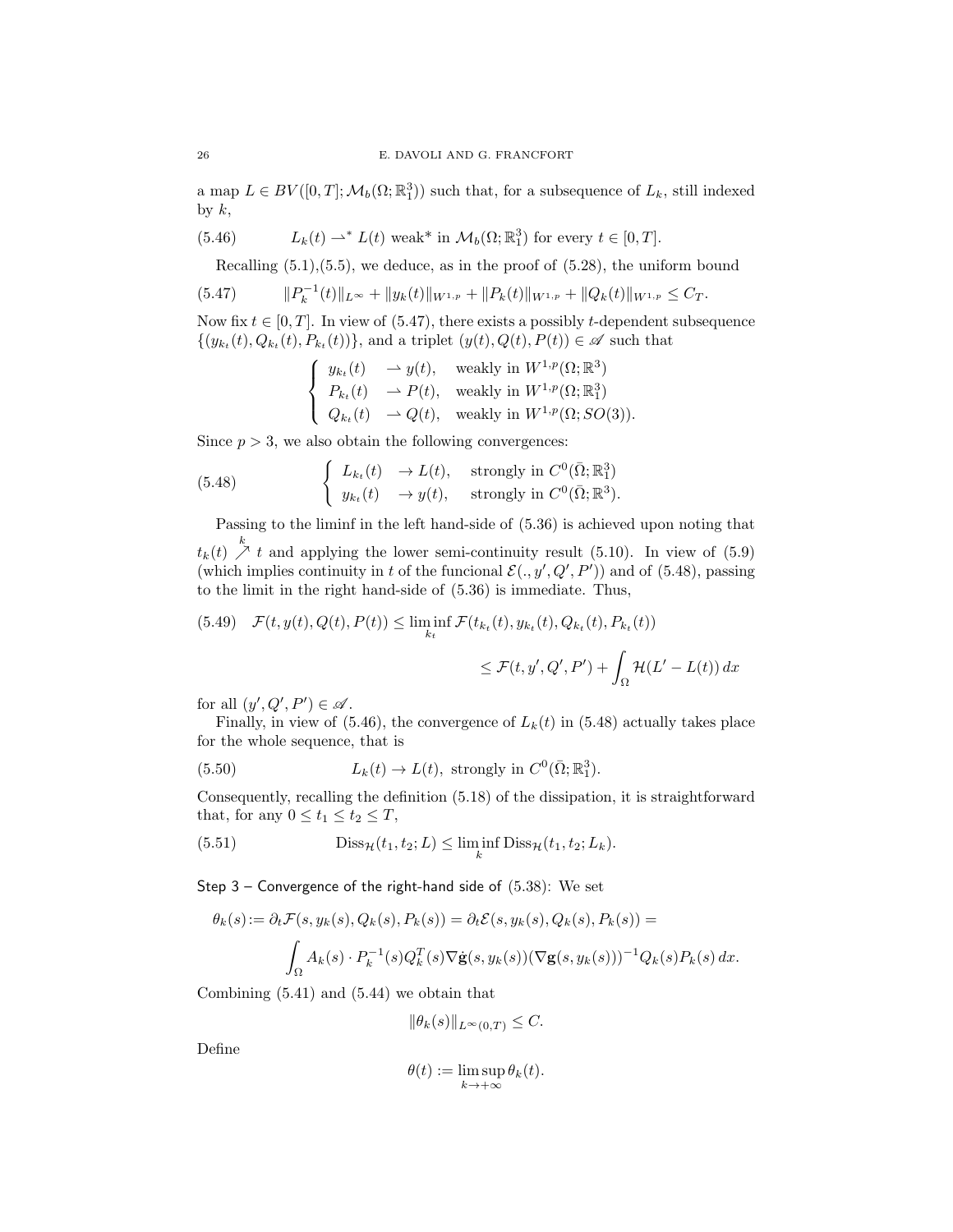Fatou's lemma immediately implies that  $\theta \in L^1(0,T)$  and that, since  $t_k(t) \nearrow t$ ,

(5.52) 
$$
\limsup_{k} \int_0^{t_k(t)} \theta_k(s) ds \leq \int_0^t \theta(s) ds.
$$

Further, we can extract a *t*-dependent subsequence  $k_t$  such that

(5.53) 
$$
\theta(t) = \lim_{k_t} \theta_{k_t}(t).
$$

The t-dependent subsequences extracted at the end of the previous step will be taken to be subsequences of  $\{k_t\}$  that we will not relabel.

We now show that

(5.54) 
$$
\theta(t) = \partial_t \mathcal{F}(t, y(t), Q(t), P(t)) = \partial_t \mathcal{E}(t, y(t), Q(t), P(t)).
$$

To this effect, we first remark that inserting the test triplet  $(y(t), Q^i_{k_t}, P^i_{k_t}) \in \mathscr{A}$ into (5.36) yields

$$
\begin{aligned}\int_{\Omega}\mathcal{W}\Big(P_{k_t}^{-1}(t)Q_{k_t}^T(t)\nabla\mathbf{g}(t_k(t),y_{k_t}(t))\nabla y_{k_t}(t)\Big)\,dx\leq\\ \int_{\Omega}\mathcal{W}\Big(P_{k_t}^{-1}(t)Q_{k_t}^T(t)\nabla\mathbf{g}(t_k(t),y(t))\nabla y(t)\Big)dx.\end{aligned}
$$

Hence, because of H1, (5.5) and the uniform convergence of  $P_{k_t}(t)$  and  $Q_{k_t}(t)$ , Fatou's lemma implies

(5.55) 
$$
\limsup_{k} \int_{\Omega} \mathcal{W}\Big(P_{k_t}^{-1}(t)Q_{k_t}^T(t)\nabla \mathbf{g}(t_{k_t}(t), y_{k_t}(t))\nabla y_{k_t}(t)\Big) dx \leq
$$

$$
\int_{\Omega} \mathcal{W}\Big(P^{-1}(t)Q^T(t)\nabla \mathbf{g}(t, y(t))\nabla y(t)\Big) dx.
$$

As when deriving (5.49), passing to the liminf in the integral in the left hand-side of the above inequality is achieved upon noting that  $t_k(t) \overset{k}{\nearrow} t$  and applying the lower semi-continuity result (5.10). We get

$$
\int_{\Omega} \mathcal{W}\Big(P^{-1}(t)Q^T(t)\nabla \mathbf{g}(t,y(t))\nabla y(t)\Big) dx
$$
\n
$$
\leq \liminf_{k_t \to +\infty} \int_{\Omega} \mathcal{W}\Big(P_{k_t}^{-1}(t)Q_{k_t}^T(t)\nabla \mathbf{g}(t_{k_t}(t), y_{k_t}(t))\nabla y_{k_t}(t)\Big) dx
$$
\n
$$
\leq \limsup_{k_t \to +\infty} \int_{\Omega} \mathcal{W}\Big(P_{k_t}^{-1}(t)Q_{k_t}^T(t)\nabla \mathbf{g}(t_{k_t}(t), y_{k_t}(t))\nabla y_{k_t}(t)\Big) dx.
$$

Then, we infer from (5.55) that

(5.56) 
$$
\lim_{k_t \to +\infty} \int_{\Omega} \mathcal{W}(P_{k_t}^{-1}(t)Q_{k_t}^T(t)\nabla \mathbf{g}(t_{k_t}(t), y_{k_t}(t))\nabla y_{k_t}(t)) dt =
$$

$$
\int_{\Omega} \mathcal{W}(P^{-1}(t)Q^T(t)\nabla \mathbf{g}(t, y(t))\nabla y(t)) dt.
$$

In view of (5.56), and because of the uniform continuity property (5.12), we are at liberty to apply [20, Proposition 3.3]. We conclude to the continuity under weak convergence of  $\partial_t \mathcal{E}(t, y, P, Q)$ , which establishes (5.54).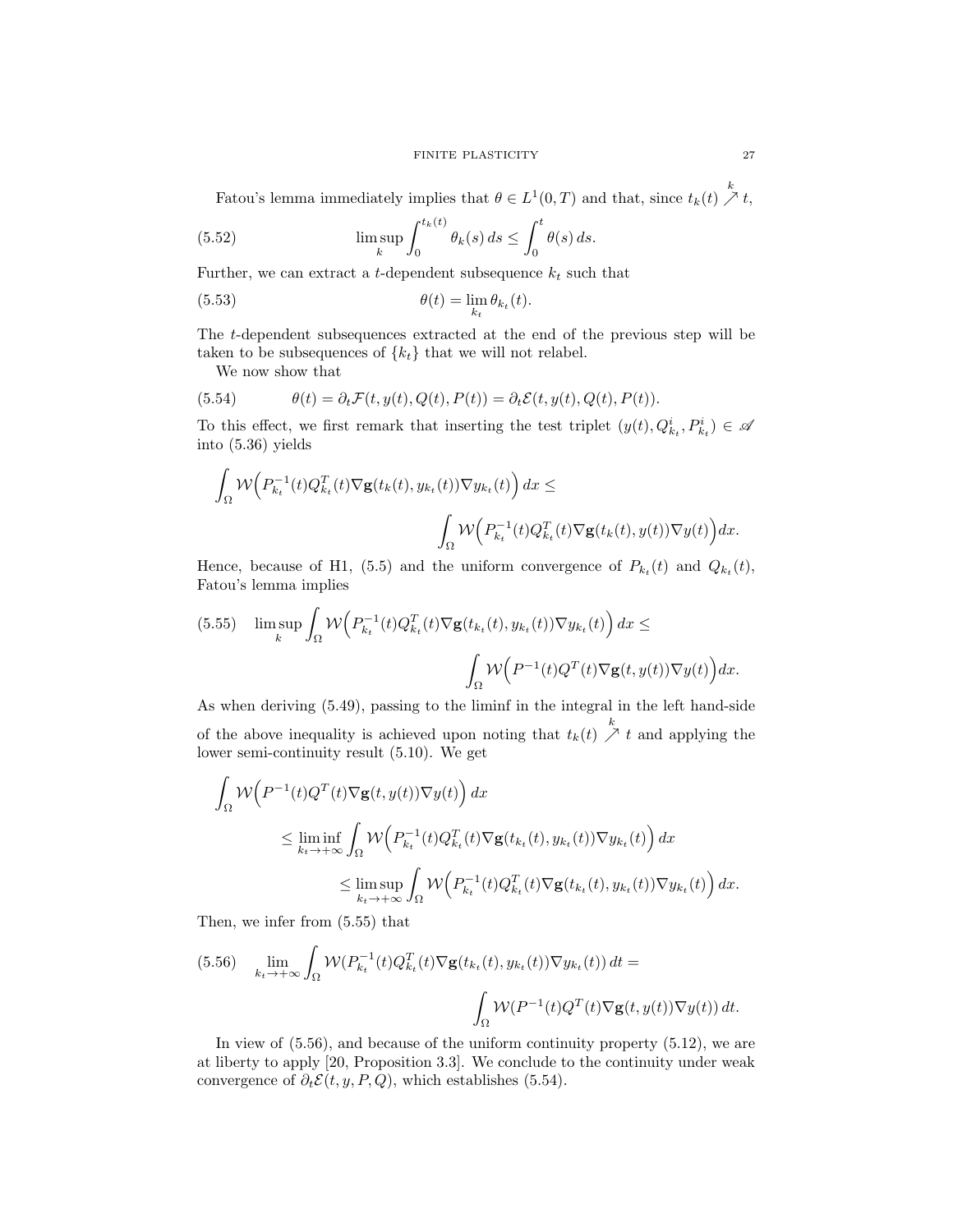Step 4 – Energy Conservation: First,

(5.57) 
$$
\mathcal{F}(t, y(t), Q(t), P(t)) + \text{Diss}_{\mathcal{H}}(0, t; L)
$$

$$
\leq \mathcal{F}(0, y^0, Q^0, P^0) + \int_0^t \int_{\Omega} \mathbf{D}\mathcal{W}\Big((P^{-1}(t)(Q)^T(t)\nabla \mathbf{g}(t, y(t))\nabla y(t)\Big) \Big)
$$

$$
\cdot P^{-1}(t)(Q)^T(t)\nabla \dot{\mathbf{g}}(t, y(t))\nabla y(t)\Big\} dx ds.
$$

Indeed, (5.51) and the first inequality in (5.49) permit to pass to the liminf in (5.38) yielding

$$
\mathcal{F}(t, y(t), Q(t), P(t)) + \text{Diss}_{\mathcal{H}}(0, t; L) \leq \mathcal{F}(0, y_0, Q_0, P_0)
$$

$$
+ \liminf_{k_t \to \infty} \int_0^{t_{k_t}(t)} \partial_t \mathcal{F}(s, y_{k_t}(s), Q_{k_t}(s), P_{k_t}(s)) ds.
$$

Inequality  $(5.57)$  is obtained upon recalling  $(5.52)$ ,  $(5.54)$  and  $(5.9)$ .

We now address the other energy inequality. Fix  $t \in [0, T]$  and let  $(s_k^i)_{0 \le i \le k}$  be a sequence of subdivisions of  $[0, t]$  such that

$$
0=s^0_k
$$

and

(5.58) 
$$
\lim_{k \to +\infty} \max_{0 \le i \le k} (s_k^i - s_k^{i-1}) = 0.
$$

Application of (5.49) leads to

$$
(5.59) \quad \mathcal{F}(s_k^{i-1}, y(s_k^{i-1}), Q(s_k^{i-1}), P(s_k^{i-1}))) \le \mathcal{F}(s_k^{i-1}, y(s_k^i), Q(s_k^i), P(s_k^i)) +
$$
\n
$$
\int_{\Omega} \mathcal{H}(L(s_k^i) - L(s_k^{i-1})) dx = \mathcal{F}(s_k^i, y(s_k^i), Q(s_k^i), P(s_k^i)) +
$$
\n
$$
\int_{\Omega} \mathcal{H}(L(s_k^i) - L(s_k^{i-1})) dx - \int_{s_k^{i-1}}^{s_k^i} \partial_t \mathcal{F}(s, y(s_k^i), Q(s_k^i), P(s_k^i)) ds.
$$

Consider now the piecewise constant interpolants

$$
y_k(s) = y(s_k^i), Q_k(s) = Q(s_k^i), P_k(s) = P(s_k^i)
$$
 and  $L_k(s) = L(s_k^i),$ 

where *i* is the smallest integer such that  $s \leq s_k^i$ . Since  $s_k^k = t$ , iterating (5.59) leads to

$$
\sum_{i=1}^{k} \int_{s_k^{i-1}}^{s_k^{i}} \partial_t \mathcal{F}(s, y(s_k^i), Q(s_k^i), P(s_k^i)) ds \le
$$
\n
$$
\sum_{i=1}^{k} \int_{\Omega} \mathcal{H}(L(s_k^i) - L(s_k^{i-1})) dx + \mathcal{F}(t, y_k(t), Q_k(t), P_k(t)) - \mathcal{F}(0, y^0, Q^0, P^0) \le
$$
\n
$$
\text{Diss}_{\mathcal{H}}(0, t; L) + \mathcal{F}(t, y_k(t), Q_k(t), P_k(t)) - \mathcal{F}(0, y^0, Q^0, P^0).
$$

Now, (5.60)

$$
\limsup_{k \to +\infty} \sum_{i=0}^k \int_{s_k^{i-1}}^{s_k^i} \partial_t \mathcal{F}(s, y(s_k^i), Q(s_k^i), P(s_k^i)) ds = \int_0^t \partial_t \mathcal{F}(s, y(s), Q(s), P(s)) ds.
$$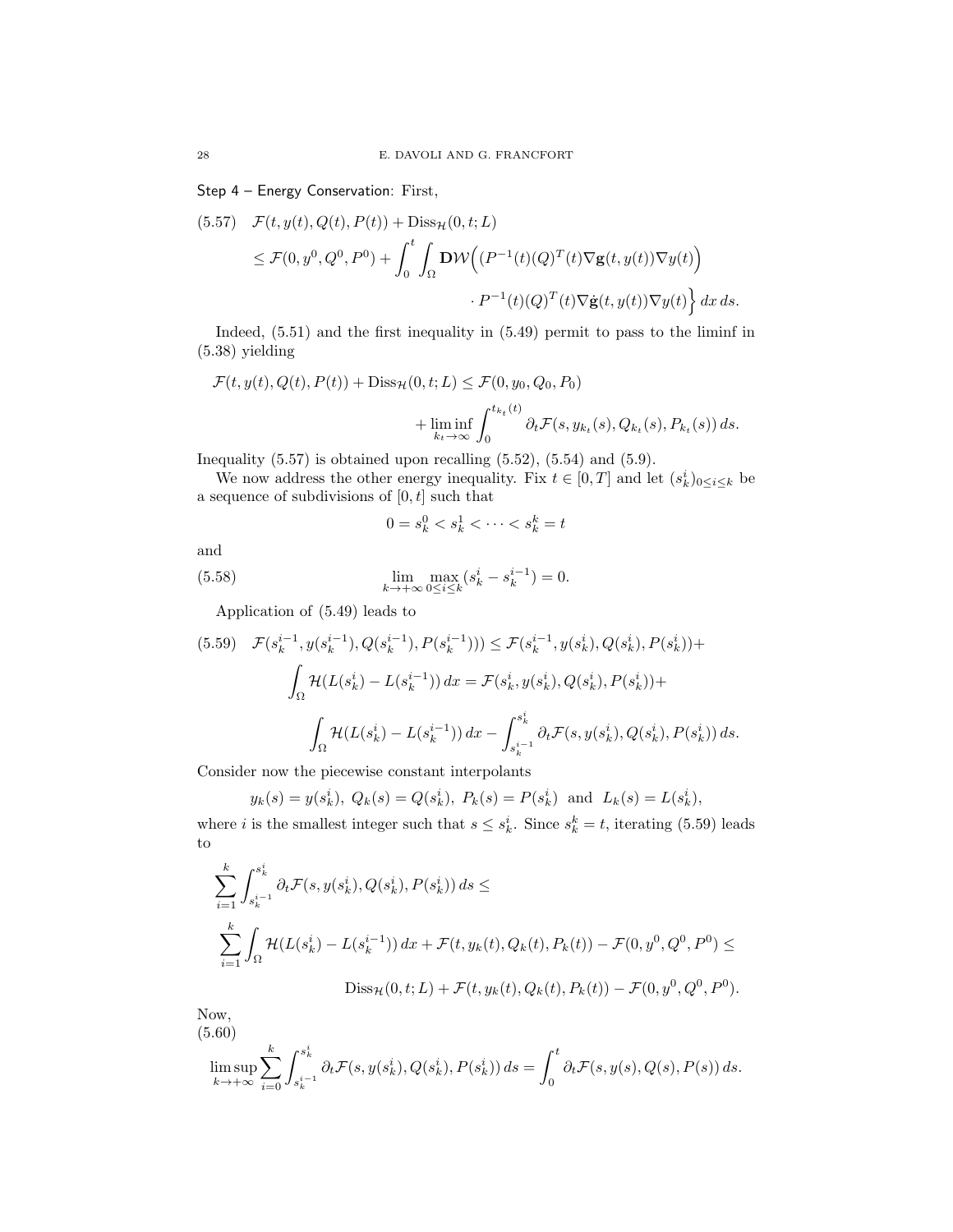The proof of (5.60) adapts an argument developed in [20, Step 5, Proof of Theorem 3.4. Taking  $(id, Id, I_3)$  as test field in the stability condition (5.49) and recalling  $(5.1)$ ,  $(5.3)$  yields the existence of a constant C such that

(5.61) 
$$
\mathcal{F}(t, y(t), Q(t), P(t)) \leq C \quad \text{for every } t \in [0, T].
$$

Moreover,

$$
\begin{split} \sum_{i=0}^{k}\int_{s_{k}^{i-1}}^{s_{k}^{i}}\partial_{s}\mathcal{F}(s,y(s_{k}^{i}),Q(s_{k}^{i}),P(s_{k}^{i}))\,ds =\\ \sum_{i=0}^{k}(s_{k}^{i}-s_{k}^{i-1})\partial_{s}\mathcal{F}(s_{k}^{i},y(s_{k}^{i}),Q(s_{k}^{i}),P(s_{k}^{i}))\,ds-\sum_{i=0}^{k}\rho_{k}^{i}, \end{split}
$$

where

$$
\rho^i_k:=\int_{s^{i-1}_k}^{s^i_k}\left\{\partial_s\mathcal{F}(s,y(s^i_k),Q(s^i_k),P(s^i_k))-\partial_s\mathcal{F}(s^i_k,y(s^i_k),Q(s^i_k),P(s^i_k))\right\}ds.
$$

In the light of  $(5.61)$ ,  $(5.12)$  applies, hence

$$
|\rho^i_k| \leq (s^i_k - s^{i-1}_k) \omega_C(s^i_k - s^{i-1}_k) \leq (s^i_k - s^{i-1}_k) \omega_C \Big(\max_{0 \leq i \leq k} (s^i_k - s^{i-1}_k)\Big),
$$

or still, because of (5.58),

$$
\begin{aligned} \limsup_k \sum_{i=0}^k \int_{s_k^{i-1}}^{s_k^i} \partial_s \mathcal{F}(s,y(s_k^i),Q(s_k^i),P(s_k^i))\,ds = \\ \limsup_k \sum_{i=0}^k (s_k^i-s_k^{i-1})\partial_s \mathcal{F}(s_k^i,y(s_k^i),Q(s_k^i),P(s_k^i))\,ds. \end{aligned}
$$

Since  $s \mapsto \partial_t \mathcal{F}(s, y(s), Q(s), P(s)) \in L^1(0,T)$  by (5.54), equality (5.60) follows now by (5.58), thanks to an approximation result of Lebesgue integrals by appropriately chosen Riemann sums; see [11, Lemma 4.12].

The proof of Theorem 5.5 is complete.

### 6. The rigid-plastic case

As mentioned earlier, we are currently unable to propose a satisfactory functional framework for the rate independent evolution identified in Proposition 4.1. The usual approach to the existence proof consists – as illustrated e.g. in the proof of Theorem 5.5 above – in incrementing time and iteratively solving a finite number of minimization problems at each time increment. It might be tempting to further specialize the setting in the hope of securing at the least an existence result for the incremental process.

One such effort was initiated in [7], then pursued in e.g. [5, 6] in the setting of crystal plasticity already evoked in Remark 2.1. In that context the adopted multiplicative decomposition is taken to be  $F = EP$ , but P is restricted to be of the form

 $P = I + (Fm \cdot Fs) s \otimes m$ , s, m fixed orthogonal unit vectors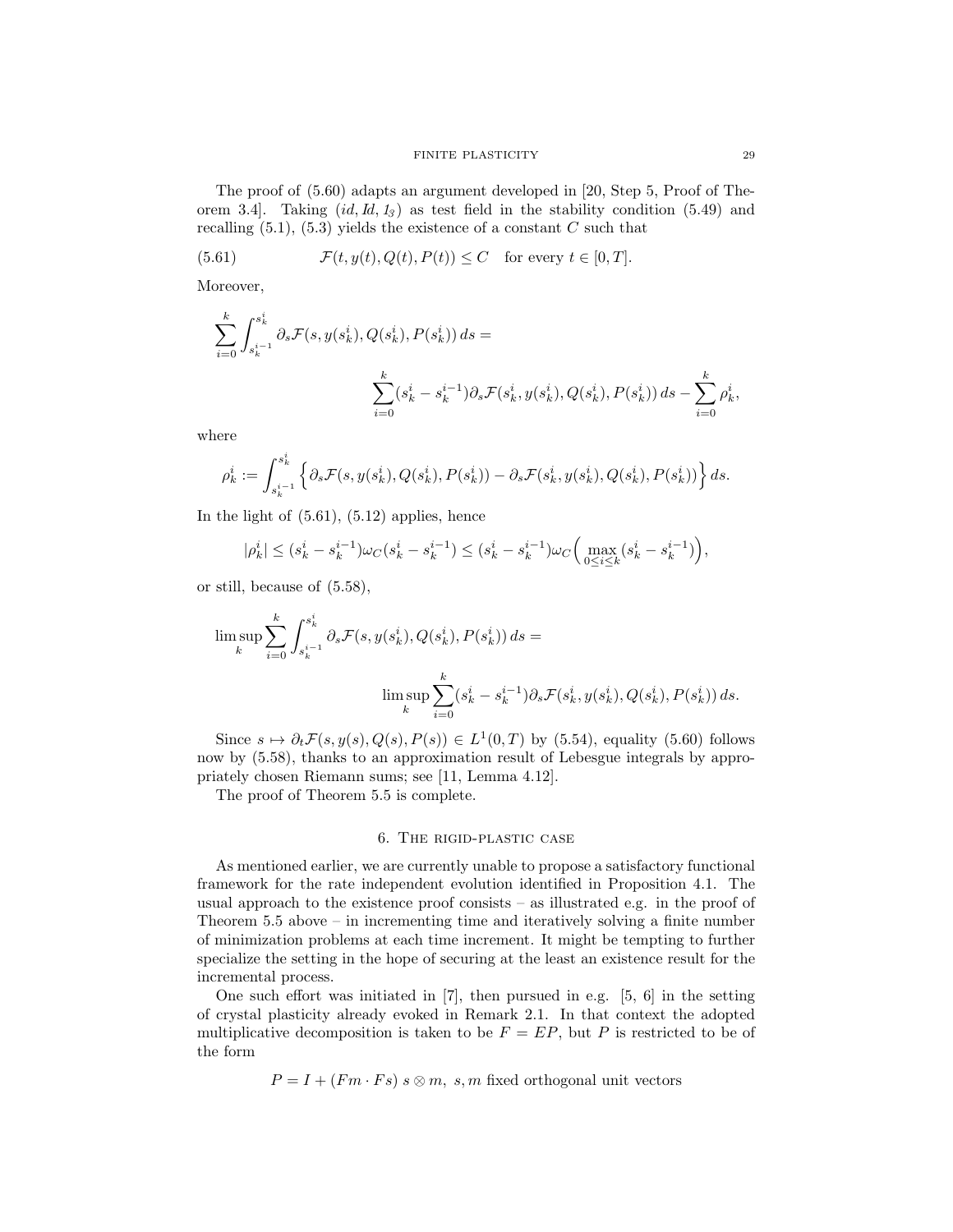(see  $[7, Equations (2.5), (2.8)]$ ). In any case, the main simplification there is that elasticity is replaced by rigidity. In other words, the following frame indifferent free energy density is investigated:

(6.1) 
$$
\mathcal{W}(E) = \begin{cases} 0, & E \in SO(N) \\ \infty, & \text{else.} \end{cases}
$$

Then, taking  $F = I$  at the initial time, the authors strive to compute the infimum of the incremental problem, especially at the first time step for which the problem becomes

$$
\inf \left\{ \int_{\Omega} |Fs.Fm|dx : F = R(I + (Fm \cdot Fs)) \ s \otimes m, \ R \in SO(N) \right\}.
$$

Our purpose is not to describe their result, but rather to implement a similar scheme in the present setting.

We adopt (6.1) as energy, take, as they did,  $F = I$  at the initial time and complete the model with the following Von-Mises type set of admissible stresses:

$$
\mathbf{K} := \{ |C| \le c : C \in \mathbb{M}_D^{N \times N} \},
$$

or still

(6.2) 
$$
\mathcal{H}(T) = c|T|, T \in \mathbb{M}_{D}^{N \times N}.
$$

Now, recalling that  $E = P^{-1}Q^T F$ ,  $W(E) = W(P^{-1}Q^T F)$  and thus  $W(E) = 0$ if, and only if  $P^{-1}Q^T F \in SO(N)$ , or still if, and only if  $F = QPR$ ,  $R \in SO(N)$ , so that the diagonal entries of  $P$  identify with the singular values of  $F$ .

Remark that the multiplicative decomposition of  $F$  into  $QPE$  is certainly not uniquely determined for a given  $F \in M^{N \times N}$ . However, we are at liberty to define the reduced energy

(6.3) 
$$
\hat{\mathcal{W}}(F) := \min \left\{ \int_{\Omega} \mathcal{W}(E) + \mathcal{H}(\log P); F = QPE \text{ for some } 0 \le S O(N), P \text{ positive definite and diagonal with } \det P = 1 \right\}.
$$

In view of the above,  $\hat{W}$  is easily identified as

(6.4) 
$$
\hat{\mathcal{W}}(F) := \begin{cases} c \sqrt{\sum_{i=1}^{N} \lambda_i^2}, & \{\lambda_i\} \text{ singular values of } F, \text{ det } F = 1 \\ \infty & \text{ else.} \end{cases}
$$

We now specialize (6.4) to the case when  $N = 3$ , so that

(6.5) 
$$
\hat{W}(F) = \begin{cases} c\sqrt{|\log \lambda_1|^2 + |\log \lambda_2|^2 + |\log \lambda_3|^2}, \ \det F = 1, \\ \lambda_1, \lambda_2, \lambda_3 = 1/\lambda_1 \lambda_2 \text{ singular values of } F \\ \infty, \text{ else.} \end{cases}
$$

This can equivalently be written as

$$
\hat{\mathcal{W}}(F) := h(\det F) + c\sqrt{|\log \lambda_1|^2 + |\log \lambda_2|^2 + |\log \lambda_3|^2}, \text{ with } h(g) := \begin{cases} 0, & g = 1 \\ \infty, & \text{else.} \end{cases}
$$

Note that  $F \to h(\text{det} F)$  is polyconvex.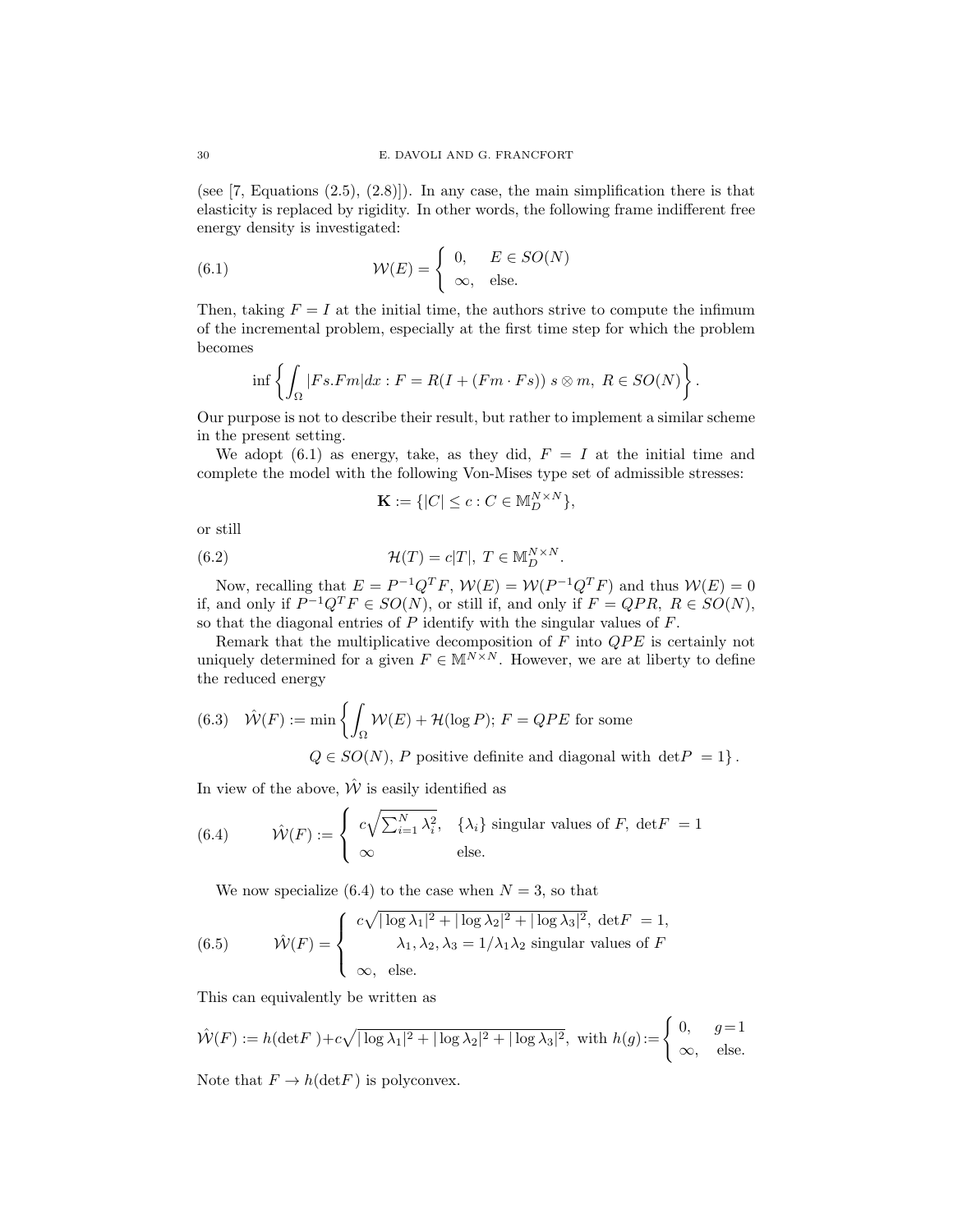We wish, as in [7], to determine the lower semi-continuous envelope of

$$
\mathscr{W}: \varphi \to \int_{\Omega} \hat{\mathcal{W}}(\nabla \varphi) dx.
$$

Of course, the topology for which lower semi-continuity is sought has to be specified beforehand. As stated several times before, the correct functional framework is unclear to us at present. We will restrict our attention to the weak topology of  $W^{1,p}(\Omega;\mathbb{R}^N), 1 \leq p < \infty$ , or the weak-\* topology of  $W^{1,\infty}(\Omega;\mathbb{R}^N)$ , thereby neglecting any kind of concentration effect. Then, the following lemma holds true:

Lemma 6.1 (The 3d rigid-plastic case). Assume that the lower semi-continuous envelope of  $W$  is local, i.e., of the form

$$
\varphi \to \int_{\Omega} Q \hat{\mathcal{W}}(\nabla \varphi) dx,
$$

for some  $Q\hat{W}$ :  $\mathbb{M}^{N\times N} \to \mathbb{R}$ . Then,

$$
Q\hat{W}(F) \equiv 0, \text{ if } \det F = 1.
$$

Proof. According to [1, Corollary 3.2], locality of the lower semi-continuous envelope of  $\mathscr W$  on  $W^{1,p}(\Omega;\mathbb R^N)$  implies that  $Q\hat{\mathcal W}$  is  $W^{1,p}$ -quasiconvex. Then, from [37, P.164],  $Q\hat{W}$  is in particular rank-1 convex.

For instance  $t \to Q\hat{W}(M + te_1 \otimes e_3)$  must be convex in t for every  $M \in \mathbb{R}^{3 \times 3}$ . Take

$$
M = \left(\begin{array}{ccc} a & 0 & 0 \\ 0 & b & 0 \\ 0 & 0 & \frac{1}{ab} \end{array}\right)
$$

with  $a, b > 0$  and consider the map

$$
M(t) = M + t\vec{e}_1 \otimes \vec{e}_3
$$

which satisfies det  $M(t) = 1$ . The singular values of  $M(t)$  are (6.6)  $\lambda_1 = b$ 

$$
\lambda_2 = \sqrt{\frac{t^2 + 1/a^2b^2 + a^2 + t^2\sqrt{1 + 1/t^4\left(1/a^2b^2 + a^2\right)^2 + 2/t^2\left(1/a^2b^2 + a^2\right) - 4/t^4b^2}}{2}}
$$

$$
\lambda_3 = \frac{1}{b\lambda_2}.
$$

Consequently,

$$
\hat{W}(M(t)) = c\sqrt{(\log \lambda_1)^2 + (\log \lambda_2)^2 + (\log \lambda_3)^2}
$$
  
=  $c\sqrt{(\log b)^2 + (\log \lambda_2)^2 + (\log b + \log \lambda_2)^2}$   
=  $c\sqrt{2(\log b)^2 + 2(\log \lambda_2)^2 + 2 \log b \log \lambda_2}$   
=  $c\sqrt{2}|\log \lambda_2|\sqrt{1 + \frac{(\log b)^2}{(\log \lambda_2)^2} + \frac{\log b}{\log \lambda_2}}$ 

.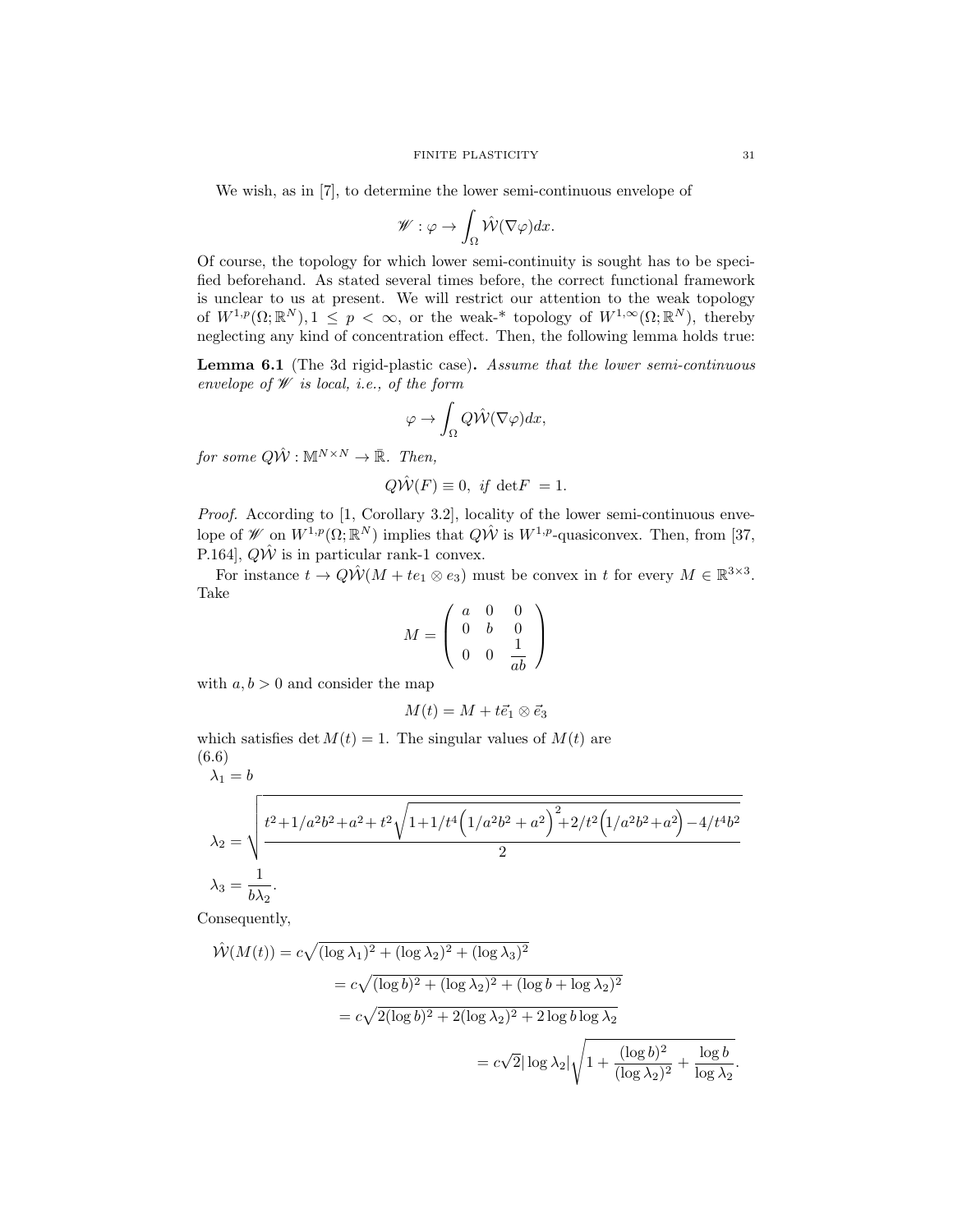So, for some  $C > 0$ ,

$$
0 \le Q\hat{W}(M(t)) \le \hat{W}(M(t)) \le C \log t, \text{ as } t \nearrow +\infty.
$$

But a non negative convex function with sublinear growth at  $\infty$  must be identically null. We conclude that

$$
(6.7) \tQ\hat{\mathcal{W}}(M(t)) = 0.
$$

Since this holds independently of  $(a, b) \in \mathbb{R}^2$  and of  $t \in (0, \infty)$ ,  $\lambda_2$  given in  $(6.6)$ varies between 0 and  $\infty$ . All possible singular values of an arbitrary F with  $h(\text{det}F) = 0$  are spanned. Summing up,

$$
0 \le Q\hat{W}(F) \le h(\text{det}F),
$$

so that the lower semi-continuous envelope of  $\mathscr W$  is trivial, at least as far as incompressible deformations are concerned.

Remark 6.2. A similar but simpler argument would demonstrate that the analogue of Lemma 6.1 also holds true when the dimension  $N$  is 2.

The conclusion of Lemma 6.1 delivers a serious blow to our newly formulated model of finite elasto-plasticity and would, at first glance, militate for a different model. Maybe so, but, in all fairness, the kind of pathology which we have just observed is not a specificity of our model. It will occur in all models of finite plasticity that are based on a multiplicative decomposition of the total deformation gradient, and this independently of the order of the decomposition, provided that the dissipation involves the product  $P^{-1}\dot{P}$ , or else  $\dot{P}P^{-1}$  because this will inevitably produce a dissipation functional with some kind of logarithmic growth.

Remark 6.3. In particular, the model introduced in Remark 4.9 will produce a similar result. Indeed, taking as we did  $F = I$  at the initial time, the dissipation  $H(\log P)$  in our model (6.3) is replaced by  $\mathcal{D}(I, P)$  defined in (4.11).

Now, for those  $P$ 's for which the real logarithm of  $P$  can be defined unambiguously, insertion of  $P(s) := \exp(s \log P)$ ,  $s \in [0, 1]$  into the expression for  $\mathcal{D}(I, P)$ immediately yields

$$
\mathcal{D}(I, P) \le \int_0^1 \mathcal{H}(P^{-1}(s)\dot{P}(s))ds = \mathcal{H}(\log P).
$$

The lack of a universal formula for the real logarithm of a matrix when it exists (see for example [8]) and our willingly conceded lack of agility in that topic, makes it difficult for us to conclude in full generality as we did in Lemma 6.1.

Consequently, we content ourselves with the following example. Consider the unimodular matrix

$$
N_{a,b} = \left(\begin{array}{ccc} 0 & a & 0 \\ -b & 0 & 0 \\ 0 & 0 & 1/(ab) \end{array}\right).
$$

Then

$$
N_{a,b}(t) := N_{a,b} + t\vec{e}_1 \otimes \vec{e}_1 = \begin{pmatrix} t & a & 0 \\ -b & 0 & 0 \\ 0 & 0 & 1/(ab) \end{pmatrix}
$$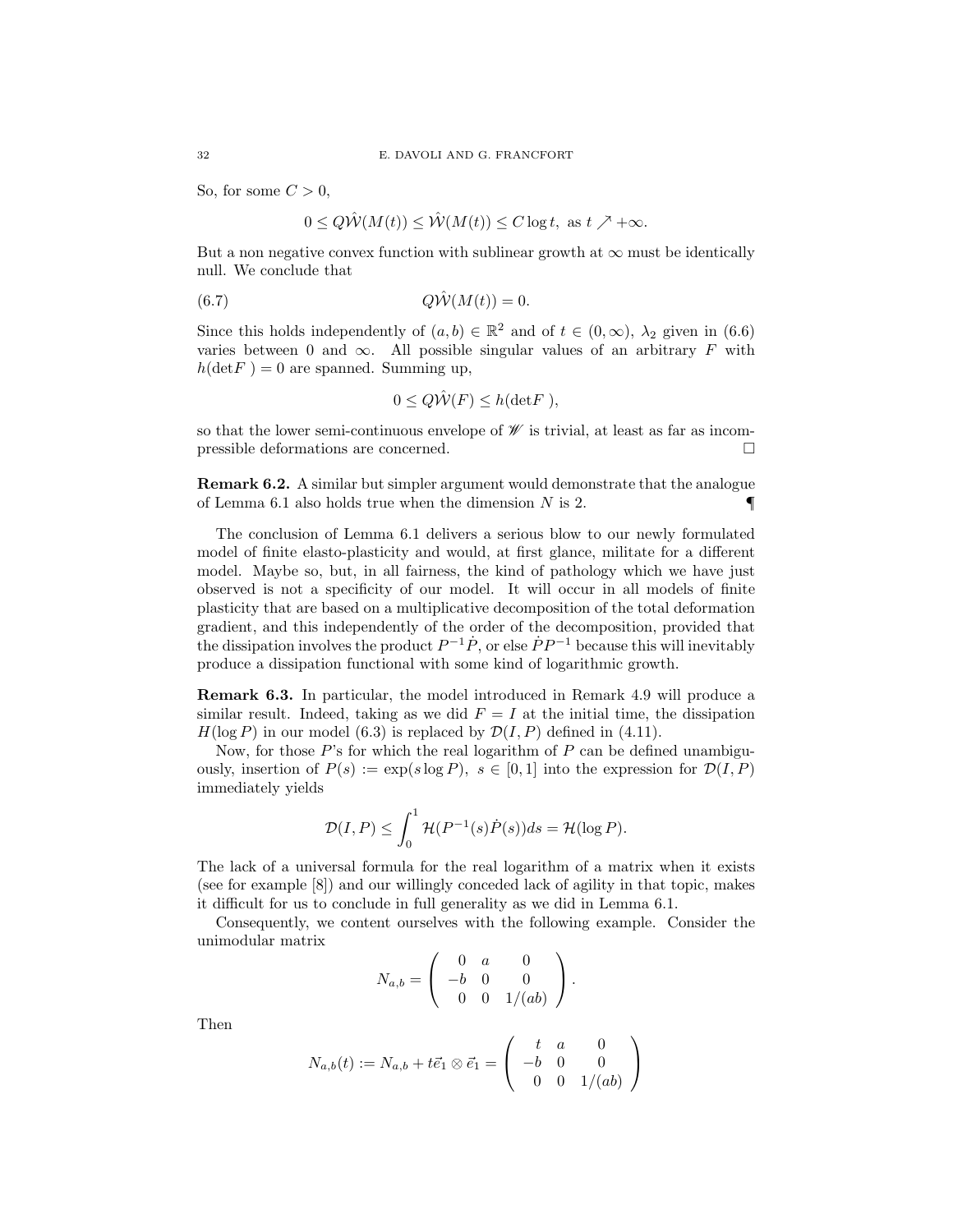is a rank one perturbation of  $N_{a,b}$ . It eigenvalues, for  $t \geq 2$  $\sqrt{ab}$ , are  $-1/2(\sqrt{t^2-4ab})$ to a rank one perturbation of  $N_{a,b}$ . It eigenvalues, for  $t \geq 2 \sqrt{a}a$ , are  $-1/2(\sqrt{t^2-4ab}+t)$ ,  $1/(ab)$ , so that it is diagonalizable. Its logarithm is easily computed to be

 − 1 2 √ t <sup>2</sup> − 4ab [(t− √ t <sup>2</sup> − 4ab) log(ab) +2tlog(t<sup>−</sup> <sup>√</sup> t <sup>2</sup> − 4ab) − tlog 4] 2a √ t <sup>2</sup> − 4ab log(t+ √ t <sup>2</sup> − 4ab) − log(4ab) 0 b √ t <sup>2</sup> − 4ab log(ab) a 2 √ t <sup>2</sup> − 4ab [−(t+ √ t <sup>2</sup> − 4ab) log(ab) +2tlog(t − √ t <sup>2</sup> − 4ab) −tlog 4] 0 0 0 − a √ t <sup>2</sup> − 4ab log(ab) ,

so that an argument identical to that leading to (6.7) would show that the lower semi-continuous envelope of the rigid-plastic energy would be identically 0 on the set of matrices defined as  $\{N_{a,b}(t) : a > 0, b > 0, t \ge 2\}$  $\left\langle \sqrt{ab} \right\rangle$ . We conjecture that the full force of Lemma 6.1 also holds true in Mielke's setting.

The model of crystal plasticity invoked in [7] is different to the extent that the slip directions that can be activated (the possible plastic strains  $P$ ) are severely constrained (a single slip direction in the original contribution [7]). Such luxury is not available if considering a more general model of finite plasticity.

We venture to posit that the true culprit is the multiplicative decomposition which automatically creates a dissipation involving the ill-fated product.

### 7. The one dimensional case – a generic study of stability

In this last section, we wish to further illustrate our discomfort with the multiplicative decomposition. In a one-dimensional setting all models of plasticity that abide by the multiplicative decomposition merge into a single model and there is hardly any room for rivalry between competing theories. Of course, in such a restrictive environment, the geometric constraints have to be relaxed and we cannot assume any longer that the plastic strain should be isochoric.

And yet, even such a simplistic setting carries the seeds of discontent. Indeed, decompose the deformation  $\varphi'$  into a plastic part p > 0 and an elastic part e, namely,

$$
\varphi' = ep = pe.
$$

The free energy  $W(e)$  is only function of e. In the footsteps of Section 3, it is immediate that the first Piola-Kirchhoff stress is given by

$$
\pi = \frac{1}{p} \mathcal{W}'(e),
$$
  

$$
b := \frac{1}{p} e \mathcal{W}'(e).
$$

while the back stress is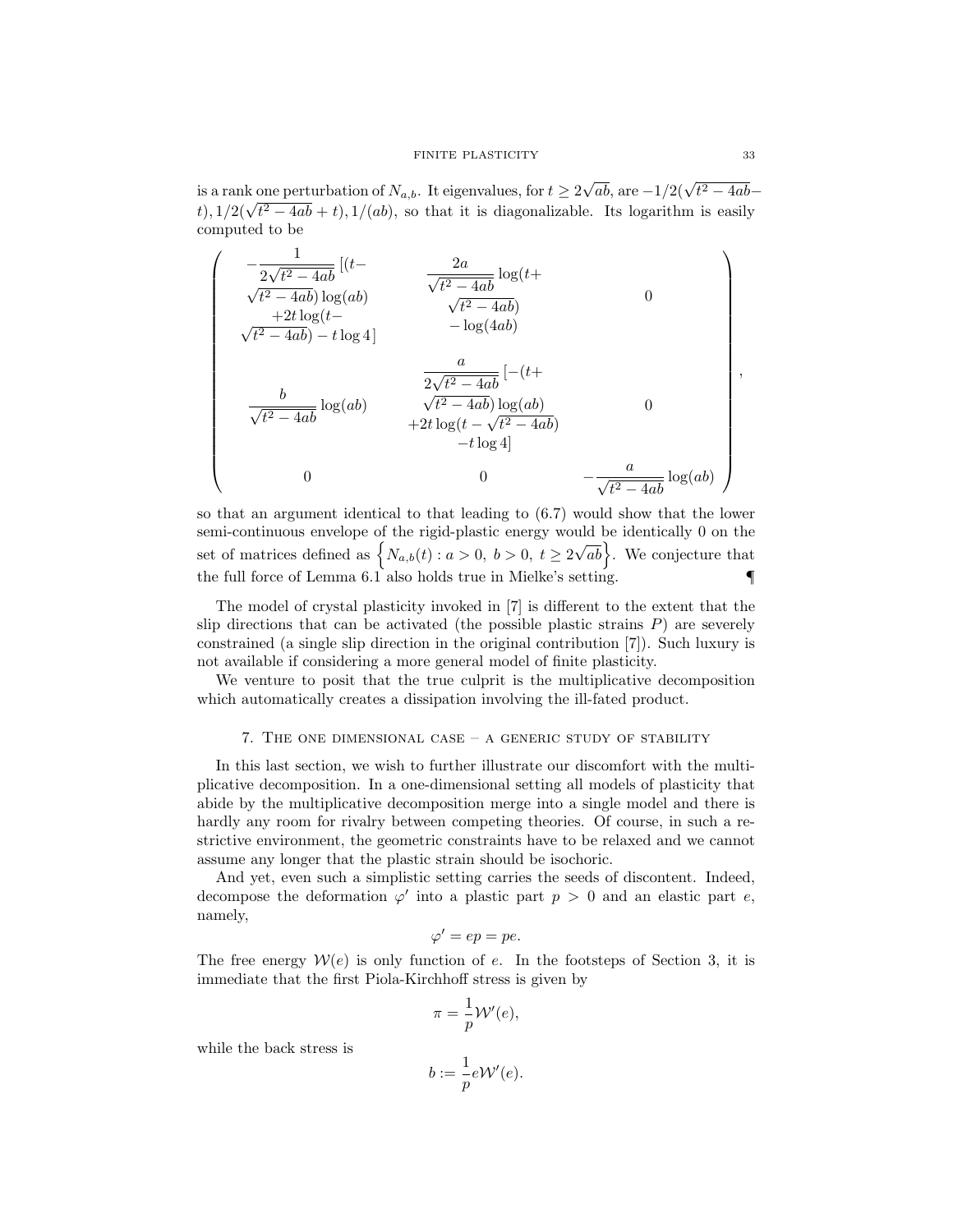The Cauchy stress (denoted here by  $\sigma$ ) is given by

$$
\sigma=\pi.
$$

There is no spin stress (because there are no rotations), thus Clausius-Duhem's inequality (3.9) reduces to

$$
b\dot{p}\geq 0,
$$

that is,

(7.1) 
$$
e\mathcal{W}'(e)\frac{\dot{p}}{p} \ge 0.
$$

In a one dimensional setting it seems reasonable  $-$  to us at least  $-$  that the yield criterion act on a quantity that is independent of the plastic strain; this was so in the model developed in Section 3 and it is equally so in Mielke's model (see Remark 4.9). Accordingly, the only possibility is to assume that the relevant stress is  $e\mathcal{W}'(e)$ , admittedly not the Cauchy stress, and then the criterion is

$$
e\mathcal{W}'(e) \in \mathbf{K},
$$

where  $\bf{K}$  is an interval containing 0. In essence, only a Von-Mises type model may arise in a one-dimensional setting. Assume that K is of the form  $[-c, c]$ , c being the yield stress.

The degeneracy of the one-dimensional case allows one to choose either  $\dot{p}$ , or  $\dot{p}/p$  as dual variable in (7.1). Because  $p(t) > 0$ , both settings result in the same elasto-plastic evolution on a segment  $(0, L)$ , namely,

(7.2) 
$$
e(t), p(t) > 0, \ \varphi'(t) = p(t)e(t)
$$

(7.3) 
$$
\left(\frac{1}{p(t)}\mathcal{W}'(e(t))\right)' = 0
$$

$$
(7.4) \t\t\t |e(t)\mathcal{W}'(e(t))| \leq c
$$

(7.5) 
$$
\dot{p} > 0 \Rightarrow e(t) \mathcal{W}'(e(t)) = c
$$

(7.6) 
$$
\dot{p} < 0 \Rightarrow e(t)\mathcal{W}'(e(t)) = -c
$$

Assume that we further impose the following Dirichlet boundary conditions  $\varphi(0)$  =  $0, \varphi(L) = L + td$  (with  $d > 0$ , that is a stretch).

Seeking a variational formulation of the system above in the spirit of Section 4 leads to the following global minimality principle at each time:

Find  $e(t)$ ,  $p(t) > 0$  such that

(7.7)  
\n
$$
\int_{(0,L)} \mathcal{W}(e(t)) dx \le \int_{(0,L)} \mathcal{W}(\hat{e}) dx + \int_{(0,L)} c |\log \hat{p} - \log p(t)| dx,
$$
\n
$$
\forall v' \text{ with } v(0) = 0, v(L) = L + td, v' = \hat{e}\hat{p}.
$$

We do not rewrite the energy conservation statement in this framework since it will not be needed in the ensuing analysis.

Note that if, instead of (7.7), we postulated that

$$
\int_{(0,L)} \mathcal{W}(e(t))dx \le \int_{(0,L)} \mathcal{W}(\hat{e})dx + \int_{\substack{(0,L) \\ \forall v' \text{ with } v(0) = 0, v(L) = L + td, v' = \hat{e}\hat{p}.}
$$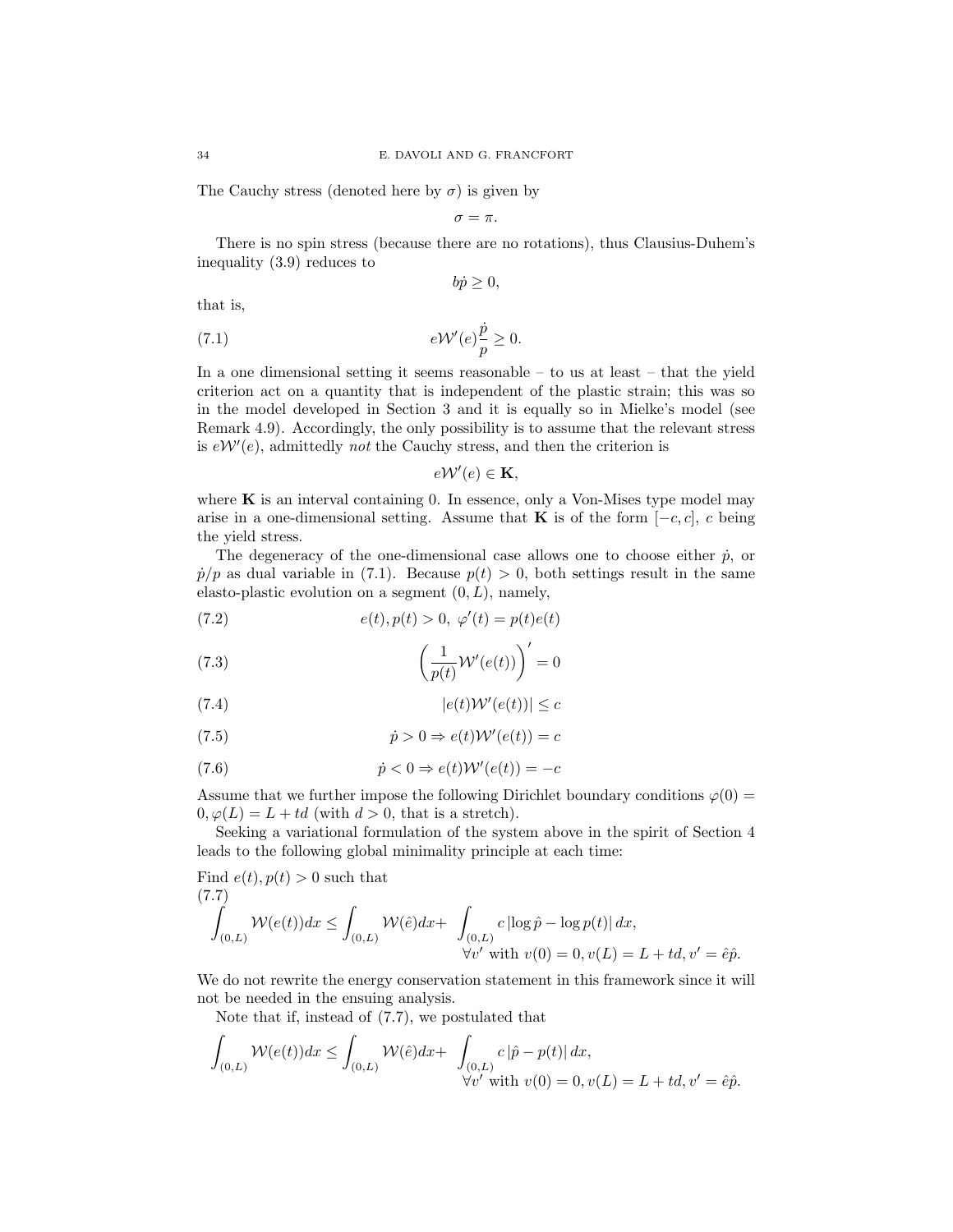we would not obtain the right yield stress condition (7.4), but rather

$$
\left|\frac{1}{p(t)}\mathcal{W}'(e(t))e(t)\right| \leq c.
$$

(The equilibrium equation (7.3) remains unchanged.)

We now propose to study the system  $(7.2)-(7.6)$  with associated energy the one which comes out of the variational formulation  $(7.7)$ , that is

(7.8) 
$$
\mathcal{F}(t,\hat{\varphi},\hat{p}) := \int_{(0,L)} \mathcal{W}(\hat{e}) dx + \int_{(0,L)} c \left| \log \hat{p} - \log p(t) \right| dx, \ \hat{e} := \frac{\hat{\varphi}'}{\hat{p}}.
$$

In truth we do so because we do not know how to identify (energy preserving) global minimizers – or better yet local minimizers – of  $(7.7)$ , other than through an investigation of the associated system  $(7.2)-(7.6)$  which could easily be seen, following the proof of Proposition 4.1, to be satisfied for any smooth solution of the variational evolution.

The free energy  $W$  is taken to be such that

(7.9) 
$$
\mathcal{W}(1) = 0, \quad \begin{cases} W \ge 0 \text{ strictly convex on its domain} \\ \mathcal{W}(e) = \frac{1}{2}A(e-1)^2, e \ge 1, A > 0. \end{cases}
$$

The field  $\varphi_{hom}(x,t) := x(1 + td/L)$  satisfies the boundary condition and is a minimizer as long as  $t$  satisfies

$$
W'(1 + td/L)(1 + td/L) \le c,
$$

that is, as long as  $t \leq t_c$  where  $t_c$  is the positive root of

$$
At^2d^2/L^2 + Atd/L - c = 0.
$$

Uniqueness of such a solution-path is not claimed, in contrast with the conclusion that could be drawn in the setting of small strain elasto-plasticity (see e.g. [9, Section 5.2]).

Then

$$
\varphi_{hom}(x,t), \quad e_{hom}(t) = e_c := 1 + t_c d/L, \quad p_{hom}(t) = \frac{1 + td/L}{e_c}
$$

is a solution for  $t \geq t_c$ .

The solution

(7.10)

$$
\varphi_{hom}(x,t), e_{hom}(t) = \begin{cases} 1 + td/L, & t \le e_c \\ e_c, & t \ge t_c \end{cases}, p_{hom}(t) = \begin{cases} 1, & t \le e_c \\ \frac{1 + td/L}{e_c}, & t \ge t_c \end{cases}
$$

is labelled the homogeneous solution. It is indeed the unique spatially homogeneous solution of (7.2)-(7.6) with the boundary conditions  $\varphi(0) = 0, \varphi(L) = L + td$ .

Remark that it is easily checked that the homogeneous solution of that system is such that, for any smooth pair  $(w, \mu)$  with  $w = 0$  if  $x = 0, L$ , the directional derivative of  $\mathcal F$  in the smooth direction  $(w, \mu)$  satisfies, with obvious notation,

(7.11) 
$$
\begin{cases} D\mathcal{F}(\varphi_{hom}(t), p_{hom}(t)) \cdot (w, \mu) \ge 0 \\ D\mathcal{F}(\varphi_{hom}(t), p_{hom}(t)) \cdot (w, \mu) = 0 \quad \text{if } t \ge t_c. \end{cases}
$$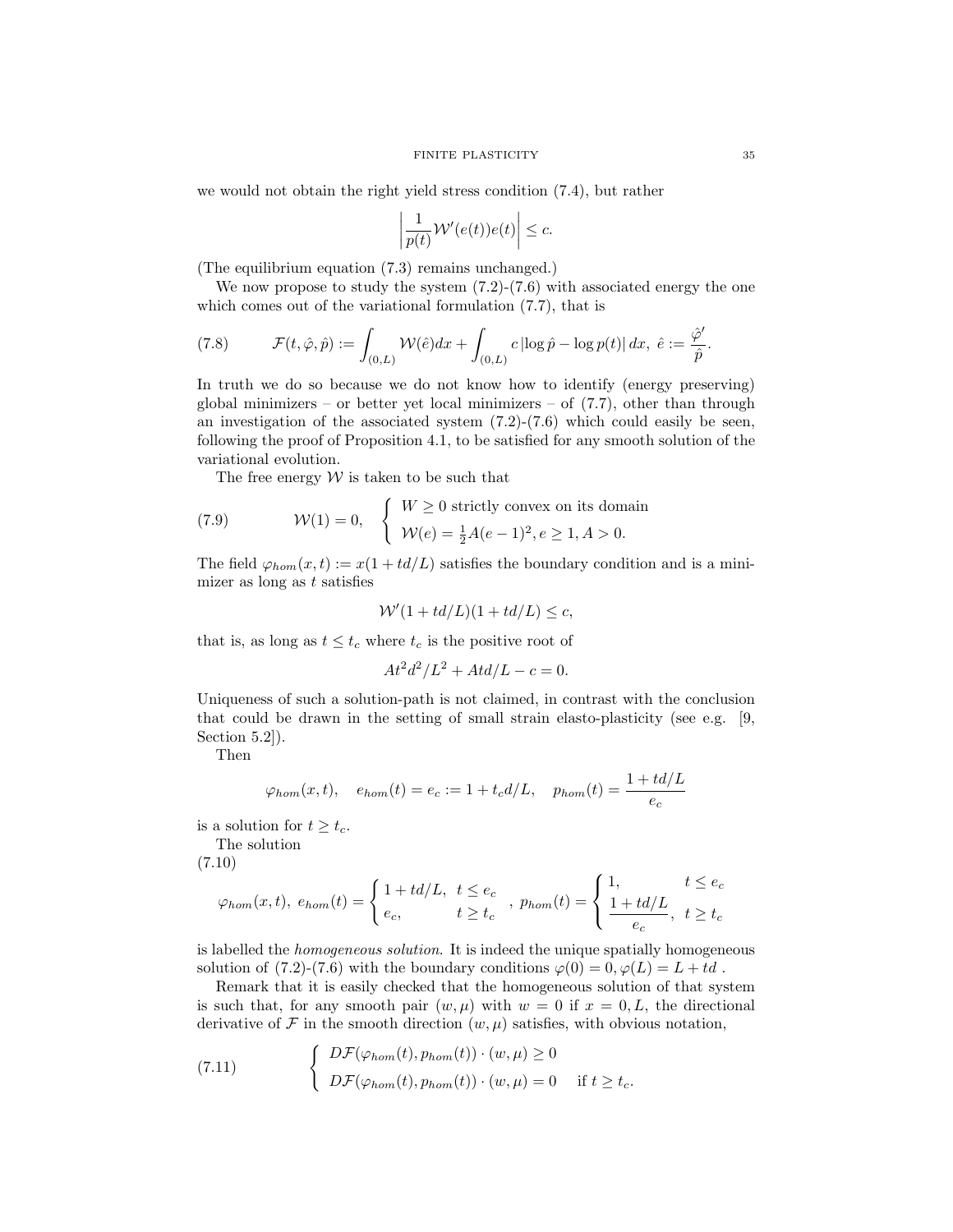We investigate the (local) stability properties of the homogeneous solution under smooth perturbations. The notion of stability is interpreted as a statement of nonnegativity of

$$
D^{2} \mathcal{F}(\varphi_{hom}(t), p_{hom}(t)) \cdot [(w, \mu), (w, \mu)]
$$

(the second order directional derivative of  $\mathcal F$  with, once again, obvious notation) where  $\mathcal F$  was defined in (7.8), this, provided that the first variation of that energy be 0. We do so because we view it as intuitive that any finer notion of stability should imply a fortiori stability under smooth variations of  $\mathcal F$  around the solution  $(e(t), p(t)).$ 

In view of (7.11), stability can only be tested for  $t \geq t_c$ . Take w smooth with  $w = 0$  if  $x = 0, L, \mu$  smooth and consider as test  $(\varphi_{hom}(t) + hw, p_{hom}(t) + h\mu)$ . Then we must have

$$
(7.12) \quad \int_{(0,L)} \left( \frac{1}{2} W^{\prime\prime} \left( \frac{\varphi_{hom}'(t)}{p_{hom}(t)} \right) \left( \frac{w'}{p_{hom}(t)} - \mu \frac{\varphi_{hom}'(t)}{p_{hom}^2(t)} \right)^2 + \right. \\ \left. W'\left( \frac{\varphi_{hom}'(t)}{p_{hom}(t)} \right) \left( \mu^2 \frac{\varphi_{hom}'(t)}{p_{hom}^3(t)} - \mu \frac{w'(t)}{p_{hom}^2(t)} \right) - c \frac{\mu^2}{p_{hom}^2(t)} \right) dx \ge 0.
$$

Take as test functions in (7.12)

$$
\mu
$$
 smooth with  $\int_0^1 \mu(y) dy = 0$ ,  $w(x) = e_c \int_0^x \mu(y) dy$ .

Then,  $w' = \mu \varphi'_{hom}/p_{hom}$ , so that (7.12) reduces to

$$
-\frac{c}{p_{hom}^2(t)}\int_{(0,L)}\mu^2dx\geq 0,
$$

which is a contradiction unless  $\mu \equiv 0$ . We have established the following proposition

**Proposition 7.1.** Under assumption (7.9), the unique homogeneous solution ( $\varphi_{hom}$ ,  $p_{hom}$ ) of (7.2)-(7.6) with boundary conditions  $\varphi(0) = 0, \varphi(L) = L + td$  is unstable under regular perturbations for all  $t \geq t_c$ , that is that there exists a smooth admissible variation  $(w, \mu)$  of  $(\varphi_{hom}(t), p_{hom}(t))$  such that

$$
D^{2}\mathcal{F}(\varphi_{hom}(t),p_{hom}(t))[(w,\mu),(w,\mu)]<0,
$$

with  $F$  defined in  $(7.8)$ .

In our opinion, the conspiracy between the previous proposition and Lemma 6.1 in Section 6 results in a two-count indictment of the multiplicative decomposition. We, like others, may be misguided in attempting to fit such a model in a variational framework. But it may just be that finite plasticity in the absence of well-defined slip planes does require regularization from the get-go.

Acknowledgements. Both authors are grateful to J.J. Marigo for his useful advice and many insightful remarks.

GAF wishes to acknowledge the hospitality of the Courant Institute of Mathematical Sciences where his contribution to this work was carried out.

ED warmly thanks the Center for Nonlinear Analysis (NSF Grants No. DMS-0405343 and DMS-0635983), where this research was carried out. She was funded under a postdoctoral felloship by the National Science Foundation under Grant No. DMS-0905778.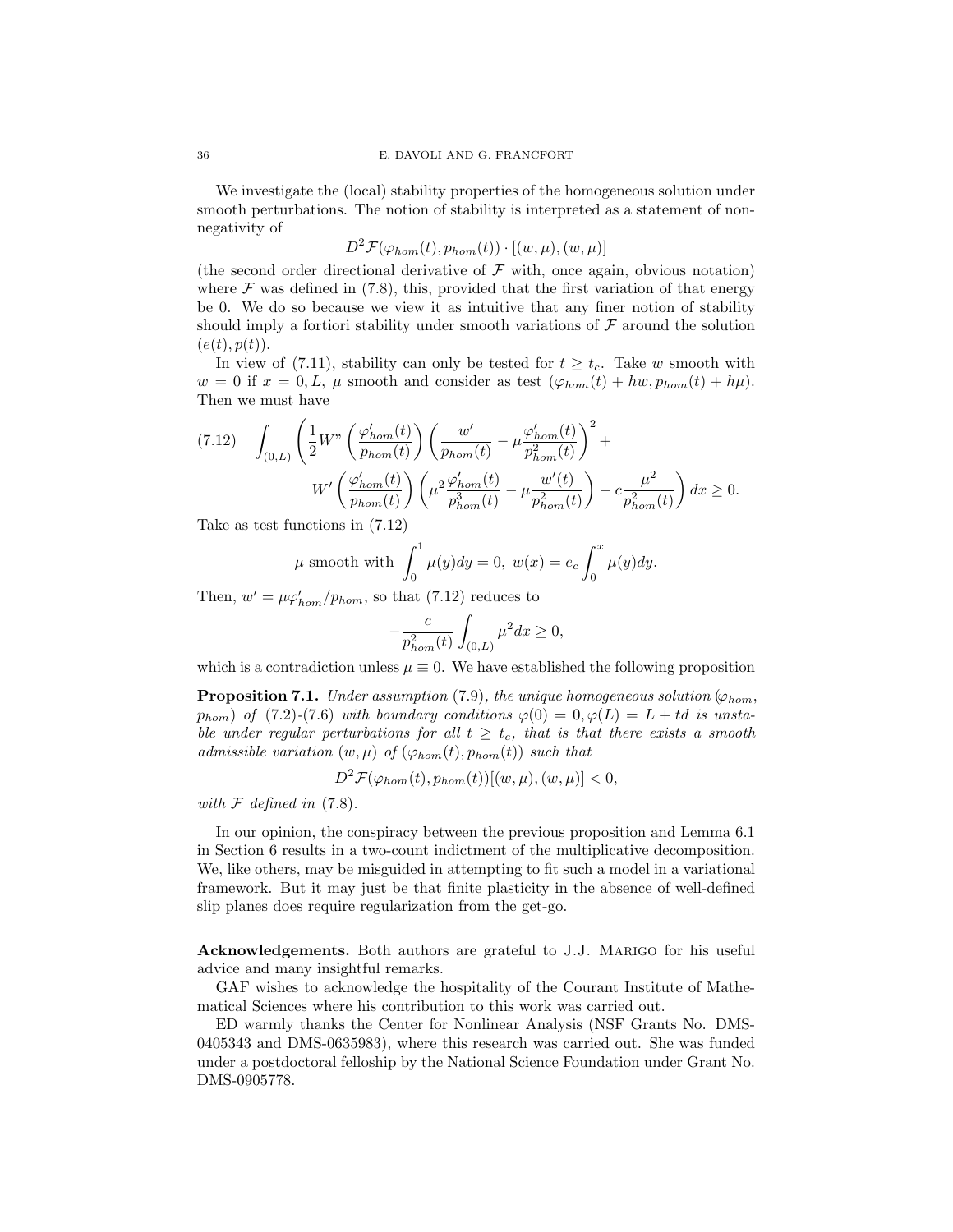#### FINITE PLASTICITY 37

#### **REFERENCES**

- [1] J. M. Ball and F. Murat.  $W^{1,p}$ -quasiconvexity and variational problems for multiple integrals. J. Funct. Anal., 58(3):225–253, 1984.
- [2] John M. Ball. Some open problems in elasticity. In Geometry, mechanics, and dynamics, pages 3–59. Springer, New York, 2002.
- Albrecht Bertram. Elasticity and plasticity of large deformations. Springer, Heidelberg, third edition, 2012. An introduction.
- [4] B. Bourdin, G. A. Francfort, and J.-J. Marigo. The variational approach to fracture. Springer, New York, 2008. Reprinted from J. Elasticity 91 (2008), no. 1-3 [MR2390547], With a foreword by Roger Fosdick.
- [5] S. Conti, G. Dolzmann, and C. Kreisbeck. Asymptotic behavior of crystal plasticity with one slip system in the limit of rigid elasticity. SIAM J. Math. Anal., 43(5):2337–2353, 2011.
- [6] S. Conti, G. Dolzmann, and C. Kreisbeck. Relaxation and microstructure in a model for finite crystal plasticity with one slip system in three dimensions. Discrete Contin. Dyn. Syst. Ser. S, 6(1):1–16, 2013.
- [7] S. Conti and F. Theil. Single-slip elastoplastic microstructures. Arch. Ration. Mech. Anal., 178(1):125–148, 2005.
- [8] Walter J. Culver. On the existence and uniqueness of the real logarithm of a matrix. Proc. Amer. Math. Soc., 17:1146–1151, 1966.
- [9] G. Dal Maso, A. DeSimone, and M. G. Mora. Quasistatic evolution problems for linearly elastic-perfectly plastic materials. Arch. Ration. Mech. Anal., 180(2):237–291, 2006.
- [10] G. Dal Maso, A. DeSimone, and F. Solombrino. Quasistatic evolution for Cam-Clay plasticity: a weak formulation via viscoplastic regularization and time rescaling. Calc. Var. Partial Differential Equations, 40(1-2):125–181, 2011.
- [11] G. Dal Maso, G. A. Francfort, and R. Toader. Quasistatic crack growth in nonlinear elasticity. Arch. Ration. Mech. An., 176(2):165–225, 2005.
- [12] G. Dal Maso and R. Toader. A model for the quasi-static growth of brittle fractures: Existence and approximation results. Arch. Rational Mech. Anal., 162:101–135, 2002.
- [13] N.A. Fleck and J.W. Hutchinson. Strain gradient plasticity. Adv. Appl. Mech., 33:295–361, 1997.
- [14] N.A. Fleck and J.W. Hutchinson. A reformulation of strain gradient plasticity. J. Mech. Phys Solids, 49(10):2245–2271, 2001.
- [15] G.A. Francfort and A. Garroni. A variational view of partial brittle damage evolution. Arch. Rational Mech. Anal., 182(1):125–152, 2006.
- [16] G.A. Francfort and A. Giacomini. Small-strain heterogeneous elastoplasticity revisited. Comm. Pure Appl. Math., 65(9):1185–1241, 2012.
- [17] G.A. Francfort and C. Larsen. Existence and convergence for quasi-static evolution in brittle fracture. Comm. Pure Appl. Math., 56(10):1465–1500, 2003.
- [18] G.A. Francfort and J.-J. Marigo. Revisiting brittle fracture as an energy minimization problem. J. Mech. Phys. Solids, 46(8):1319–1342, 1998.
- [19] G.A. Francfort and J.J. Marigo. Stable damage evolution in a brittle continuous medium. Eur. J. Mech. A-Solid, 12(2):149–189, 1993.
- [20] G.A. Francfort and A. Mielke. Existence results for a class of rate-independent material models with nonconvex elastic energies. J. reine angew. Math., 595:55–91, 2006.
- [21] M. Gurtin, E. Fried, and L. Anand. The Mechanics and Thermodynamics of Continua. Cambridge University Press, Cambridge, 2010.
- [22] B. Halphen and Q.S. Nguyen. Sur les matériaux standards généralisés. *J. Mec.*,  $14(1):39-63$ , 1975.
- [23] Vlado Lubarda. Elastoplasticity theory. CRC Press, Boca Raton, FL, 2001.
- [24] Jacob Lubliner. Plasticity Theory. Macmillan Publishing, New York, 1990.
- [25] A. Mainik and A. Mielke. Existence results for energetic models for rate-independent systems. Calc. Var. Partial Differential Equations, 22(1):73–99, 2005.
- [26] A. Mainik and A. Mielke. Global existence for rate-independent gradient plasticity at finite strain. J. Nonlinear Sci., 19(3):221–248, 2009.
- [27] J.E. Marsden and T.J.R. Hughes. Mathematical foundations of elasticity. Dover Publications Inc., New York, 1994. Corrected reprint of the 1983 original.